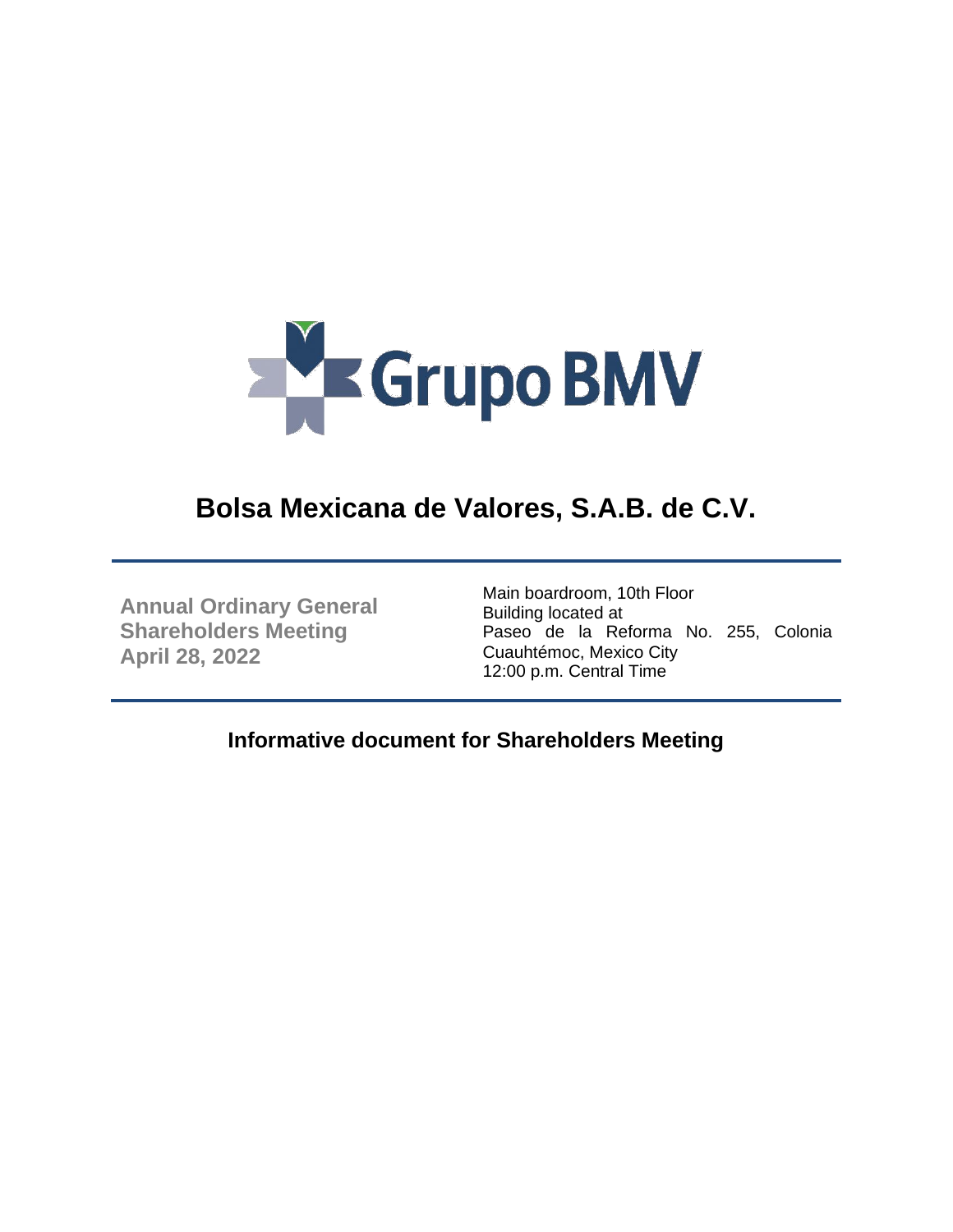

**Table of Contents**

| Item IV. Appointment and/or ratification of the directors, statutory auditor and members of |
|---------------------------------------------------------------------------------------------|
|                                                                                             |
| Item VI.                                                                                    |
| Item VII.                                                                                   |
|                                                                                             |
|                                                                                             |
|                                                                                             |
| Appendix 2. Financial Statements for the year ended December 31st, 2021 46                  |
|                                                                                             |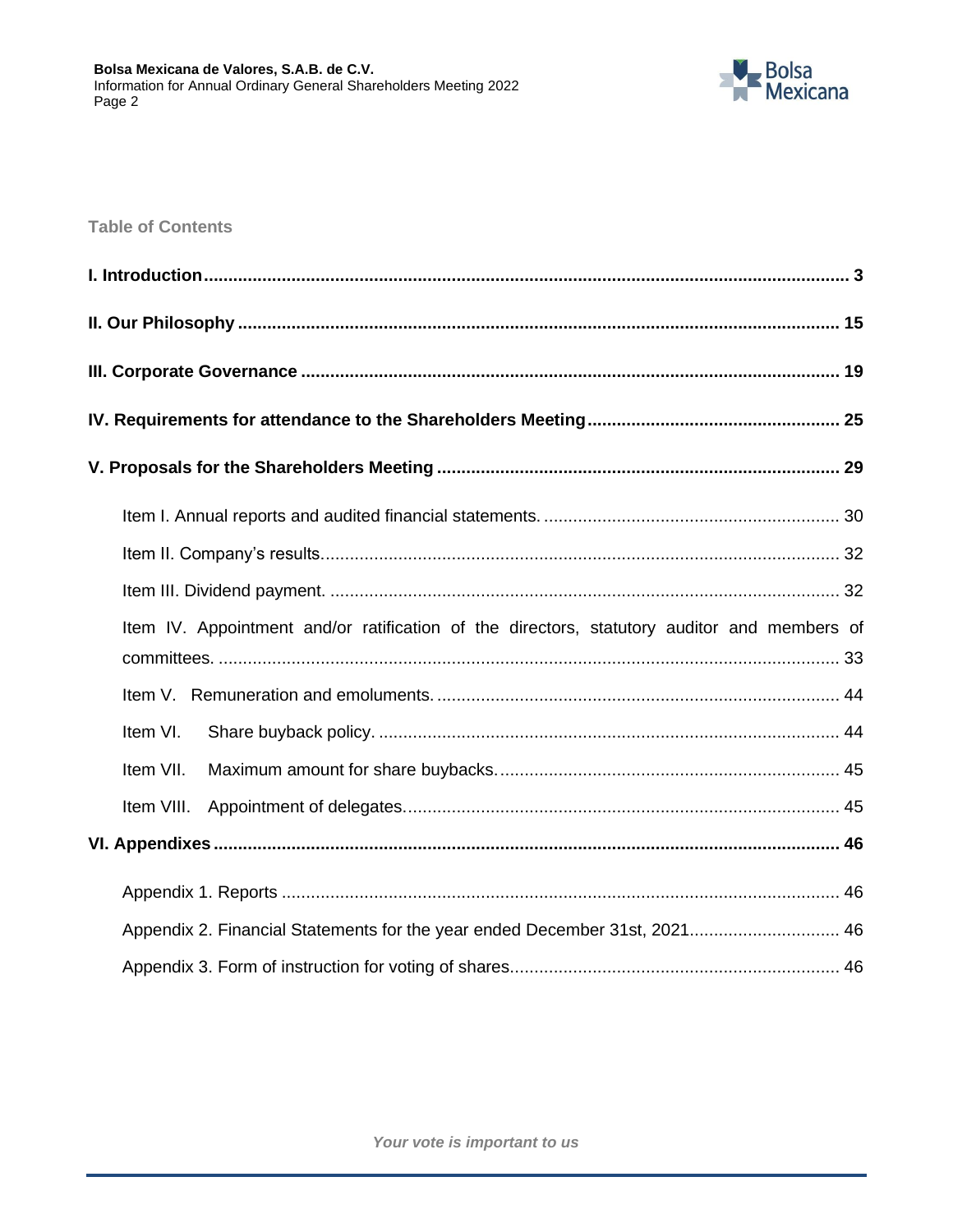

# <span id="page-2-0"></span>**I. Introduction**

**Annual Ordinary General Shareholders Meeting April 28, 2022**

Main boardroom, 10th Floor Building located at Paseo de la Reforma No. 255, Colonia Cuauhtémoc, Mexico City 12:00 p.m. Central Time

# **Agenda for the Shareholders Meeting**

- 1. Annual reports and audited financial statements.
- 2. Company's results.
- 3. Dividend payment.
- 4. Appointment and/or ratification of directors, statutory auditor (*comisario*) and members of committees.
- 5. Remuneration and emoluments.
- 6. Share buyback policy.
- 7. Maximum amount for share buybacks.
- 8. Appointment of delegates.

# **Purpose**

The purpose of this document is to provide our shareholders with adequate and timely information to assist them in their decision making. The draft resolutions refer in substantive terms, although their wording and content may vary according to the resolutions adopted at the Shareholders Meeting and the minutes prepared by the Secretary.

From the date of publication of the corresponding Notice of Meeting, the information and documents related to each of the items on the agenda of the Meeting are immediately and free of charge available to the shareholders on the Company's website [www.bmv.com.mx.](http://www.bmv.com.mx/)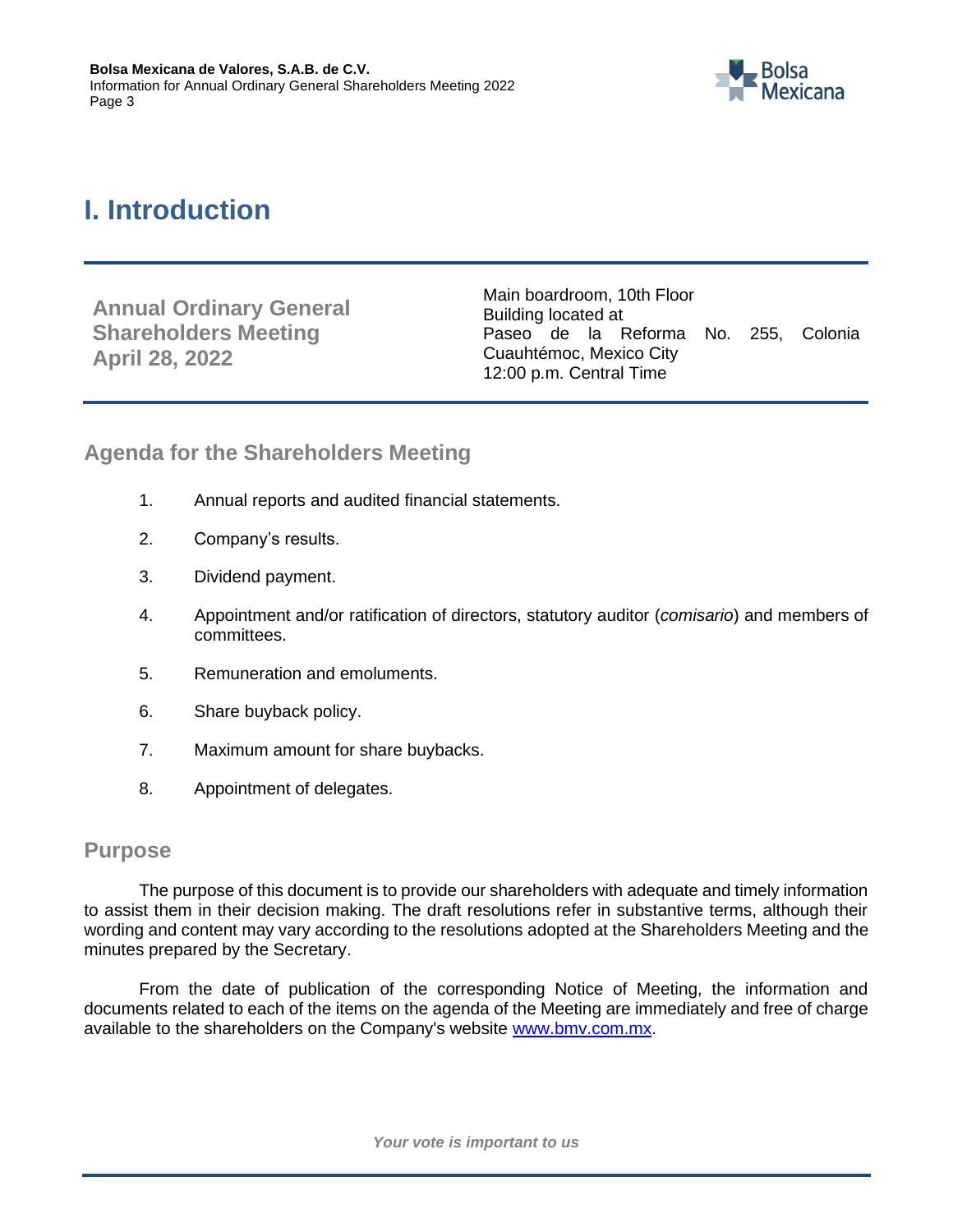

# **Participation Facilities**

Considering the current circumstances, and in protection of the social interest and public health, the Company will seek mechanisms to facilitate the attendance of shareholders who wish to attend the meeting, by proxy instead of in person. Ensuring the availability of information and the exercise of the attendance and voting rights of our shareholders at all times; as well as respecting the equal treatment and transparency that historically characterize us.

In addition, on this occasion, to the extent possible under the circumstances, we will limit invitations to attend the meeting to persons whose presence is strictly necessary or substantially desirable. We will also restrain non-essential social activities related to the meeting. For further information, please contact the Company at 55 5342-9117 and [svilchis@grupobmv.com.mx.](mailto:svilchis@grupobmv.com.mx)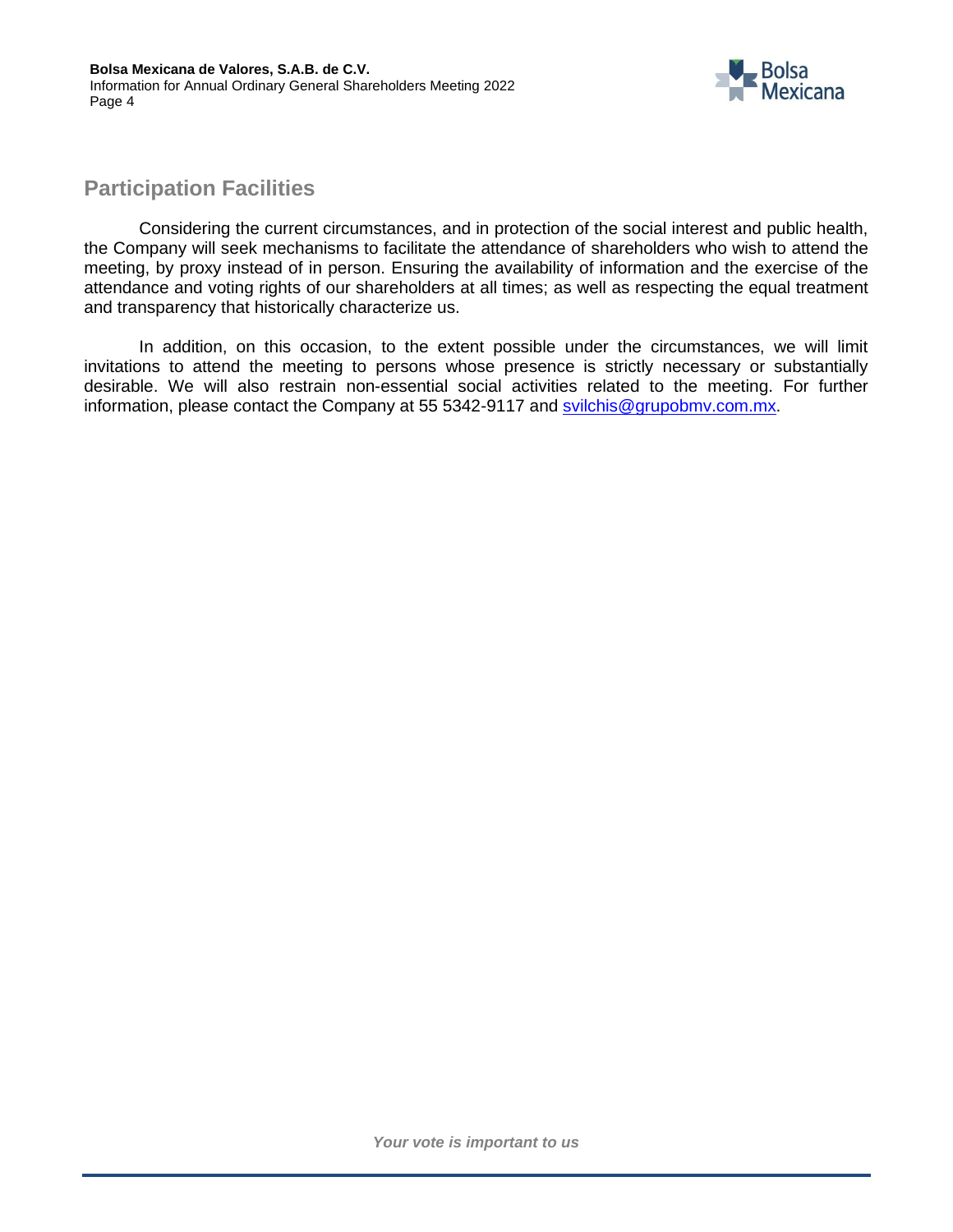

# *Message from the Chairman of the Board*

*Dear shareholders, collaborators, and friends of Bolsa Mexicana de Valores Group*



After two challenging years of pandemic and macroeconomic uncertainty, Grupo BMV is focused in continue serving the needs and expectations of our current customers and potential issuers. The purpose of this was to list more companies and help them get attractive sources of financing through the stock market, assist them in generating value hand in hand with investors and propel their growth and development plans.

For two decades, the Mexican financial market has been on a particular path towards its development. Today, we have a strong local capital market made up of 143 local issuers and we are witnessing a remarkable development of the global market or SIC, where assets under custody already exceed 75 billion dollars. Furthermore, the sustained growth of the debt market was essential for companies seeking financing during the pandemic.

Despite a lower economic growth during 2021, our

efforts in supporting the different sectors, drivers of the economy and small and medium-sized companies, reaffirm the role of Grupo BMV as an ally of Mexico in terms of development and financial stability.

In an environment of major challenges, it must be noted that during 2021 we supported 10 new companies to obtain financing through different investment vehicles and markets, including: shares, debt, Fibra E, CKD's and CERPI's. This was made possible by understanding their needs and issuance requirements. In addition, 10 companies issued ESG debt to finance sustainable projects.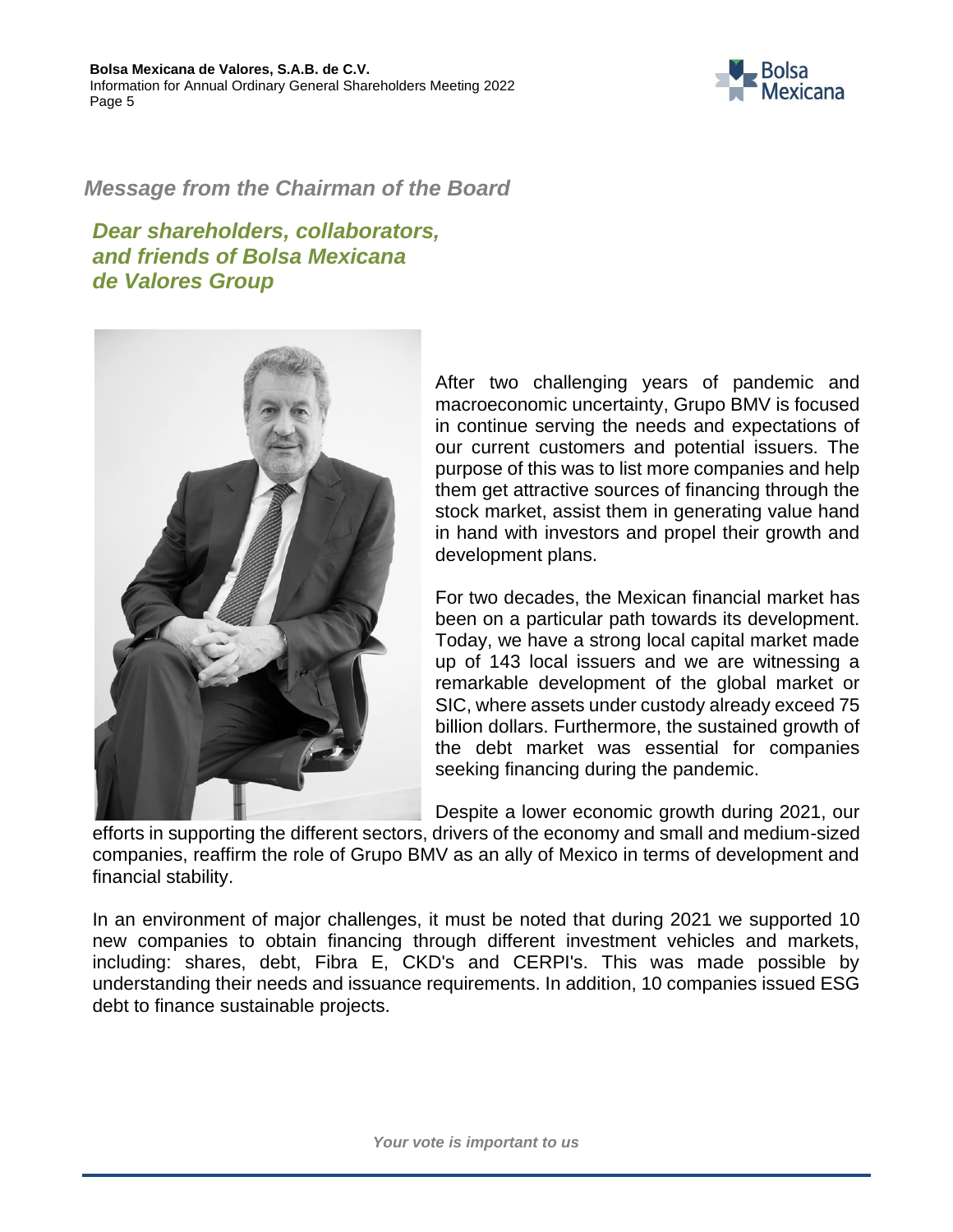

As a result, 2021 was a positive year for the business. We reported revenues that totaled 3.9 billion pesos, demonstrating operational stability. This came thanks to the diversification, operational resilience and continuity of our strategy towards 2025, as well as the excellence in the service to our clients and a good risk management, which together were a differentiator for the benefit of the Mexican Stock Market.

It's been almost two years for me as Chairman of the Board of Directors of Grupo BMV. Since then, together with the management team we have identified opportunities for the development of the stock market and the company, which are reflected in indicators that drove the business and created value for our shareholders. BMV Groups recorded an EBITDA margin of 61%, 205 basis points above 2020.

As a group, we certainly want to continue strengthening our governance. We are convinced that a fundamental part of the success of our Institution is its foundations and we know that good governance is key to the sustainable development of our business. In that sense, our Board of Directors has been characterized by bringing great value to the organization, setting the course of the corporate strategy with its knowledge, experience and counseling with multiple approaches. Its strategic vision and the commitment to act under the highest ethical and transparency standards, ensuring the interests of all parties, increases the confidence of all our stakeholders and is reflected in the results of Grupo BMV.

During 2021, we strengthened our corporate governance through the following axes:

- **- Diversity** We recognize that decision-making is enriched when different perspectives, visions, experiences and profiles are considered, but especially when we have inclusive participation. Claudia Jañez joined the Board of Directors in 2021. She currently oversees the Executive Board of Global Companies and previously chaired DuPont Latin America. Claudia has contributed significantly to our company with her extensive experience in the industrial sector and multinational strategic vision. At the end of 2021, 30% of independent directors are women.
- **- Communication** We know that promoting transparency involves leading by example, so we have increased the information of the profiles of our Board of Directors on our website, emphasizing the career path and key competencies of each Director, ensuring that they are in line with the needs of our institutional strategy.
- **- Effectiveness review** We recognize that evaluation processes allow us to verify the fulfillment of our objectives and are a source of learning. Therefore, we have implemented agreements and actions that benefit the Group; we have carried out performance evaluations of the Board in the areas of strategy, risk management, ethical and stakeholder relations.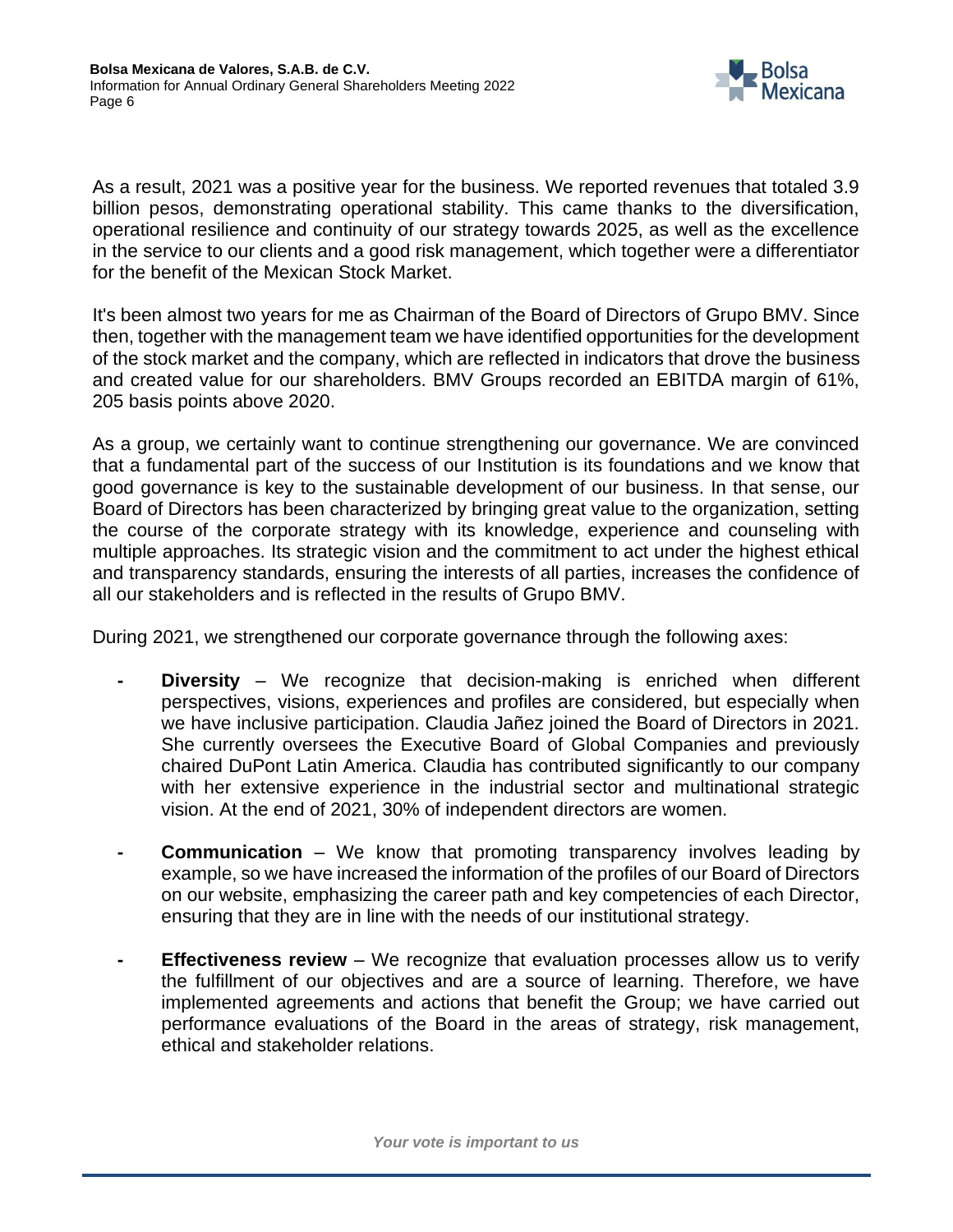

Over time, Grupo BMV has undergone challenging times, and our philosophy of corporate responsibility has been a great differentiator and a fundamental key for continuity in market operations. This would certainly not be possible without the dedication and professionalism of our collaborators.

At Bolsa Mexicana de Valores, together with other institutions and stock market participants, we have joined forces to promote financial awareness and, with new technological tools, the digitalization and demand for financial services has increased. This has resulted in a skyrocketing increase of over 300% in the number of investors in 2021, which resulted in 2.8 million investment accounts registered in Mexican Brokers.

# **The path to digitalization**

We are a leader company in technological solutions, always at the forefront, with service levels constantly above 99.99%, permanently meeting the expectations and needs of our customers. The current context demands greater innovation and disruption in the development of services, aimed at a more agile, intuitive and digital user experience.

Likewise, in 2021 we continued transforming our technology, giving continuity to our 2025 strategic plan, which is based on four stages: operational excellence, reorientation of the IT role, transformation of technological platforms and disruptive technologies. It goes hand in hand with the growth of the existing businesses and enables capacities for the creation of new businesses by enhancing innovation and business transformation.

An example of this are our actions to generate a 100% electronic process for the issuance of securities, which concluded in the first quarter of 2022 and represents an important transformation in the Mexican securities market.

# **Sustainability**

It is no coincidence that sustainability has become a central criterion for investors and consumers when making investment decisions or purchasing goods or services. Through Grupo BMV, companies can finance their operations with ESG criteria, making the most of their resources without compromising the future generations'.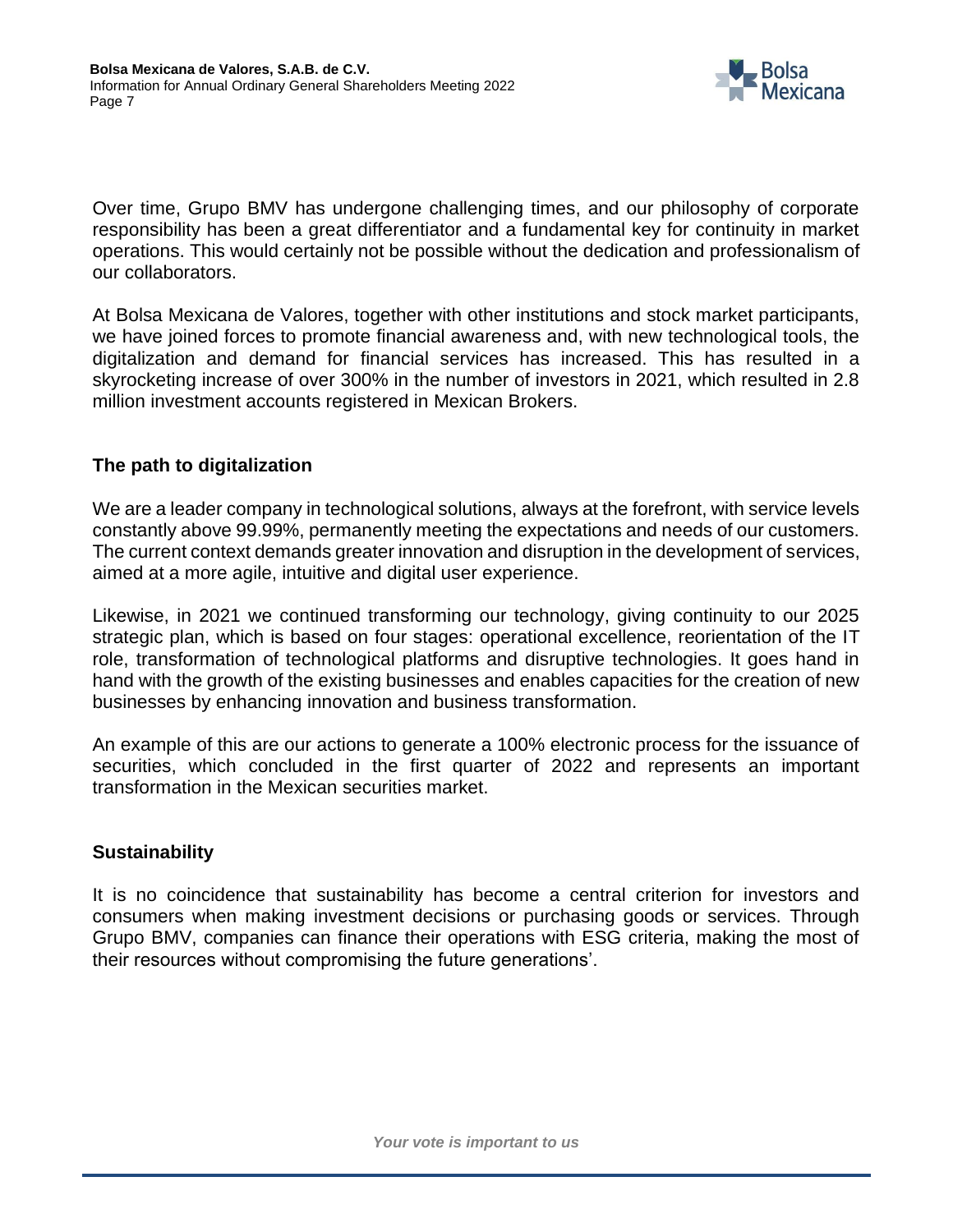

This year, Grupo BMV took significant steps in Environmental, Social and Governance matters, creating sustainable value for Mexico and we did so following two ways:

# **o Developing the market**

- 26% of the total long-term debt issued, or 36 billion pesos, was ESG.
- Additionally, we started promoting sustainability-linked bonds, strengthening our range of sustainable products.
- We created sustainability capabilities for listed companies through workshops, as well as a Sustainable Enhancement Program.

# **o Setting the example**

- We join the commitment to be a "Net Zero Carbon Emissions" company along with five other stock exchanges around the world.
- We created new policies and strengthened the code of ethics and conduct, based on ESG criteria.
- We strengthened our diversity and inclusion strategy.
- We generated an energy efficiency plan.

This allowed us to increase our level of sustainability and gave us greater visibility globally. The efforts translate into being the first stock exchange in Latin America to be incorporated into the *Dow Jones Sustainability MILA Pacific Alliance Index*, which recognizes the Pacific Alliance companies with the best ESG performance.

# **Vision for the future**

Looking ahead to 2022, we see a challenging year, but also a more promising reality with an increased economic reactivation. As an organization I am confident that we will live up to the needs of our customers, community, shareholders and the country. We will continue to be the best option for financing the projects that Mexico needs.

We will continue working on generating a digital and innovation culture using disruptive technologies, building a company that takes care of its employees and promotes their development, and also strengthening organizational culture.

We will take strong steps to be part of the solution to the risks of climate change through ESG products.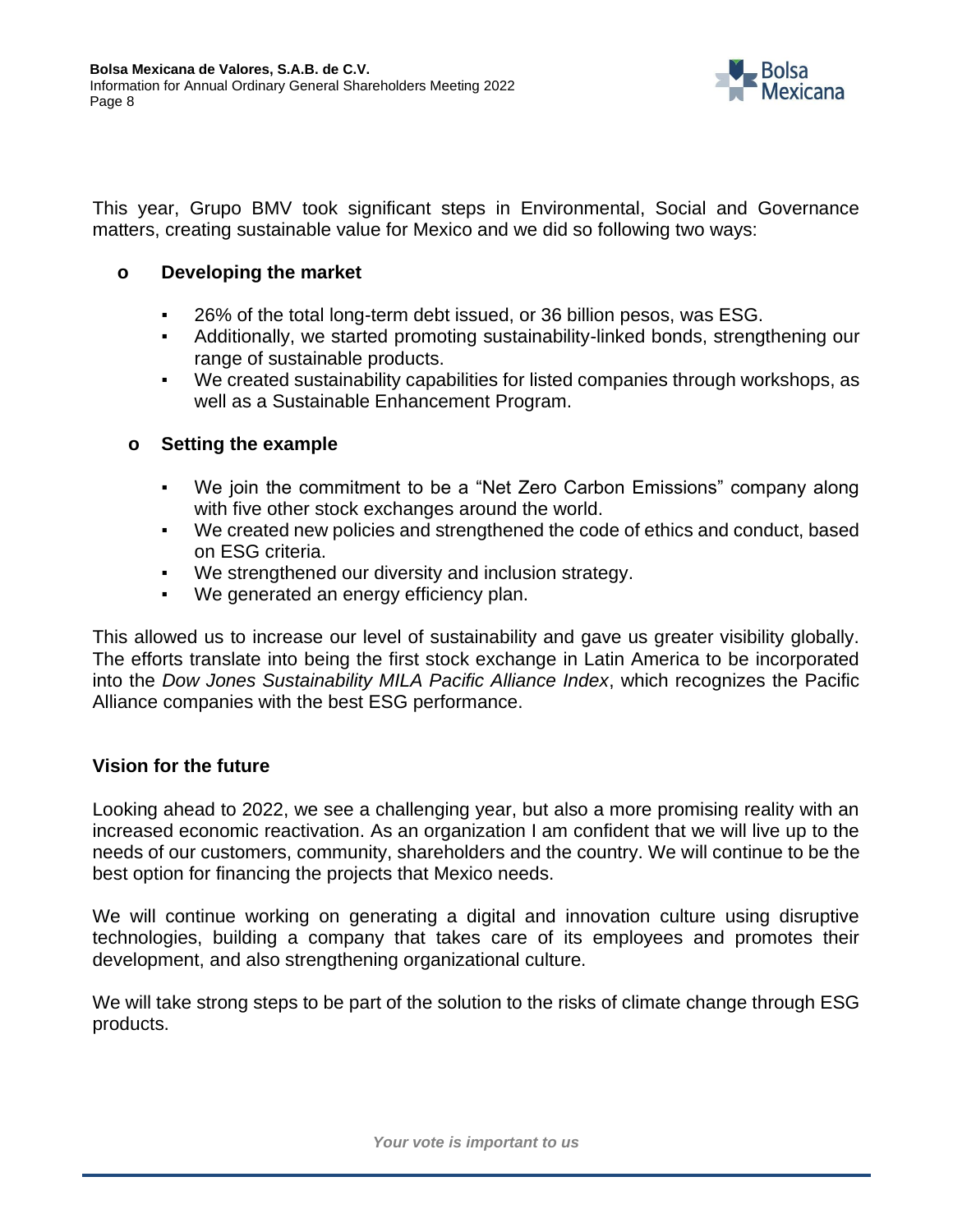

I recognize and appreciate the efforts of our collaborators. I admire your commitment and ability to adapt, the results of Grupo BMV, are without question the result of your work and determination to achieve the organizational goals despite the challenges.

Last, I acknowledge and thank my colleagues on the Board of Directors for their continued support, commitment and presence, which has been key to the development of the strategy of Grupo BMV. I also thank our shareholders and customers for their trust. We will continue working firmly to maintain our organizational purpose: To facilitate the operation of the Mexican securities and derivatives market, covering all stages of stock market operations.

*Sincerely,*

# **Marcos Martínez Gavica**

Non-executive Chairman of the Board of **Directors**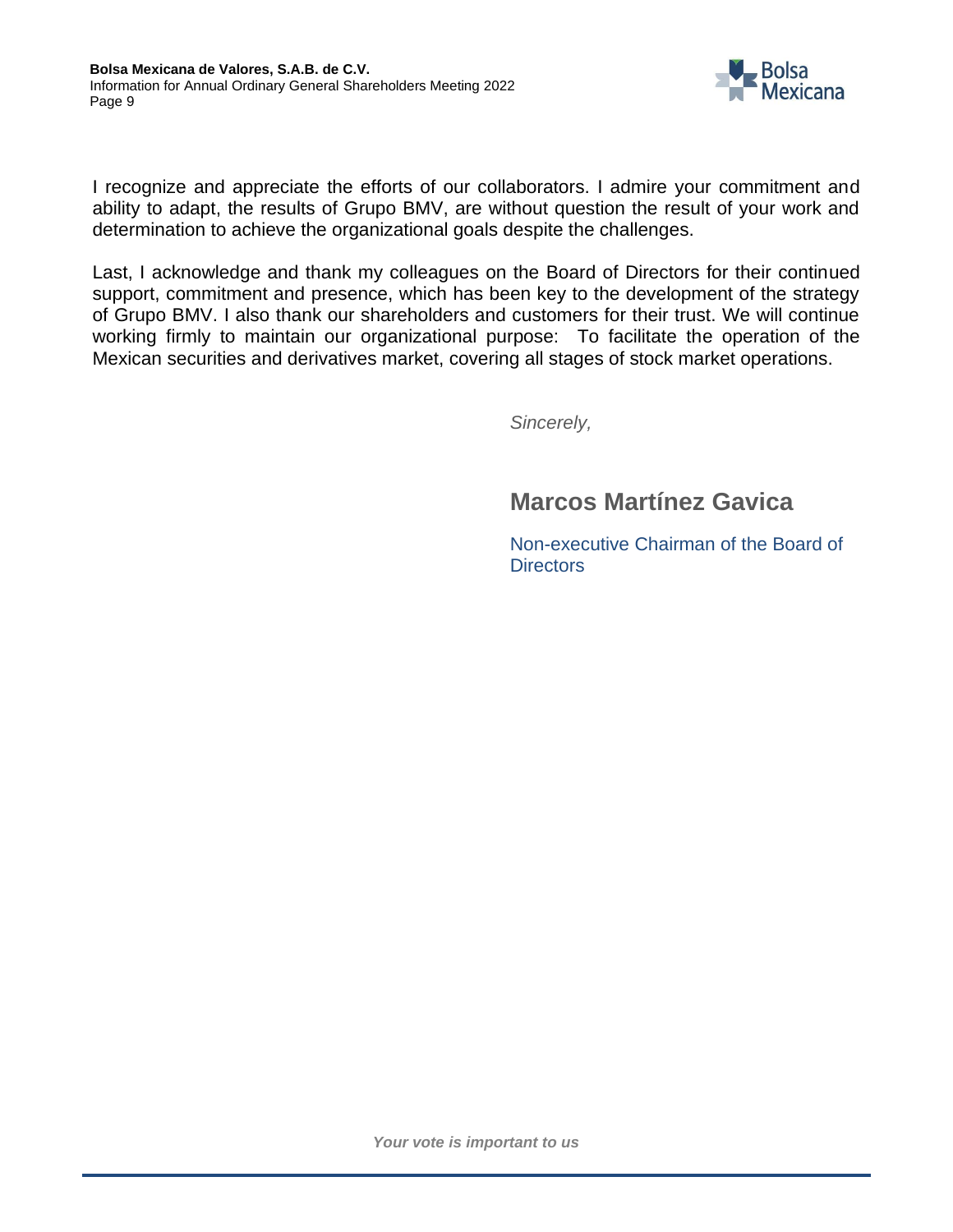

# *Message from the CEO*

# *Dear Shareholders, Collaborators, and the General Public,*



The year 2021 will be remembered for its challenging global settings and moments of high volatility and uncertainty, but also as one of the best years for financial markets in over a decade. We observed in most stock indices double-digit annual returns driven by factors such as generalized recovery, monetary stimulus, and results of listed companies that surpassed our expectations.

At Grupo Bolsa Mexicana de Valores, we remained faithful to our purpose of facilitating the operation of the stock and derivatives market in Mexico, covering all stages of stock market operations. Our wide experience and robust infrastructure made a difference given the complexity of the year, which translated into a period of good results for our shareholders and for the stock market.

#### **Financial Results**

**Market Growth**

In particular, the Mexican market had one of its best periods in more than 12 years; 27 of the 35 issuers that make up our main stock exchange ended the year positively. Additionally, the second half of the year was marked by record highs for our main index (IPC), where during August 8 new marks were reached, and in December the last high of the year was registered above 53 thousand points.

#### **Profitability**

Our focus on Grupo BMV's value chain allows us to facilitate financing for Mexico's development and subsequent securities trading, mitigate risks through our central counterparties, provide certainty to securities settlement, and provide high-value information services to market participants. Additionally, we have promoted efforts so that the stock market, in addition to being an excellent financing vehicle, is also a driver of institutionalization, transparency and sustainability in Mexican companies.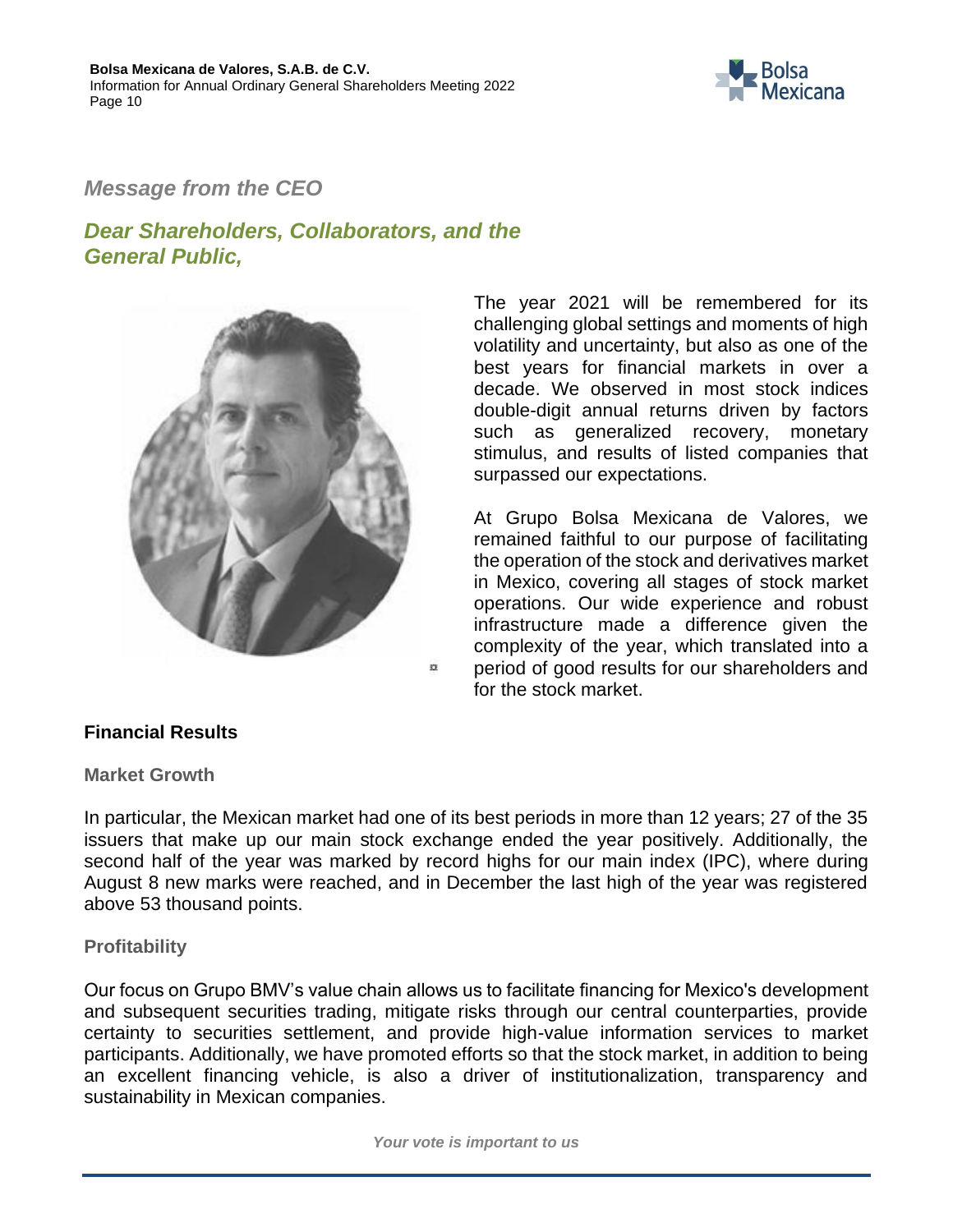

This increased the profitability of our business, **generating historical records in revenues, operating profit, EBITDA margin and net income**. Revenues reached \$3.9 billion pesos and an EBITDA margin of 61%. Net income was worth \$1.6 billion pesos, achieving a growth of 7% over the previous year.

#### **Diversification and Operations**

We have 9 business lines that offer comprehensive services to facilitate the operation and posttrading of securities and derivatives. In that sense, 49% of revenue comes from subscriptions and 51% from transactional revenue.

In the capital market, the average daily traded value during 2021 stood at \$17 billion pesos, which represented an increase of 6% compared to the previous year. In the local market, the increment was 5%, and in the global market 7%.

In line with the commitment to promote Mexico's economic development and trust in the services provided by Grupo BMV, the issuance of Fibra E, Mexico Infrastructure Partners, the subsequent stock issues of Grupo Vasconia and Vesta, as well as the unquoted issues of Sempra, Alterna and Elementia in the capital market stand out. In relation to CKDs/CERPIs, there were seven placements in 2021. In the debt segment, as of December 2021, 1,091 short-term stock issues were placed for a total amount of \$167.1 billion pesos. While long-term placements amounted to 140 stock issues for a total amount of \$141.1 billion pesos.

In Indeval, \$6.1 trillion pesos were settled daily on average and the value of assets under custody marked an all-time high of \$30.8 trillion pesos.

# **Technological transformation**

We continued working on our strategic plan that, on the one hand, supports the growth of existing businesses and on the other hand, enables the capabilities for the creation of new business lines based on the needs of the market and with the highest levels of cybersecurity. Among other projects:

- We modernized the platforms of capitals, derivatives, clearing houses and central securities depository.
- We created the Digital Products area to provide the market with innovative, disruptive solutions focused on customer experience.
- We trained employees in responsiveness issues.

In 2022 we will continue to focus on developing solutions that accelerate digital transformation, optimize processes, and enrich the experience of our customers: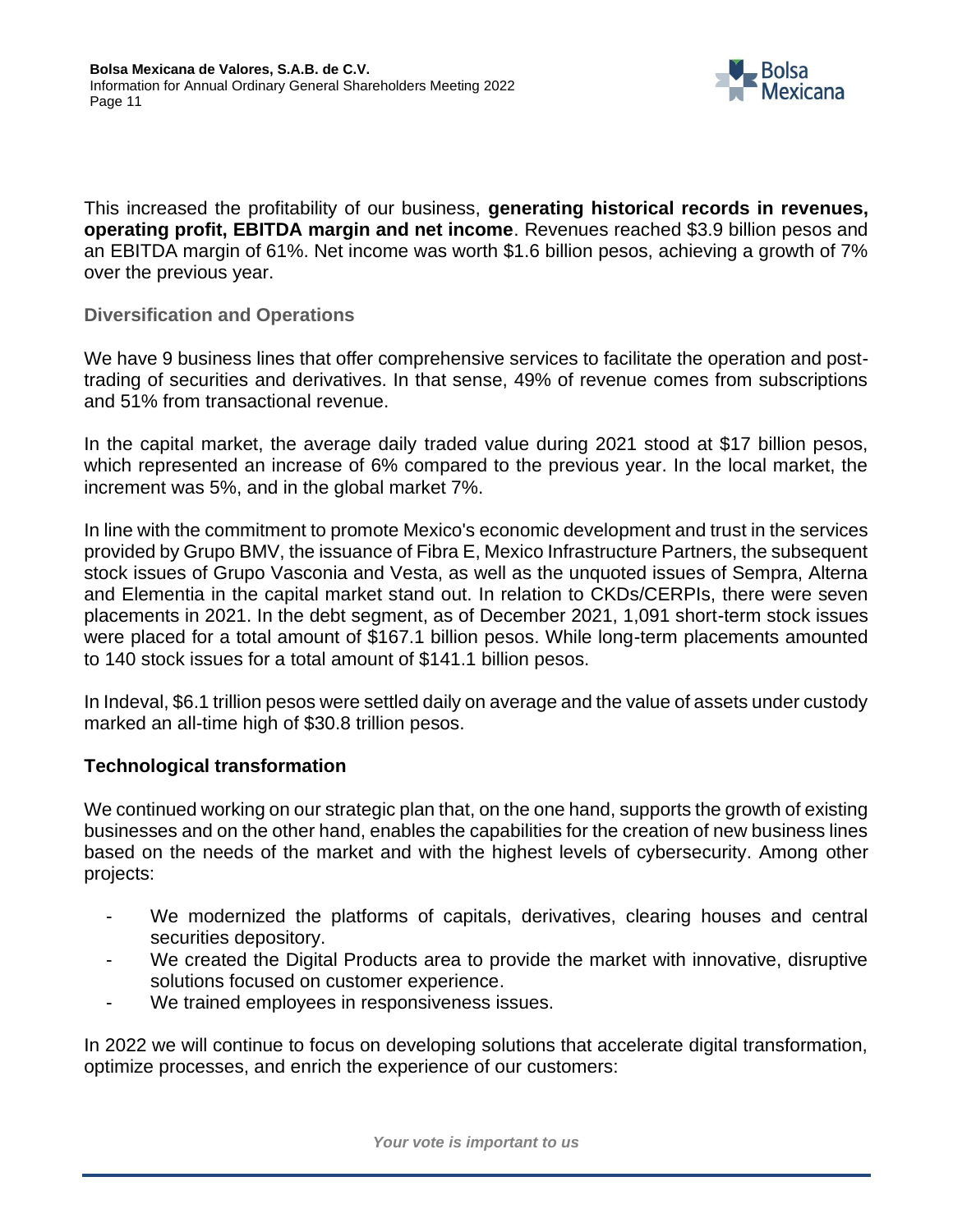

- We will expand the product offering through the generation of transactional historical information to attract new participants to the market.
- We will implement an area for the settlement of securities loans.
- We will provide custody services enabling access to local market infrastructure and foreign financial institutions.
- We will continue to strengthen the security scheme of our digital systems.

# **Focusing on the customer**

Customer service is our priority in the execution of our activities. The collaborators at Grupo BMV are prepared to provide a service of exceptional quality and in 2021, they were trained on new and better responsiveness issue techniques. On the other hand, in order to measure the satisfaction and expectations of our customers, we implemented the Net Promoter Score (NPS) Methodology in some business areas, displaying high satisfaction results. In 2022, all areas of Grupo BMV will implement this methodology.

# **The Sustainable Stock Exchange of Mexico**

As a stock exchange, we recognize the fundamental role we play in the economic, social and sustainable development of the country.

According to the 2021 Global Risks Report, four of the five most relevant risks concerning the population were environmental risks, which implies that, in the next two decades, the way we inhabit our planet will change considerably. In 2021, we formalized our commitment to become a net zero carbon emissions company, where on the one hand we will promote the decarbonization of the market and, on the other hand, we will strengthen our environmental strategy within the organization.

In 2021, we continue to boost the ESG market through:

- 1. **ESG products and services.** Since 2016, 86,647 million pesos have been issued through Grupo BMV's platform, corresponding to 38 ESG bonds: 35 labeled and 3 linked to sustainability. We created two ESG indices to continue promoting and supporting companies that perform well in terms of sustainability.
- 2. **Capacity building.** Through the **Sustainable Accompaniment Program (PAS)**, we aim for all types of companies to be able to count on training in Environmental, Social and Governance matters.
- 3. **Strategic alliances.** We actively participate in the initiatives of Sustainable Stock Exchanges (SSE) in the generation of two documents: one focused on the incorporation of TCFD and the other on gender equality.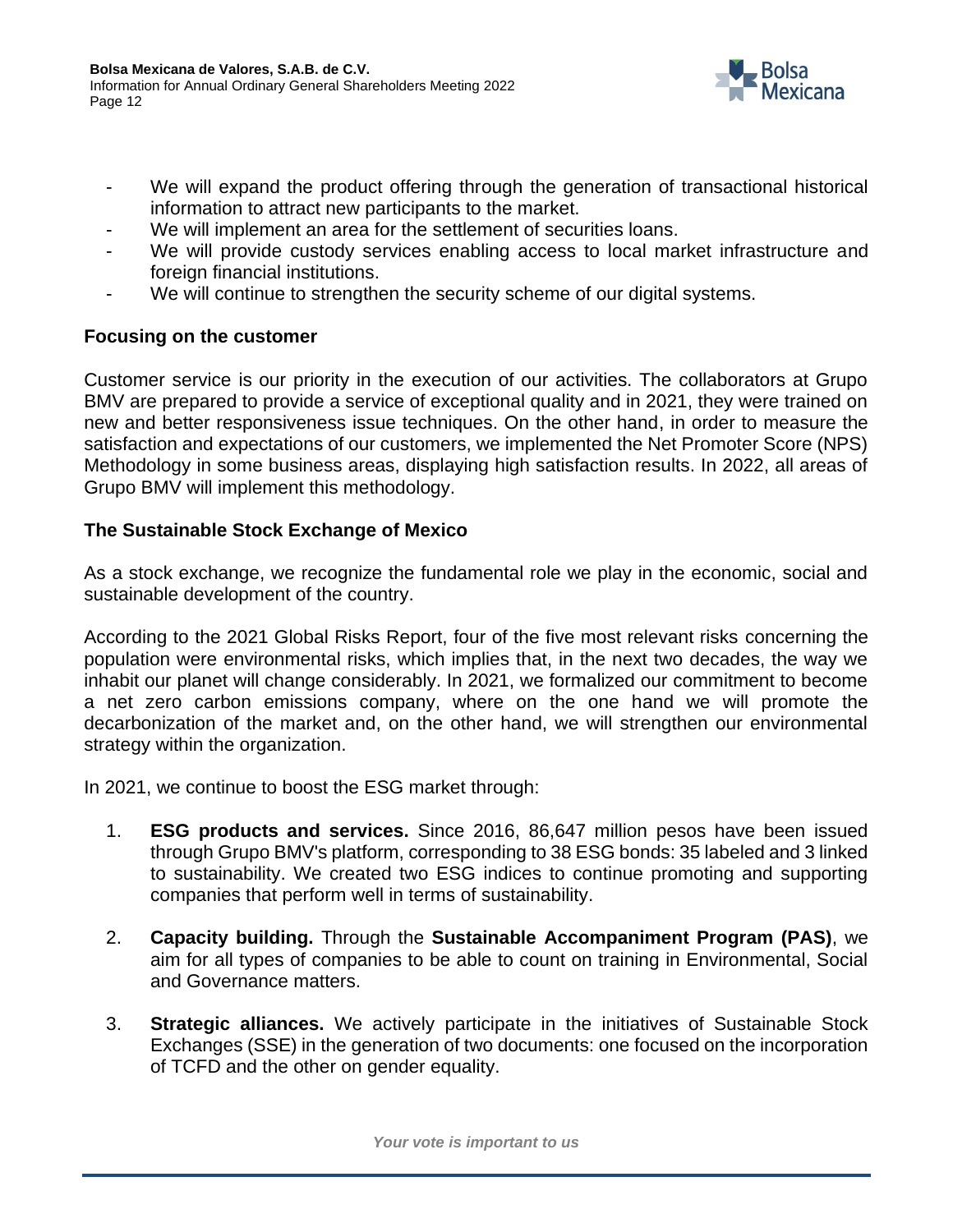

4. **Financial awareness.** We are aware that the need for financial education is now increasing. In 2021, we changed paradigms in educational terms, where with the support of technological resources we trained 51,220 people through courses, conferences and webinars, a figure 10% higher than that of the previous year and 39% above 2019 results. On the other hand, we had four new alliances and collaboration agreements and we held the event Ring the Bell for Financial Literacy as part of our initiatives to promote financial culture in Mexico.

# **Practice what we preach**

We cannot promote a sustainable and governance culture if we do not start within ourselves. Our strategy and initiatives place Grupo BMV as the Sustainable Stock Exchange of Mexico and make us a key ally for the transition towards a sustainable and low-carbon economy.

In **environmental** issues, we gave continuity to our strategy by measuring our environmental impact and taking charge by offsetting 100% of the CO2 emissions generated in Scope 1 and 2 and in turn benefiting the project of a wind farm in Oaxaca. Additionally, we have identified our environmental risks and opportunities, generating a report based on TCFD recommendations.

From the **social perspective**, our talent is the basis of our success, so in 2021 we analyzed functions and redefined roles to address the market's needs in a more efficient and centered manner. In order to continue with the organizational development aligned with the business strategy, our staff was trained in topics such as: sustainability, unconscious biases, responsiveness and customer-centered services.

Behind our success, there is a diverse team that enriches our projects. Although we have been characterized as a diverse and inclusive company, in 2021 we launched the Diversity and Inclusion program, in which three communities were built: Women, LGBT+ and Disability, through which initiatives will be generated in favor of the diversity of talent and equal opportunities within the organization.

Finally, the return to the new "normal", after the COVID pandemic, led us to implement the staff reinstatement plan in a safe, gradual and flexible manner.

In terms of **governance**, we strengthened it through the creation of Policies such as Sustainability and Human Rights, we reinforced controls through Grupo BMV's risk management model and our Ethics Code was optimized in terms of discrimination due to COVID-19.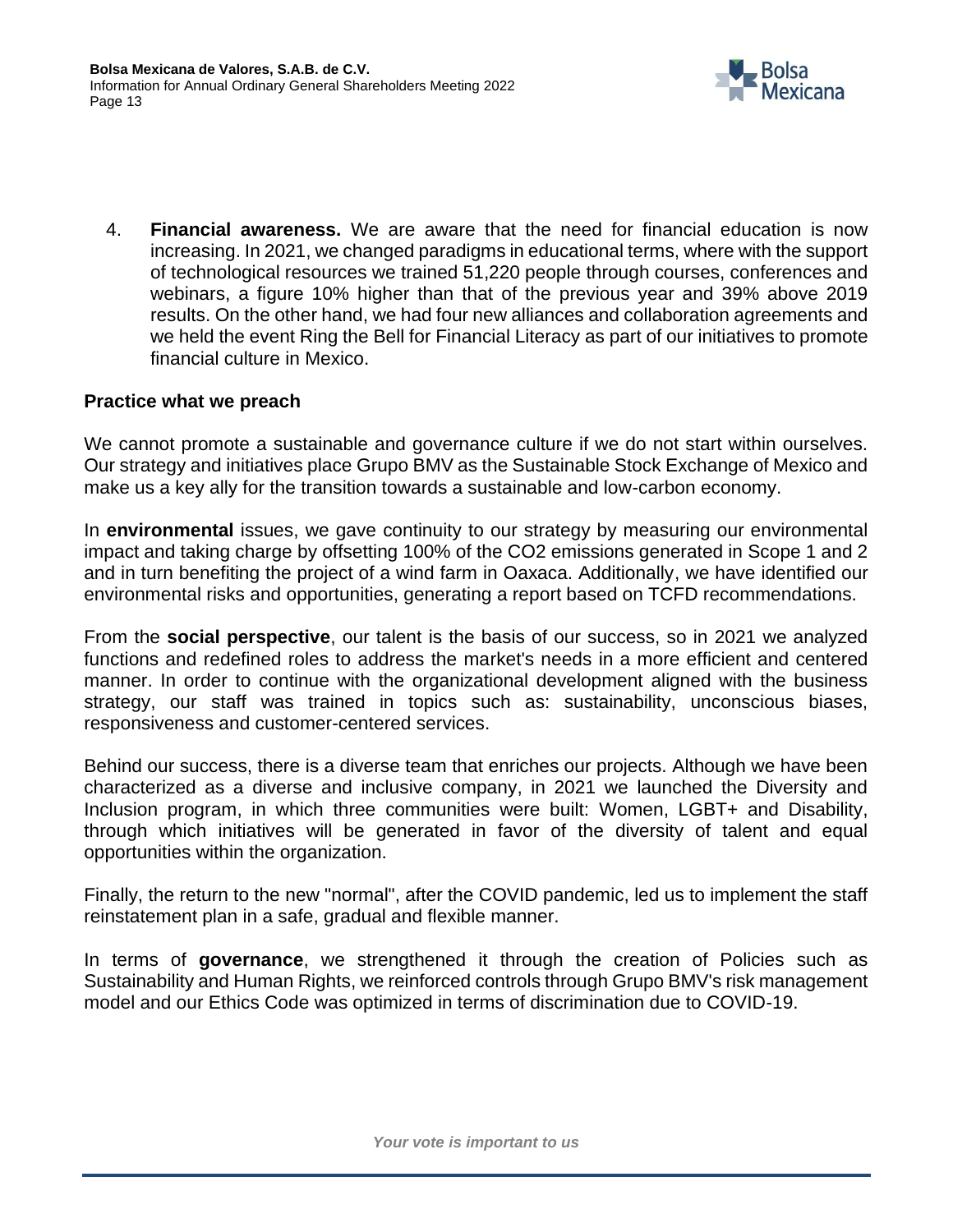

# **Facing the future**

2022 promises to be a year with big challenges and growth opportunities. In Grupo Bolsa Mexicana de Valores we will continue to be allies of the financial authorities and our stakeholders, working together for the economic reactivation and development of the stock and derivatives market of our country.

We will continue to support companies in Mexico to materialize their projects through our financial products and services, as well as technological tools. In turn, we will generate more services that allow us to increase the number of investors.

We will continue to promote sustainability, accompanying companies and creating ESG capabilities that allow them to set the path to become more environmentally and socially resilient.

We will work hand in hand with financial authorities and regulators, as well as other bodies to strengthen financial culture in Mexico.

I am especially grateful to Grupo BMV collaborators, who in the face of a complex scenario experienced in 2021 gave their maximum effort and commitment, demonstrating that we are one step ahead as an organization. We have the capabilities to continue transforming challenges into great opportunities, we will accompany our clients in their growth projects and in a year that will require the work of those who make the operation of the Mexican stock and derivatives market possible.

*Sincerely,*

**José-Oriol Bosch Par**

CEO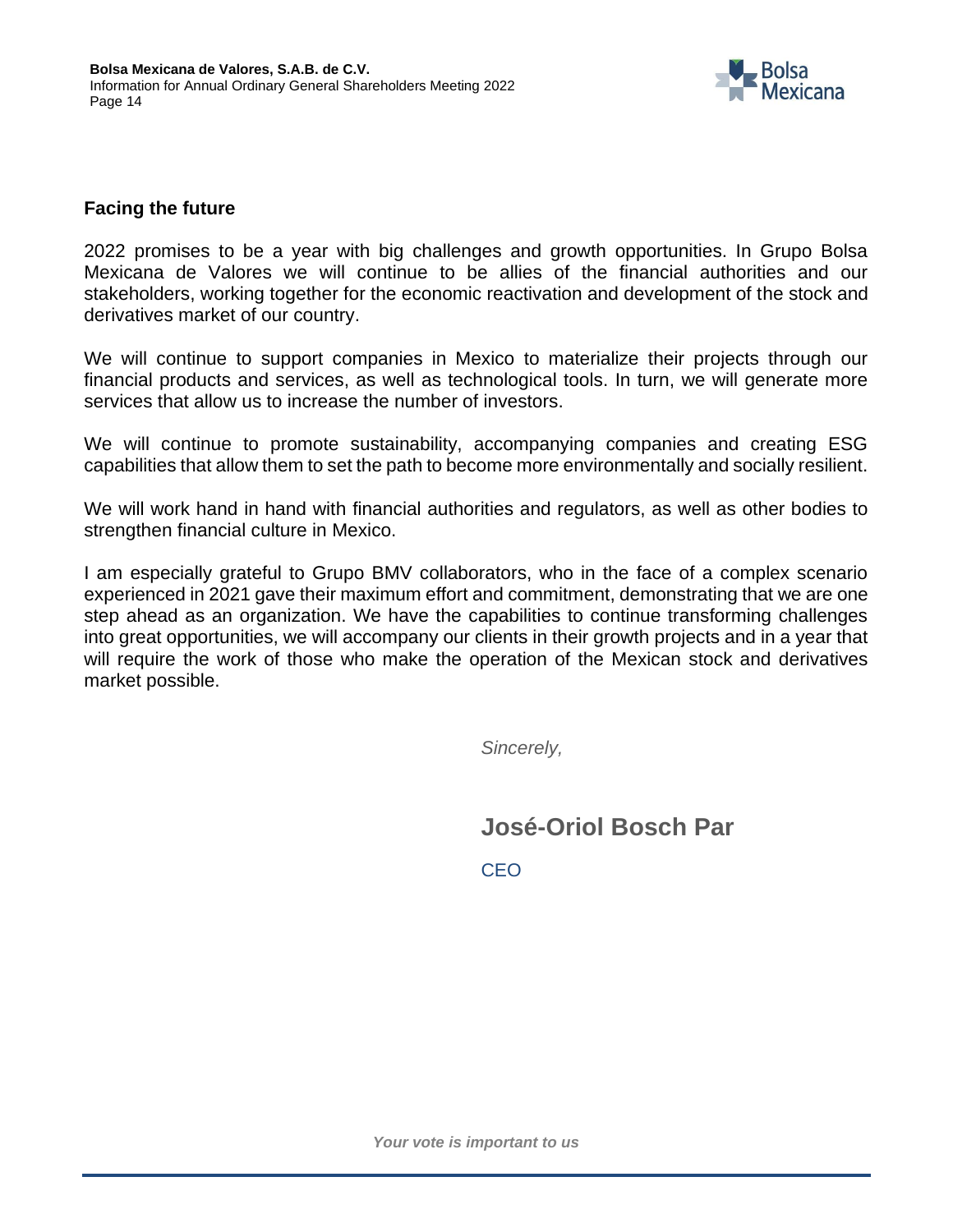

# <span id="page-14-0"></span>**II. Our Philosophy**

At Grupo Bolsa Mexicana de Valores we are aware that our Institutional Philosophy reflects the fundamental purpose of the organization and establishes the frame of reference that must guide strategic, tactical and operational decisions, as well as the basic principles on which all employees commit their daily actions. In this sense -as an Institution-, it is our duty to define it, promote it and keep it in force.

**Our values**

**Six values essentially define our organization and guide the actions and performance of all of us who proudly collaborate in Grupo BMV.**



**Teamwork** unites our talent to achieve better results.



**Integrity** guides all our actions. **Transparency** is the basis of



the confidence we generate in the marketplace.



**Innovation**, the backbone of transformation and continuous improvement.



**Client Service** is the priority in the execution of our activities.



**Excellence** drives our daily work.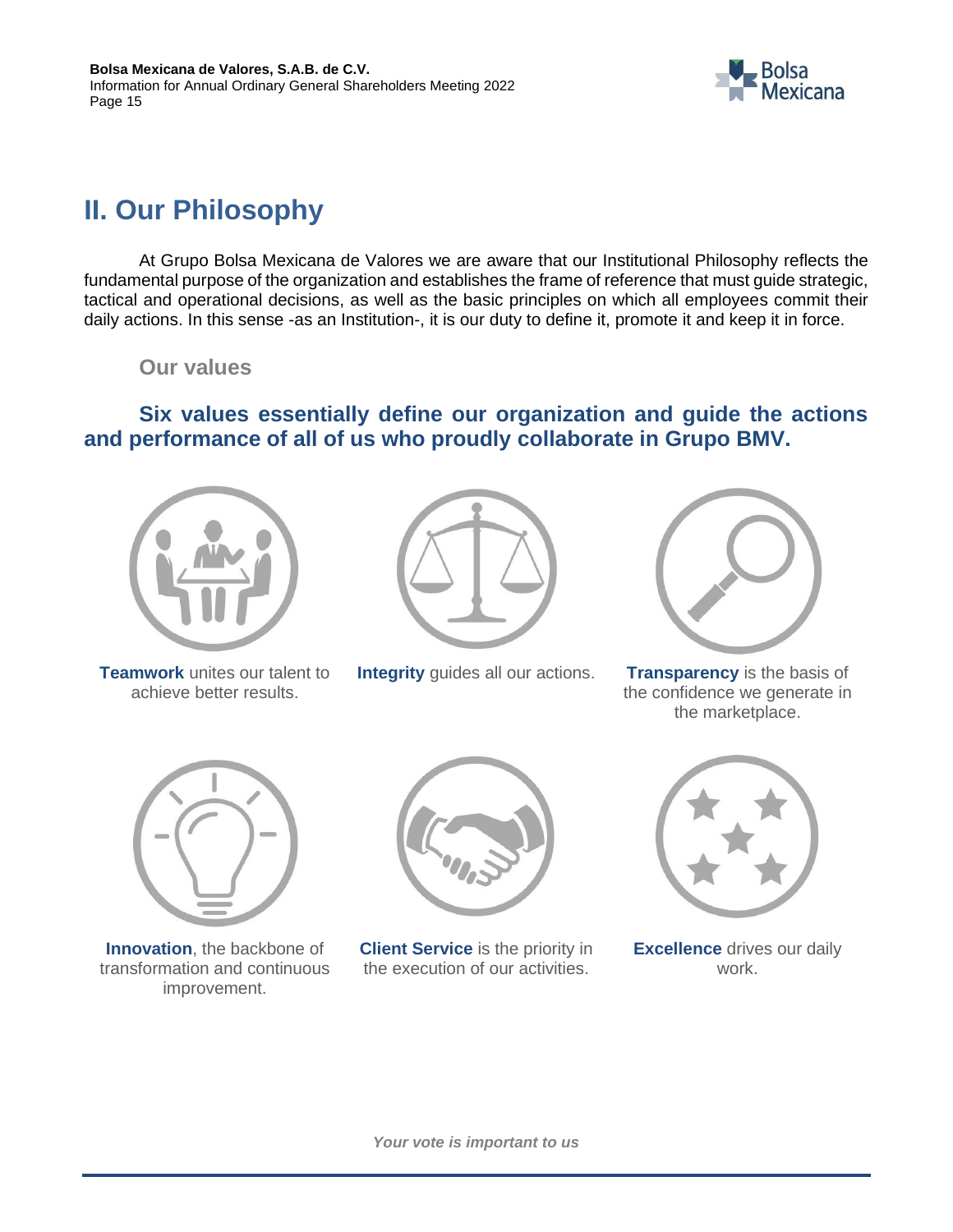

**Mission**

**We make it possible for the securities and derivatives market to function in Mexico.**

**Vision**

**To maintain our leadership in the securities and derivatives markets, through the excellence of our services, expertise and innovation, and thus be a catalyst for economic progress.**

#### **With commitment and passion,**

to promote the growth and development of the country

**Through an integrated business group**, covering all stages of stock market operations, from promotion, order execution, transaction settlement, custody and clearing, risk management, as well as the generation of realtime and value-added information.

**Supported by our talent and experience,** that ensure competitiveness and high standards of efficiency and transparency in the provision of services, as well as the optimal use of state-of-the-art platforms and technology.

**Sustainability**

Our sustainability strategy is aligned with the mission of our business and is reflected in an 8-Dimensional Model, which we integrate as a constant in Grupo BMV to guide decisions and obtain a profitable and sustainable performance in the long term.



In 2020 we identified our priorities in terms of business sustainability that have the greatest impact inside and outside Grupo BMV through a materiality analysis. This exercise involved our stakeholders, such as employees, clients, authorities, investors and senior management through a survey and interviews.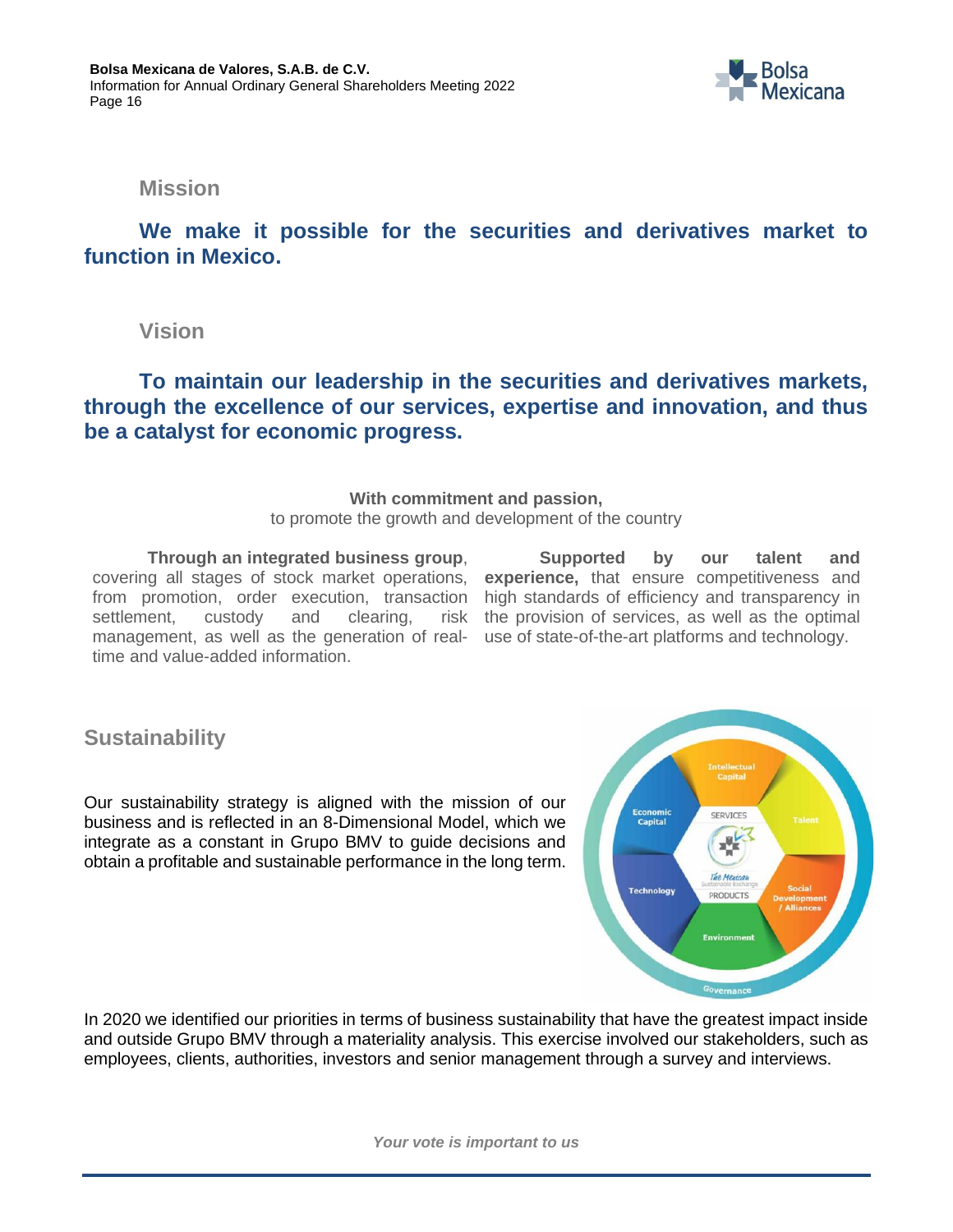

The analysis yielded 31 material issues, which allow us to evaluate our priorities in order to continue generating value, minimize our risks and strengthen our institutional strategy.



# **Main Initiatives for 2021**

#### **Developing the Market**

- **Boosting the ESG market:** (26% of total debt issued was ESG)
- New sustainable products: Creation of sustainability-linked bonds.
- **Sustainability capacity building** for listed companies
- Ring the Bell for Gender **Equality & Financial Literacy**
- Incorporated ESG reporting as a voluntary listing requirement.
- **Sustainable Accompaniment** Program (SAP) for listed and potential companies.
- **Strategic Alliances**: SuME (Sustentabilidad para México A.C.)
- Participated with the **Sustainable Stock Exchanges SSE** in the creation of 2 best practice documents: derivatives and climate.

#### **Within the organization (Setting an example)**

We joined the commitment to become a **Net Zero (CO2)** company together with 5 other stock exchanges. **Offset CO2 emissions**, benefiting a wind farm in Oaxaca.

Strengthening of **diversity and inclusion** strategy: Creation of Women, LGBT+ and Disability Community Strengthening of customer service and measurement with **Net Promoter Score**

Publication of **integrated annual report** in accordance with GRI.

**Policies**: Sustainability and Human Rights

**Waste management and energy efficiency**: Separation islands and replacement of lighting with LEDs.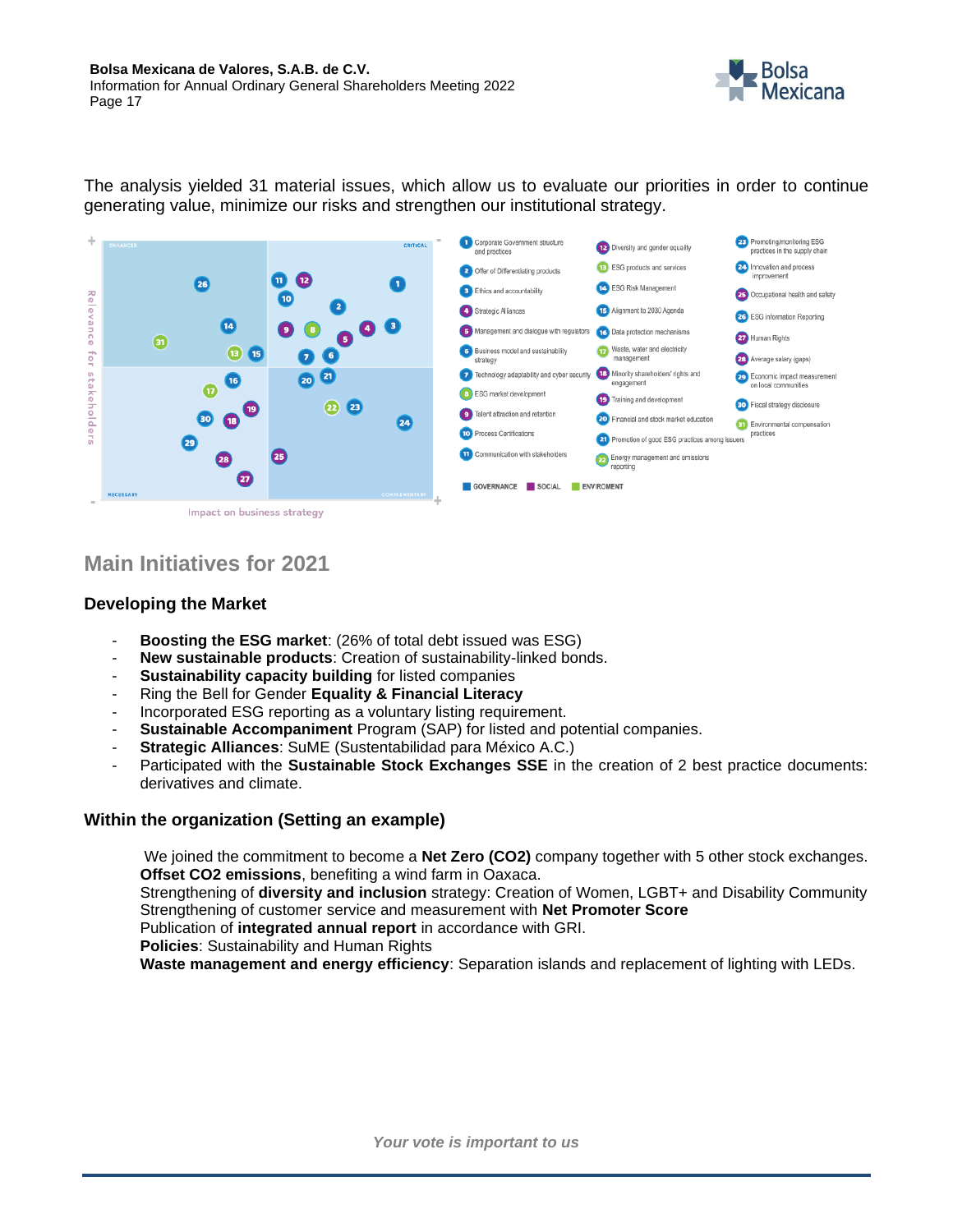

# **ESG Scores and Indexes of which BOLSAA is a part of**

| <b>Rating</b>      | 2019       | 2020       | 2021       | <b>Index</b>                                                                                            |
|--------------------|------------|------------|------------|---------------------------------------------------------------------------------------------------------|
| <b>CSA S&amp;P</b> | 26/100     | /100<br>34 | 55 / 100   | Dow Jones Sustainability Index MILA<br>S&P/BMV IPC ESG Tilted<br>S&P/BMV IPC CompMx Rentable ESG Tilted |
| <b>MSCI</b>        | <b>BB</b>  | <b>BB</b>  | A          | Emerging markets IMI ESG Screened                                                                       |
| <b>Bloomberg</b>   | 21.4 / 100 | 28.9 / 100 | 38.8 / 100 | Bloomberg ESG Data Index                                                                                |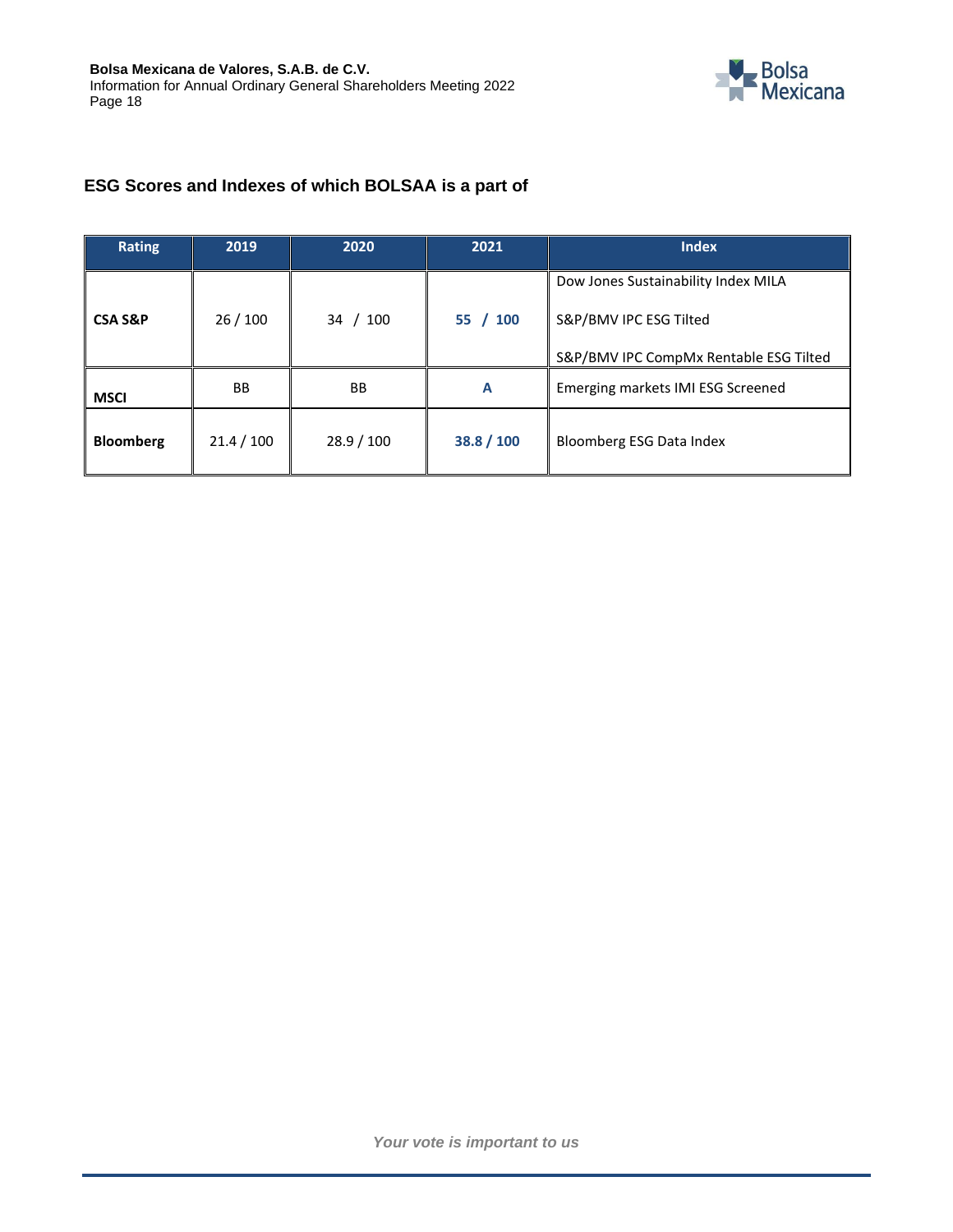

# <span id="page-18-0"></span>**III. Corporate Governance**

# **Board of Directors**

The management of our business is vested in a Board of Directors, which is currently composed of 15 directors and their alternates. Our directors and their alternates were elected or ratified at our Shareholders Meetings held on April 29, 2021, and will continue in office until the next Annual Ordinary General Shareholders Meeting.

Pursuant to the Mexican Securities Market Law (*Ley del Mercado de Valores*), at least 25% of the members of the Board of Directors of a public company must be independent, and currently more than half of the members are independent. Pursuant to our by-laws, a majority of the members of our Board of Directors and at least a majority of the members of each of our committees must be independent. In addition, all members of the Audit Committee and the Corporate Practices Committee must be independent directors, and the members of the Disciplinary, Supervisory, Regulatory and Securities Listing Committees must be independent as well.

In addition, gender diversity, age and professional experience make a balanced Board, nurtured by different perspectives and approaches, oriented towards value creation.

The Company has solid mechanisms for the identification, monitoring and management of relevant risks and the directors have access to management and external advice, if they consider it convenient, in order to supervise and follow up on such relevant risks. The Board of Directors' supervision of the management of relevant risks is adaptable to the circumstances and to changes in the risks themselves.

**The existence of a Board of Directors with a majority of independent members is intended to mitigate the origination of conflicts of interest between the Board of Directors and any group of shareholders of the BMV.**

# **Committees**

We have different committees that assist the Board of Directors in the fulfillment of its functions.

#### **Audit Committee**

Some of the main functions of our Audit Committee are as follows:

- Evaluate and give an opinion regarding the services of our external auditors;
- Supervise internal control and internal audit systems;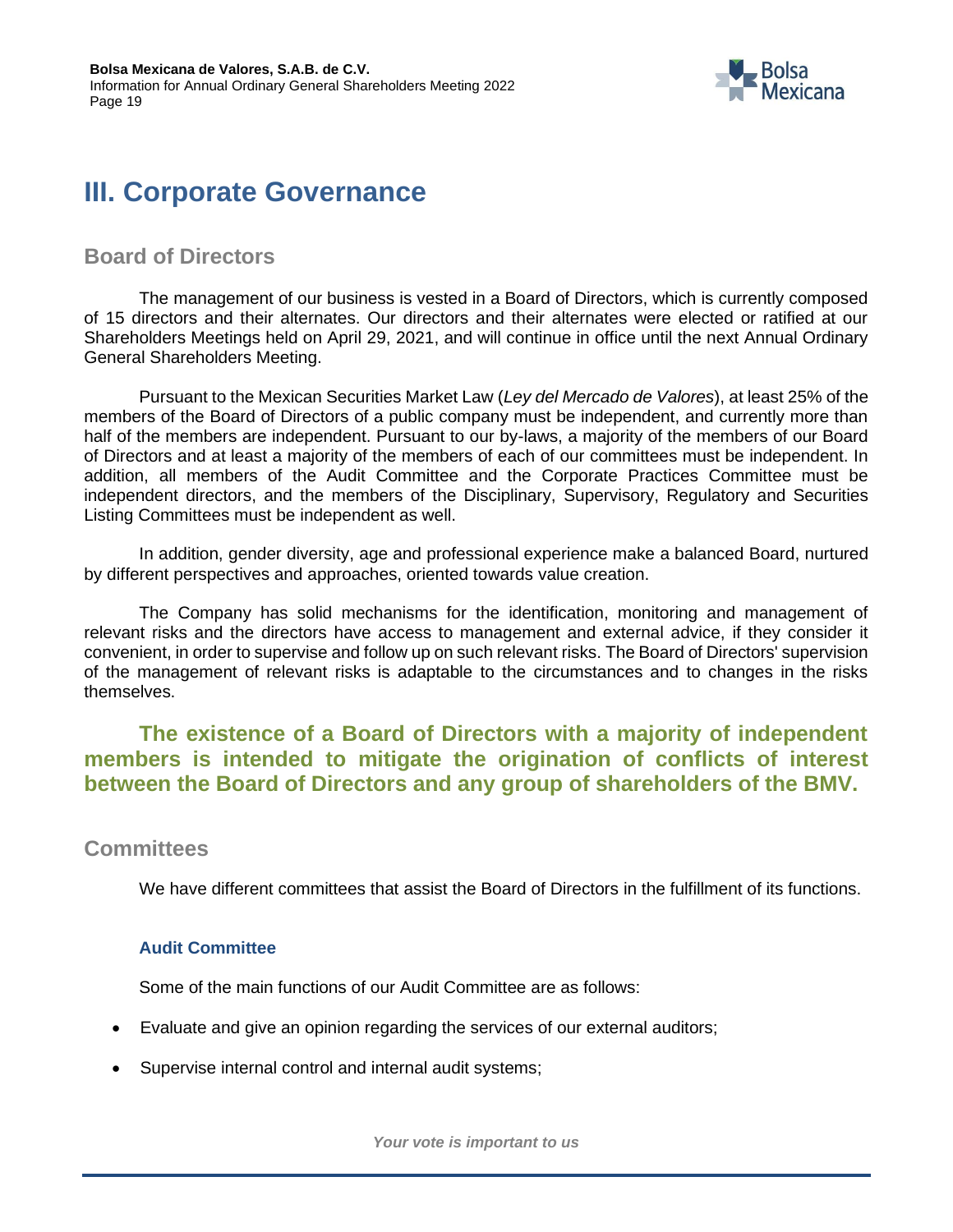

- Prepare an opinion, to be submitted to the Board of Directors, with respect to our financial statements prepared by our Chief Executive Officer (including an opinion as to whether our accounting policies and criteria are adequate and sufficient);
- Obtain expert opinion as deemed necessary or appropriate
- Require from our Chief Executive Officer and employees, reports related to the preparation of financial information;
- Start investigations with respect to transactions, internal control and internal audit systems and accounting records, and report any irregularities to the Board; and
- Give opinions on matters within its competence.

All current members of the Audit Committee are considered financial experts in accordance with applicable regulation.

#### **Corporate Practices Committee**

Our Corporate Practices Committee has, among others, the following functions:

- Give opinions regarding any matter within its competence, including the performance of our officers and related party transactions;
- Give opinions regarding the compensation to be paid to our officers and directors;
- Give an opinion regarding waivers for directors and officers to benefit from corporate opportunities that would otherwise belong to us;
- Obtain the opinion of experts as deemed necessary or appropriate;
- Be informed and give an opinion about related party transactions in terms of the Mexican Securities Market Law; and
- Make recommendations to our Board of Directors regarding the compensation of our Chairman, Chief Executive Officer and other senior officers.

#### **Technology Committee**

The Technology Committee has, among others, the function of performing advisory and consulting activities in technological matters, to know and follow up on the implementation of the main technology projects of the Company and of the legal entities it controls and to report to the Board of Directors of the Company on the status of these projects, including any deviations it may detect, as well as any other functions entrusted to it by the Board of Directors.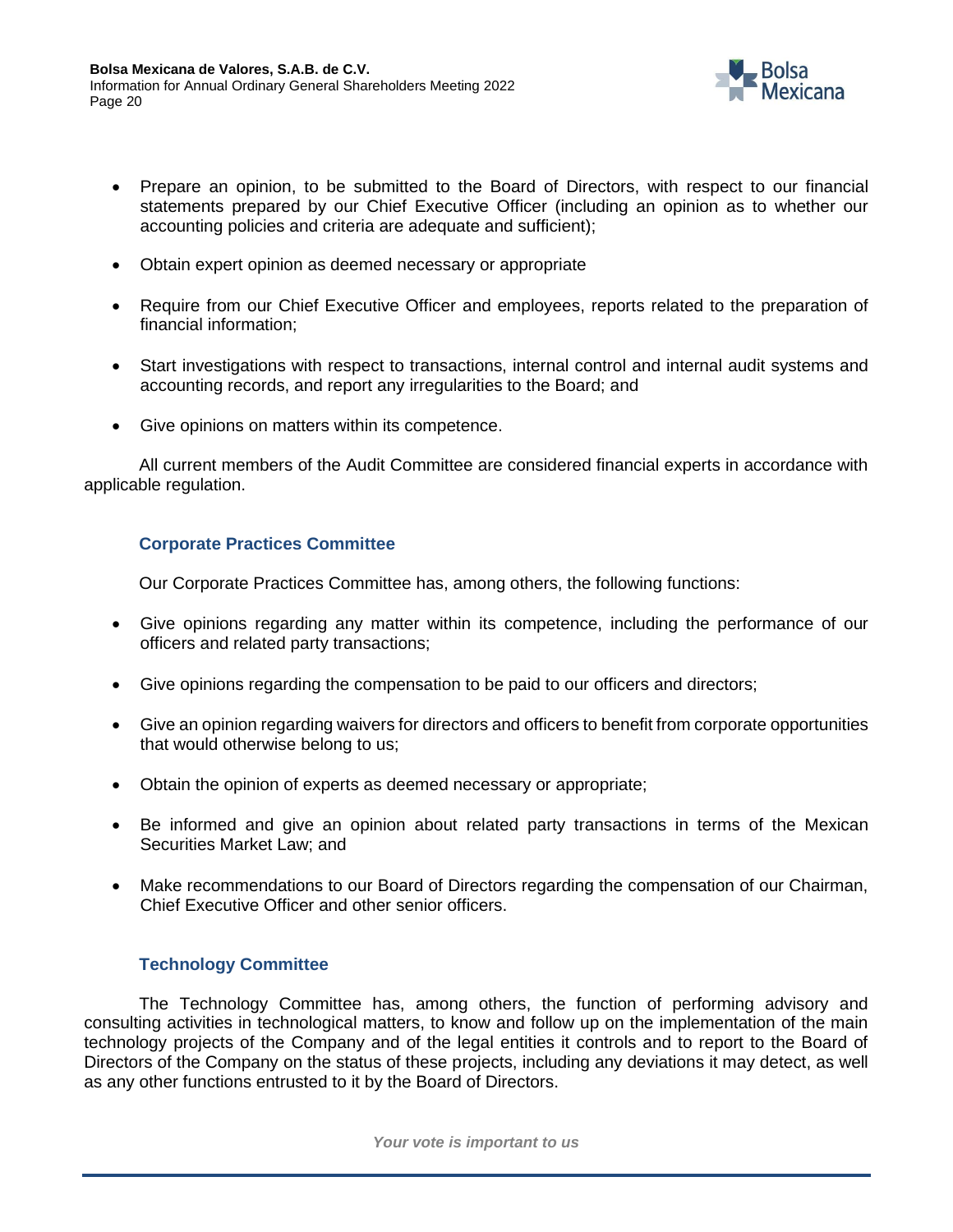

#### **Nomination and Compensation Committee**

The Nomination and Compensation Committee has, among other duties, the function of proposing to the Company's Shareholders Meeting a list of the names of those persons who, in its opinion, should be members of the Company's Board of Directors, as well as the compensation for corporate and management bodies.

#### **Listing Committee**

The Listing Committee determines whether to allow the listing of new issuers or securities for trading on the BMV.

#### **Disciplinary Committee**

The Disciplinary Committee has, among other duties, to hear and resolve cases of alleged violations of the rules issued by the BMV, as well as to impose the corresponding disciplinary measures.

#### **Member Admission Committee**

The Member Admission Committee is responsible for resolving the admission of new Mexican brokerage firms to operate on the BMV. This Committee will have the power to consult with external experts regarding any matter submitted for its approval.

#### **Supervisory Committee**

The Supervisory Committee's function is to analyze possible violations of the provisions issued by the BMV, as well as to propose to the Disciplinary Committee the imposition of disciplinary measures.

#### **Regulatory Committee**

The Regulatory Committee has, among others, the function of issuing self-regulatory provisions applicable to the BMV, brokerage firms and other market participants.

# **Statutory Auditor (comisario)**

Given that the BMV is a regulated company and is considered a financial institution for purposes of the National Banking and Securities Commission Law, the BMV has both a Statutory Auditor and an Audit Committee.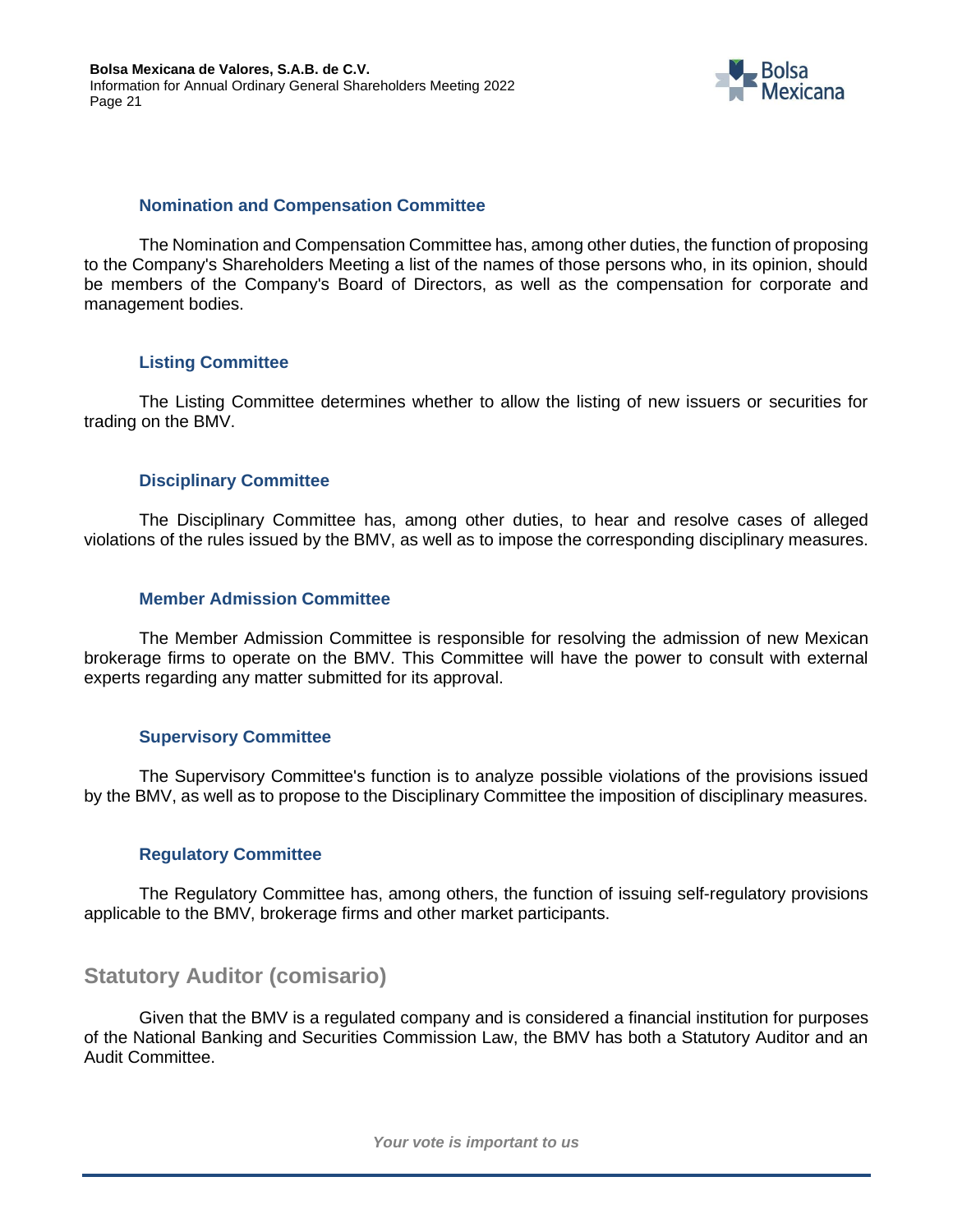

**Management**

#### **José-Oriol Bosch Par Chief Executive Officer**

Mr. José-Oriol Bosch Par was appointed Chief Executive Officer effective January 1, 2015.

He has 35 years of solid experience in the securities and banking sectors. Prior to joining us, Mr. Bosch was a member of the board of directors of J.P. Morgan for more than 22 years, a member of the boards of directors of the Mexican Stock Exchange, of the Central Counterparty of Securities, of S.D. Indeval Institute for the Deposit of Securities and the MexDer Mexican Derivatives Market, as well as a member of the Technical Committee for Asigna, Clearing and Settlement, a member of the Executive Committee of the Mexican Association of Securities Institutions, and a member of the Financial Markets Committee of the Mexican Banking Association.

#### **Ramón Güemez Sarre**

# **Deputy Chief Executive Officer – Administration, Finance and Sustainability**

Mr. Ramón Güemez Sarre was appointed as Deputy Chief Executive Officer of Administration, Finance and Sustainability of the Mexican Stock Exchange on July 1<sup>st,</sup> 2021. Mr. Güémez joined the Mexican Stock Exchange in May 2008 in the Investor Relations Department, and headed the Administration and Finance Department (2013-2021). Previously, he held the position of Finance Director at SIF ICAP, S.A. de C.V., (a subsidiary of the BMV) and worked in international companies such as General Electric and Citibank. He began his professional professional career at Banco Mexico. He holds an actuarial degree from Universidad Anáhuac and an M.B.A. from McGill University in Montreal, Canada. McGill University in Montreal, Canada.

#### **José Manuel Allende Zubiri Deputy Chief Executive Officer – Issuers, Information and Markets**

Mr. José Manuel Allende Zubiri is the Deputy Chief Executive Officer of Issuers, Information and Markets of the Mexican Stock Exchange and has been with Grupo BMV since June 2000. From January 2011 to June 2012, he served as Chief Executive Officer of Valmer. From January 2005 to December 2010, he served as Director of Issuers and Business Development of Grupo BMV.

Mr. Allende holds a Bachelor's degree in Business Administration from Universidad Iberoamericana (UIA) and a Master's degree in Finance from Universidad Anáhuac and the Senior Management Program in Innovation and Technology from the Instituto Panamericano de Alta Dirección de Empresa (IPADE).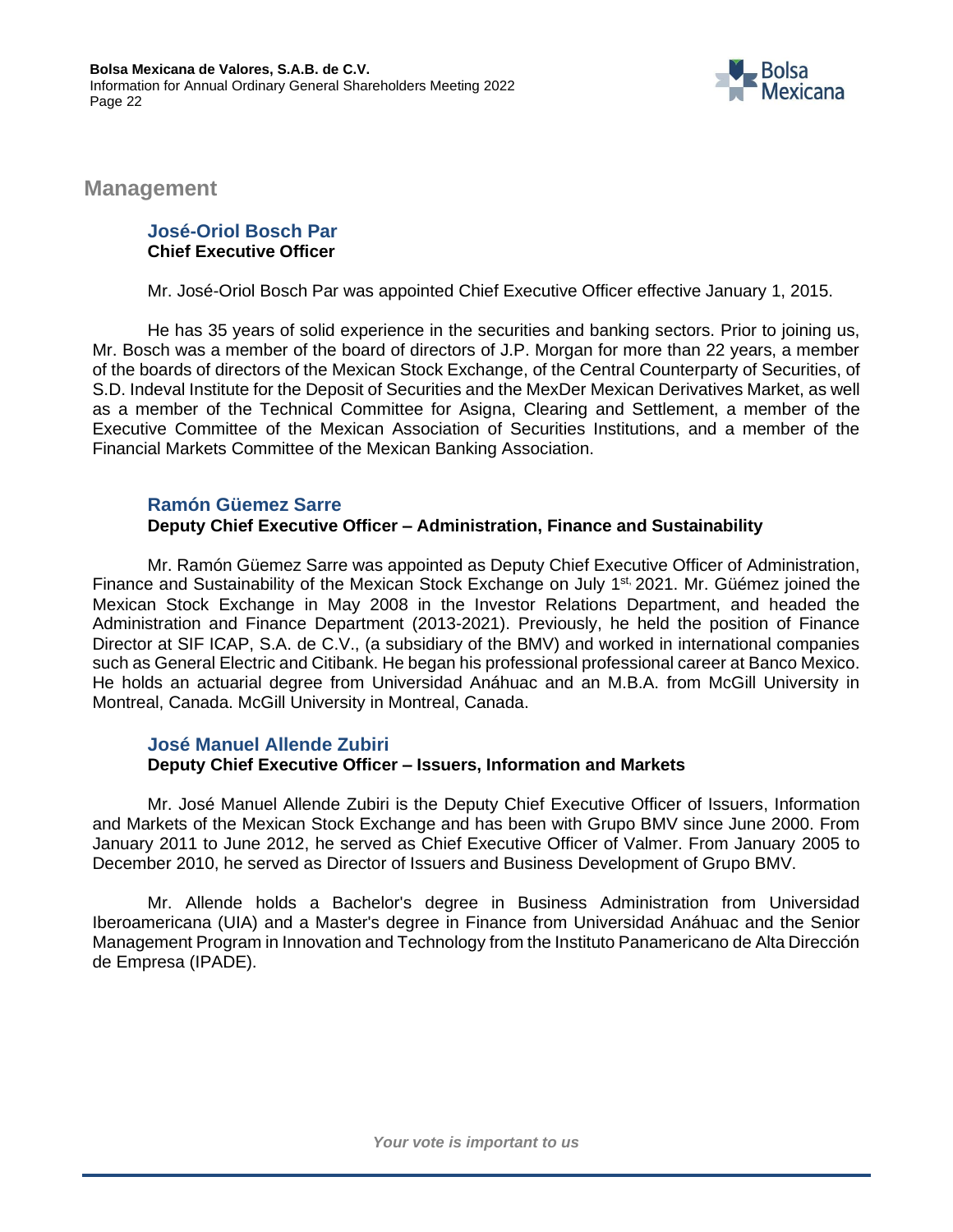

#### **Hugo A. Contreras Pliego Deputy Chief General Legal and Compliance Officer**

Mr. Hugo Arturo Contreras Pliego is Deputy Chief Legal and Compliance Officer of Grupo BMV. He joined the Mexican Stock Exchange in 2001 as Deputy Director to the Presidency and has been in charge of the Legal Department (2002-2015) and the Executive Directorate of Regulatory Compliance (2015-2018). Previously, he held various positions at the Mexican Securities Commission (CNV), Director of Securities at the SHCP and Vice President of CONSAR.

He has a degree in Business Administration with a postgraduate degree in Financial Administration from the Universidad Tecnológica de México, and has attended several seminars on the securities and derivatives markets in the U.S.A.

#### **Roberto González Barrera Deputy Chief Executive Officer – Post Trade**

Mr. Roberto González Barrera has been Deputy Chief Executive Officer of Post-Trade of since 2015. He has more than 30 years of experience in the financial sector, working at BBVA, ING-Barings Casa de Bolsa and Banamex-Citi. For 14 years he was a proprietary director of Indeval and member of the executive committee, was a Proprietary Director of CCV, member of the Executive Committee of the Board since its inception and was a member of the Technical Committee of Asigna for 7 years.

Roberto González Barrera holds a Bachelor's degree in Business Administration from Universidad Iberoamericana.

#### **Claudio Vivian Gutiérrez Deputy Chief Executive Officer – Technology**

Claudio Vivian has been Deputy Chief Technology Officer of BMV since 2020. Mr. Vivian has more than 23 years of experience as Chief Technology Officer, participating in the technological transformation of local and global companies in different industries.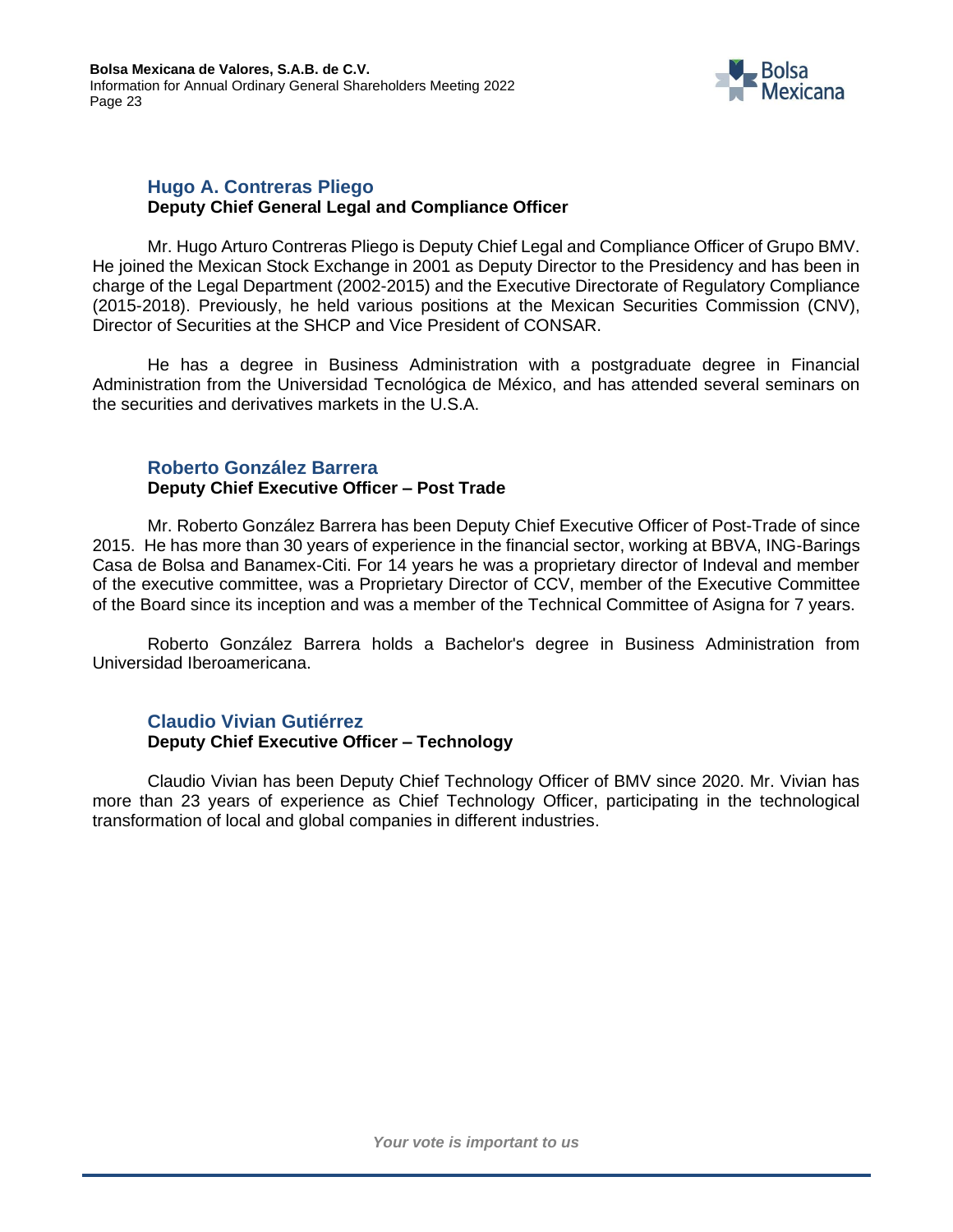

# **Related party transactions.**

We have from time to time entered into transactions with our shareholders and with entities owned or controlled, directly or indirectly, by us or certain of our directors, officers and shareholders. Any related party transactions have been consistent with normal business operations, using terms and conditions available in the market and in accordance with applicable legal standards.

# **Talent Attraction Policy**

Within Grupo Bolsa Mexicana de Valores, we do not discriminate in any way with respect to gender, race, age, religious creed, political doctrine, sexual orientation and social or physical condition; likewise, in our selection process we do not question or reject any candidate due to health issues, pregnancy, family planning and disability. On a quarterly basis, an analysis of the main indicators with information on the aforementioned topics is submitted to our Management for its knowledge and corresponding supervision.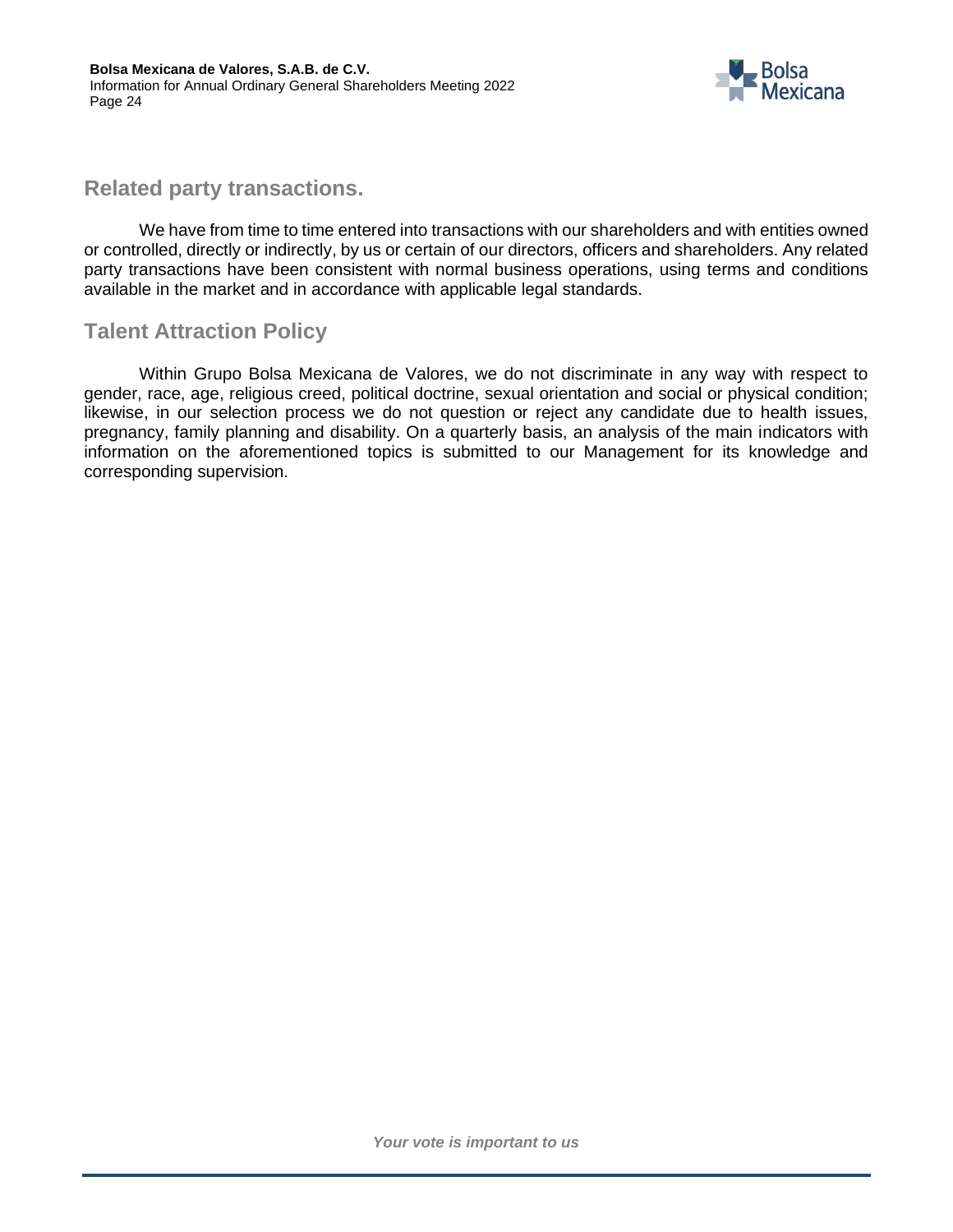

# <span id="page-24-0"></span>**IV. Requirements for attendance to the Shareholders Meeting**

# **Shareholders Meetings**

*The following summary is for informational purposes only and is not intended to be an exhaustive*  description of the company's bylaws or applicable law, nor is it intended to constitute advice in this regard. *Nor is it intended to replace the due study, by each shareholder, of the Company's bylaws or the applicable legislation.*

For BMV, the interest of each and every one of its shareholders is paramount. In addition to respecting the statutory and legal minority rights, which are briefly summarized in this section, BMV promotes close, continuous and constant communication with its shareholders and seeks, in all cases, to facilitate the exercise of their rights. We reiterate to each BMV shareholder our absolute availability to receive their observations, concerns and comments. To this effect, we suggest that you contact the Secretary of the Company, at **rrobles@roblesmiaja.com.mx**; and/or our investor relations area, at [bmvinvestors@bmv.com.mx.](mailto:bmvinvestors@bmv.com.mx)

#### **Types of Shareholders Meetings**

The shareholders meeting is the supreme body of the corporation. BMV has two types of shareholders meetings: ordinary and extraordinary shareholders meetings. The by-laws and applicable law differentiate the matters to be dealt with at each type of meeting. Ordinary general shareholders meetings are held from time to time, and at least once a year, within four months after the close of each fiscal year. Among other matters, ordinary general shareholders meetings are concerned with receiving and, if applicable, approving various reports and financial information from management, external auditors and corporate bodies; appointing or ratifying directors of the Audit committee and Corporate Practices committee chairmen and approving their emoluments; approving the maximum amount of resources, for each fiscal year, that may be used to purchase our own shares; as well as approving certain relevant transactions, in terms of the Mexican Securities Market Law (Ley del Mercado de Valores). Extraordinary general meetings may be held at any time and deal with matters such as amendments to the by-laws, mergers, transformations and capital increases or reductions.

#### **Installation Quorum**

Ordinary general meetings will be considered legally constituted at first call if at least 50% of the subscribed voting shares are represented; in the case of second or subsequent calls, ordinary general meetings will be considered legally constituted with any number of shares represented. Extraordinary general meetings will be deemed to be legally constituted on first call if at least 75% of the subscribed voting shares are represented; and on second or subsequent call, they will be deemed to be legally constituted if at least 50% of the subscribed voting shares are represented.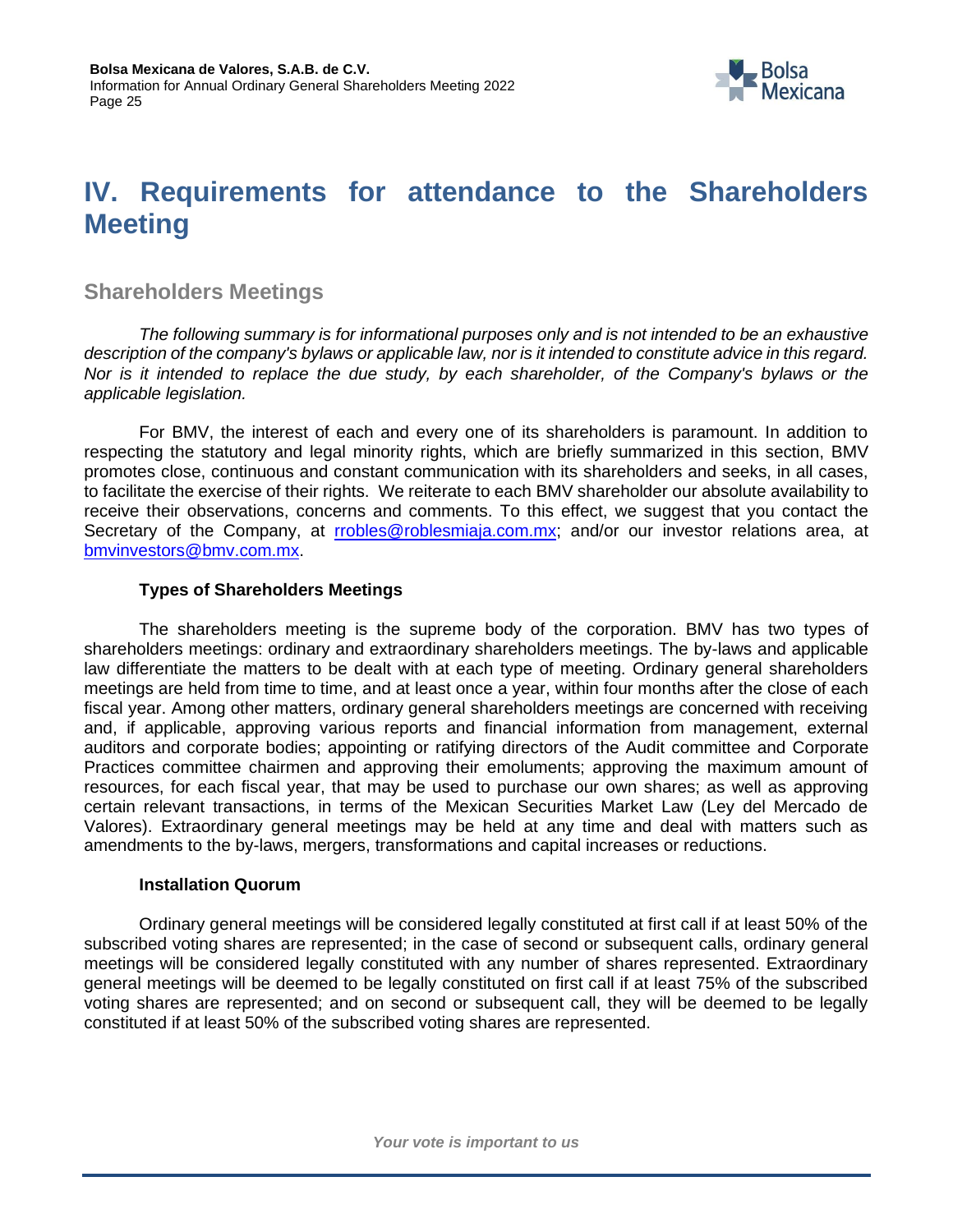

#### **Development of Shareholders Meetings**

Shareholders meetings are held at the Company's registered office (*domicilio social*), except in case of acts of God or force majeure, and must only deal with the matters included in the agenda. General shareholders meetings are presided over by the chairman of the board of directors or, in his absence, by the vice-chairman, if any, or, in his absence, by the person designated by the meeting itself. The secretary of the board of directors will act as secretary of the shareholders meetings; in his absence, the alternate secretary will act as secretary, and in the absence of the alternate secretary, whoever is appointed by the shareholders meeting will act as secretary. The chairman may, considering the circumstances, suspend or defer the holding of the meeting.

#### **Voting**

At shareholders meetings, each share will entitle its holder to one vote. Except for matters requiring the affirmative vote of a qualified majority: (i) at ordinary general shareholders meetings, resolutions will be valid if approved by the vote of a simple majority of the shares represented at the time of voting; and (ii) at extraordinary general shareholders meetings, resolutions will be valid if approved by the vote of shares representing at least 50% of the subscribed voting shares.

Notwithstanding, the favorable vote of shares representing at least 75% of the total capital stock will be required to resolve on various relevant matters, including, among others, amendments to the bylaws, variations to the capital stock, relevant capital investments, mergers, strategic alliances, spinoffs, divestitures, and the approval for any person or group of persons to acquire ownership or control of 5% of the shares representing the capital stock of the company.

In addition, shares acquired in violation of the Company's bylaws and applicable legal provisions will not have voting rights.

#### **Minority Rights**

The minority rights of BMV shareholders include: (i) for holders of shares, for each 10% they represent individually or in the aggregate of the capital stock, (a) to request a one-time postponement, for 3 calendar days, of the vote on any matter regarding which they do not consider themselves sufficiently informed; (b) to appoint a director and his/her respective alternate; and (c) to require the chairman of the board or of the committee or committees that carry out the functions regarding corporate practices and auditing, to call a general shareholders meeting. In addition: (ii) shareholders who, individually or jointly, hold 20% or more of the capital stock, may judicially oppose the resolutions of the general meetings in respect of which they have voting rights, and (iii) shareholders representing at least 5% of the capital stock, may directly bring a civil liability action against the directors.

Regarding the appointment of directors, in particular, we note that, at the ordinary meeting, the nomination committee will present a slate of directors for ratification or appointment. Shareholders who can demonstrate ownership of 10%, acquired in accordance with the by-laws, may, prior to the meeting, exercise their right to appoint a director and his respective alternate, in which case they may no longer exercise their voting rights to appoint the directors and their alternates to be elected by the majority. In order to exercise this right, shareholders must comply with the requirements of legitimacy, process (in due time and form), and eligibility set forth in the bylaws.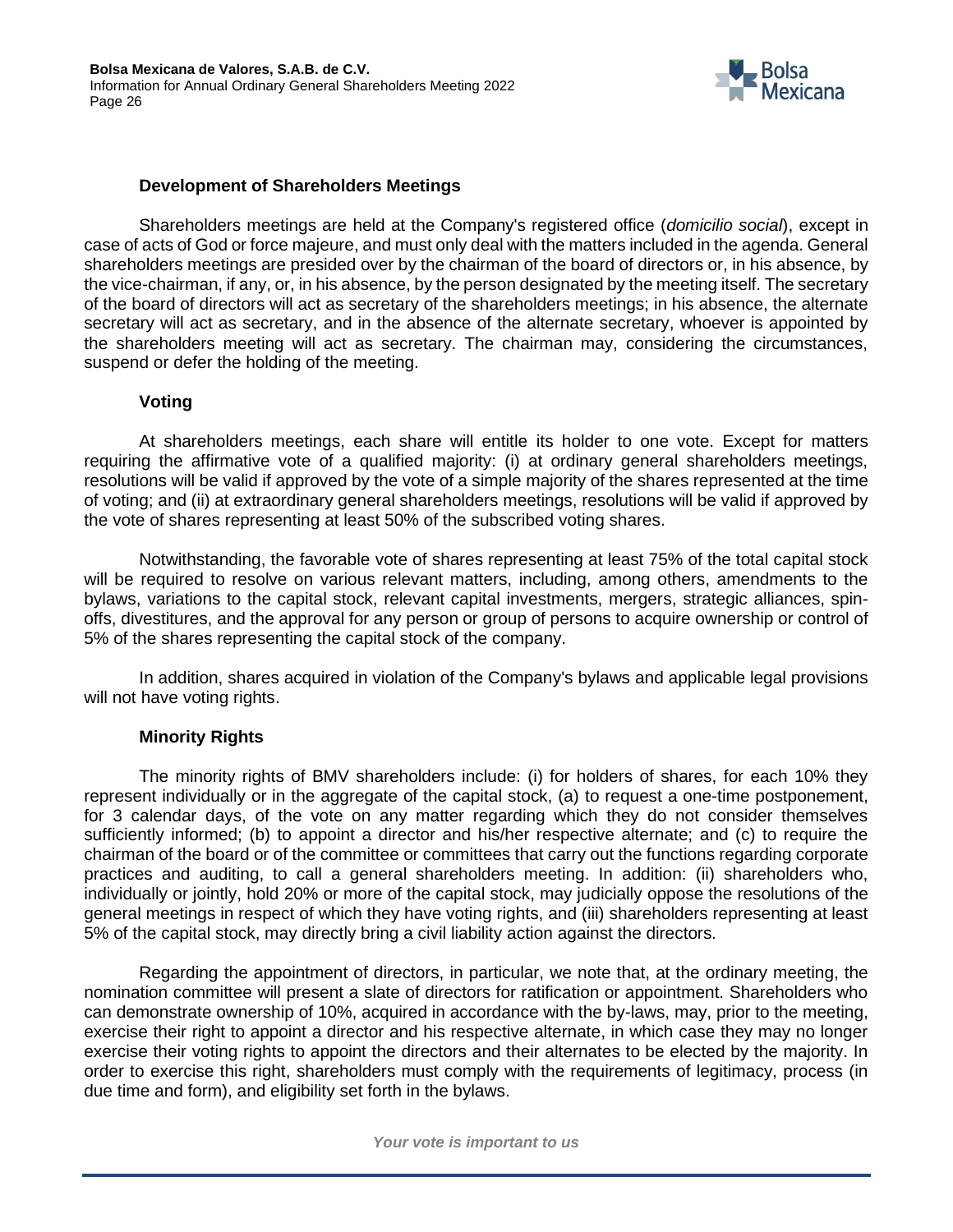

#### **Exercise of Voting Rights**

In order to exercise voting rights at shareholders meetings, shareholders must prove their ownership and representation in accordance with the terms set forth in the respective notice of meeting and in the bylaws. We always suggest that you carefully review the accreditation and representation requirements set forth in each call to our shareholders meetings.

In this regard, we note that the acquisition of shares or the execution of any type of agreement that grants control or rights to acquire 5% of the shares of capital stock by any person or group of persons may only be made with the prior discretionary authorization of the board of directors and the extraordinary general shareholders meeting. To this effect, we emphasize that the board of directors may determine, at its discretion, whether any person is acting in a joint or coordinated manner. In addition, no person or group of persons may acquire, directly or indirectly, through one or more simultaneous or successive transactions of any nature, control of shares representing more than 10% of the capital stock of the company, unless authorized by the Mexican Ministry of Finance and Public Credit (*Secretaría de Hacienda y Crédito Público*). If share acquisitions are made or agreements are entered into without observing the aforementioned requirement, the shares subject to such acquisitions or agreements will not grant any right to vote at any shareholders meeting of the corporation and the corporation may not recognize the ownership of the shares thus acquired.

# **Attendance Rights**

In order to be entitled to attend the Meeting, shareholders must deliver to the Company's offices located at Paseo de la Reforma 255, Colonia Cuauhtémoc, Zip Code 06500, Mexico City (Telephone 555342-9117), no later than the business day prior to the date of the Meeting (hours from 9:00 A.M. to 6:00 P.M. on business days), the proxy or form mentioned below and the share certificates or depository receipts issued by a domestic or foreign financial institution or by S.D. Indeval Institución para el Depósito de Valores, S.A. de C.V., as well as any other applicable legal or tax requirements. Upon delivery of the aforementioned documents, shareholders will be issued their admission cards, which they must deliver to the registration table to attend the Meeting. Brokerage firms and other depositors with S.D. Indeval Institución para el Depósito de Valores, S.A. de C.V. are reminded that, in order to obtain the aforementioned admission cards, they must present, if applicable, a list containing the name, address, nationality and number of shares of the shareholders they represent.

From the date of publication of the Notice of Meeting, the information and documents related to each of the items set forth in the agenda of the Meeting are immediately and freely available to the shareholders on the Company's website [www.bmv.com.mx.](http://www.bmv.com.mx/)

The shareholders may be represented by proxies by means of a power of attorney granted in accordance with the applicable legislation or by means of forms prepared by the Company pursuant to the provisions of Article Twenty-Second of the Company's bylaws and Article 49 Section III of the Securities Market Law, the aforementioned forms prepared by this issuer will be available to the securities market intermediaries who can prove that they have the representation of the issuer's shareholders through S.D. Indeval Institución para el Depósito de Valores, S.A. de C.V., at the website indicated in the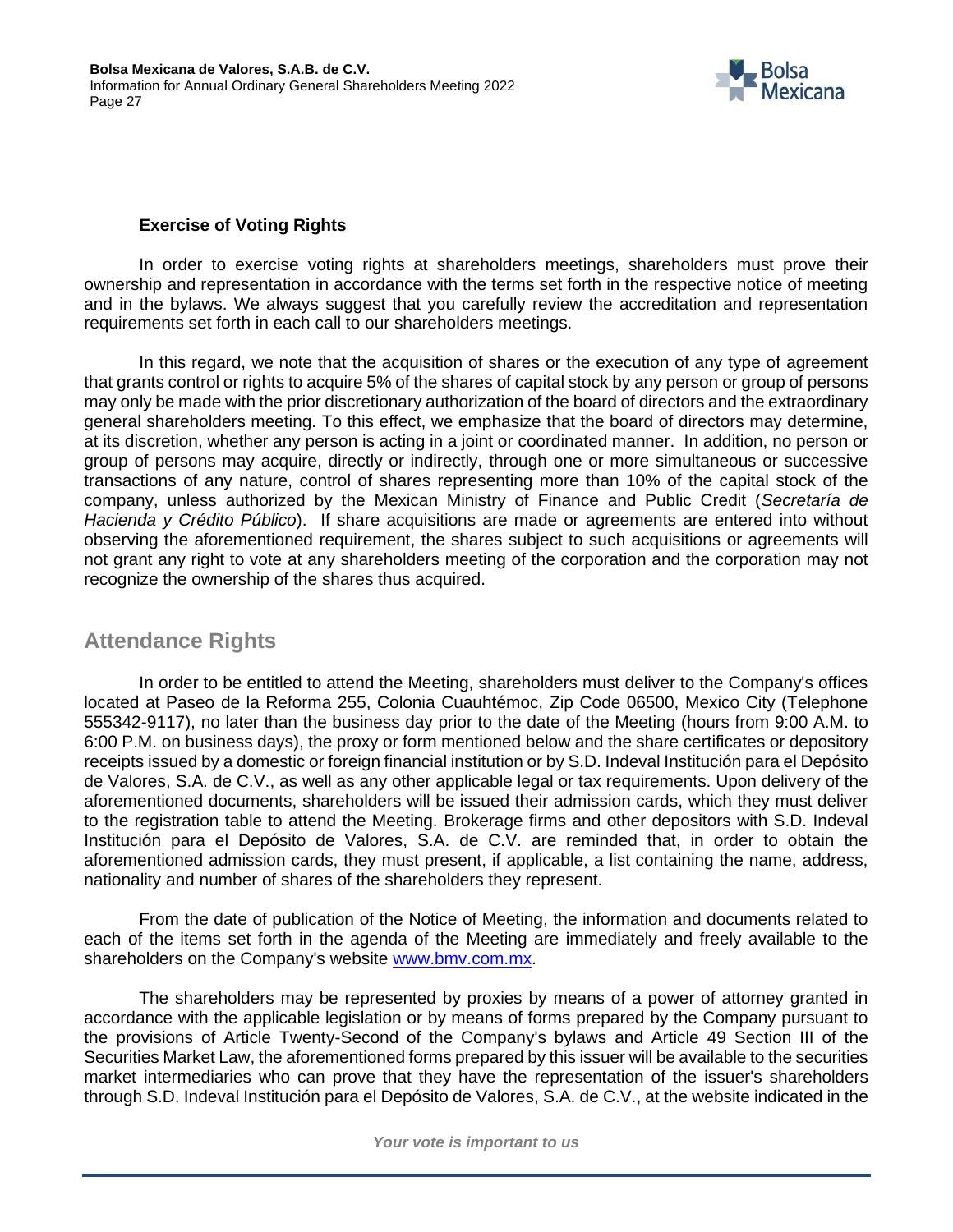

immediately preceding paragraph or at Paseo de la Reforma 255, Colonia Cuauhtémoc, Postal Code 06500, Mexico City (Telephone 555342-9117), within the term established in the aforementioned Article 49 Section III of the Securities Market Law.

The Company will seek mechanisms to facilitate the attendance of shareholders who so wish to attend the next meeting, by proxy instead of in person. This, ensuring at all times the availability of information and the exercise of the attendance and voting rights of our shareholders; as well as respecting the equal treatment and transparency that historically characterize us. Additionally, on this occasion, to the extent possible and considering the circumstances, we will limit invitations to attend the meeting to persons whose presence is strictly necessary or considerably convenient. We will also suppress nonessential social activities related to the meeting. For further information, please contact the Company at (55) 5342-9117 and [svilchis@grupobmv.com.mx.](mailto:svilchis@grupobmv.com.mx)

**Recordings shall not be permitted at the Meeting. This prohibition includes photographic images, audio and/or video recordings. The use of cell phones, tablets or computers is strictly prohibited.**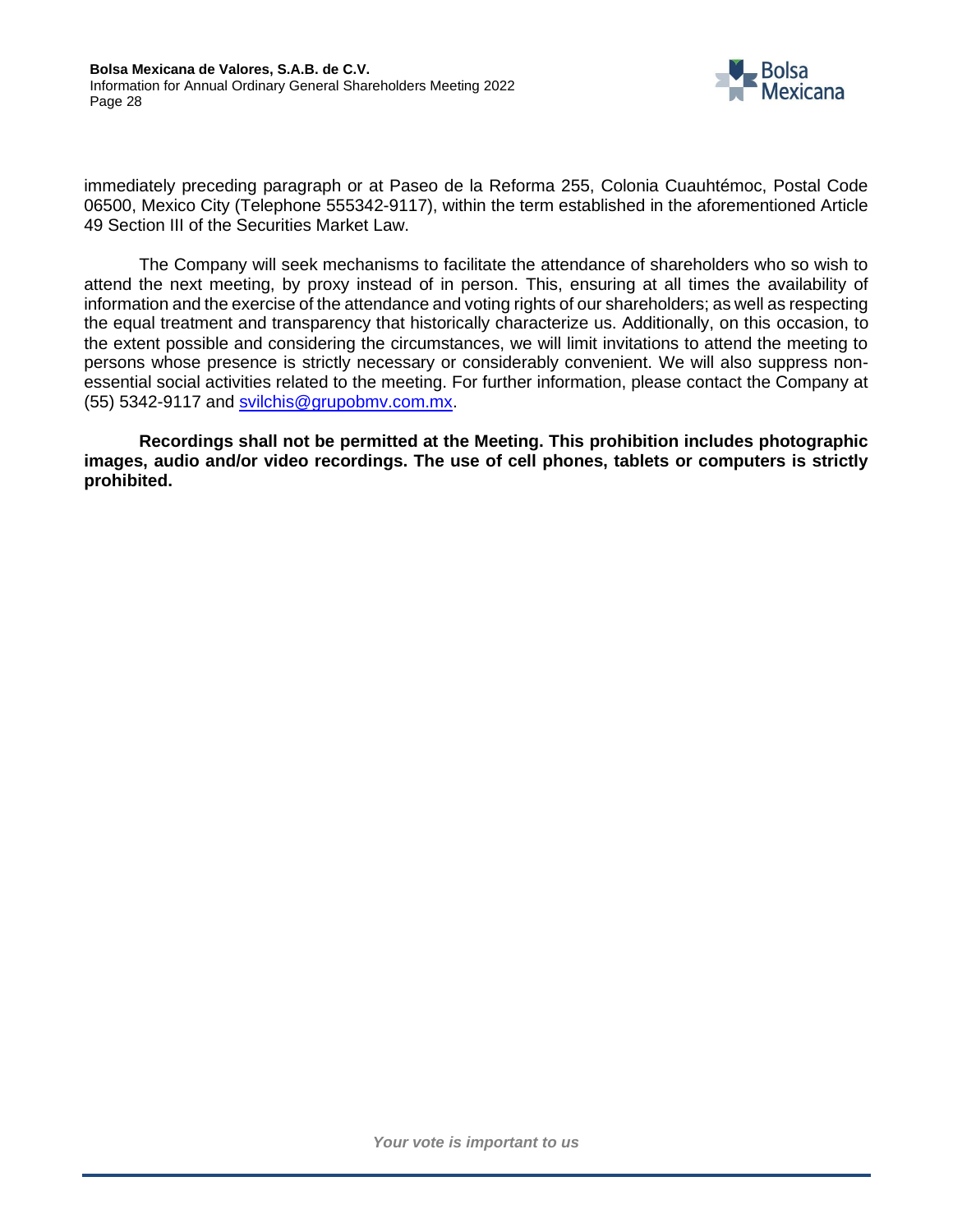

# <span id="page-28-0"></span>**V. Proposals for the Shareholders Meeting**

This section provides a certain information for each item to be discussed at the Meeting, including supporting information that is relevant to the shareholders decision making and a voting recommendation by the Company's management for each item on the agenda.

| Item I.    | Annual reports and audited financial statements.                                                  |
|------------|---------------------------------------------------------------------------------------------------|
| Item II.   | Company's results.                                                                                |
| Item III.  | Dividend payment.                                                                                 |
| Item IV.   | Appointment and/or ratification of the directors, statutory auditor and<br>members of committees. |
| Item V.    | <b>Remuneration and emoluments.</b>                                                               |
| Item VI.   | Share buyback policy.                                                                             |
| Item VII.  | Maximum amount for share buybacks.                                                                |
| Item VIII. | Appointment of delegates.                                                                         |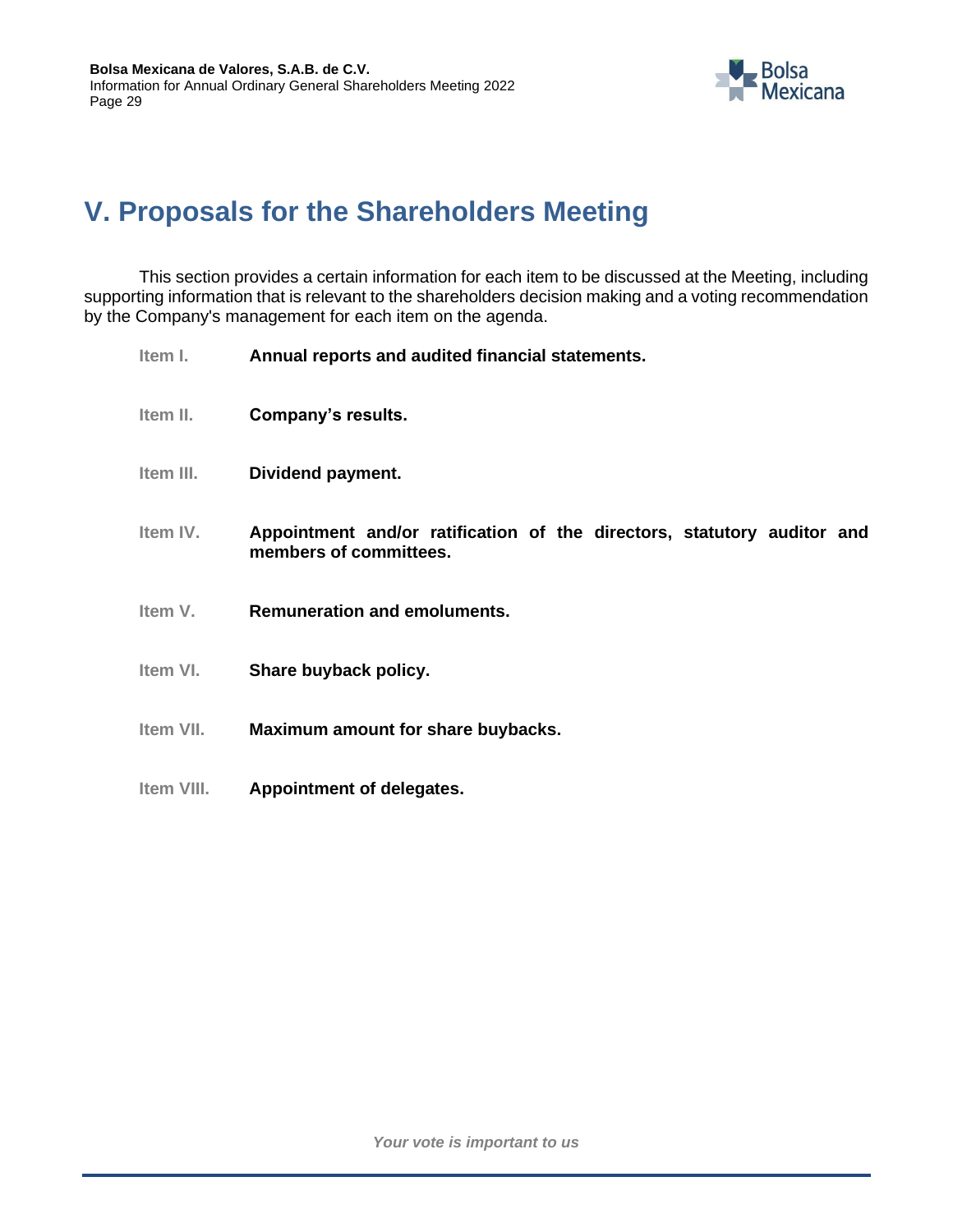

# <span id="page-29-0"></span>**Item I. Annual reports and audited financial statements.**

*"Presentation and, if applicable, approval of: (a) the report of the Chief Executive Officer prepared pursuant to Article 172 of the General Law of Commercial Companies and 44 section XI of the Securities Market Law, accompanied by the opinion of the external auditor, regarding the operations and results of the Company for the fiscal year ended December 31, 2021, as well as the opinion of the Board of Directors regarding the content of such report; (b) the report of the Board of Directors referred to in Article 28, section IV, paragraph e) of the Securities Market Law and Article 172, paragraph b) of the General Law of Commercial Companies, containing the main accounting and information policies and criteria followed in the preparation of the Company's financial information, as well as the operations and activities in which said Board was involved in accordance with the Securities Market Law; (c) the Audited Financial Statements of the Company as of December 31, 2021, separate unconsolidated and consolidated; (d) the annual report on the activities carried out by the Audit Committee and the Corporate Practices Committee; (e) the Statutory Auditor's report, pursuant to the terms of Article 166 of the General Law of Commercial Companies; (f) of the annual report on the activities carried out by the Issuer Securities Listing and Regulatory Committees; and (g) of the report regarding the Company's compliance with its tax obligations for the fiscal year ended December 2020. Resolutions thereon."*

#### **Relevant Information**

It is proposed to the shareholders:

**1.1.** To consider as submitted and approve the Chief Executive Officer's Report to the Board of Directors, in compliance with Articles 172 of the General Corporations Law and 44 section XI of the Securities Market Law, accompanied by the report of the External Auditor.

**1.2.** To consider as submitted and approve the Report of the Board of Directors to the Annual Ordinary General Shareholders Meeting, in compliance with Article 28, section IV, paragraph e) of the Securities Market Law, regarding the Company's operations and results during the fiscal year ended December 31, 2021.

**1.3.** To consider and approve the Opinion of the Board of Directors on the contents of the Chief Executive Officer's report, in compliance with Article 28, section IV, paragraph c) of the Securities Market Law.

**1.4.** Add a copy of the aforementioned reports, as well as the attached report and the corresponding opinion, to the file of the minutes of the Meeting.

**1.5.** To consider as submitted and approve the Report of the Board of Directors to the Annual Ordinary General Shareholders´ Meeting, in compliance with Article 28, section IV, paragraph d) of the Securities Market Law, in connection with Article 172, paragraph b) of the General Corporations Law, which contains the main accounting and information policies and criteria followed in the preparation of the Company's financial information. Add a copy of the report to the file of the minutes of the Meeting.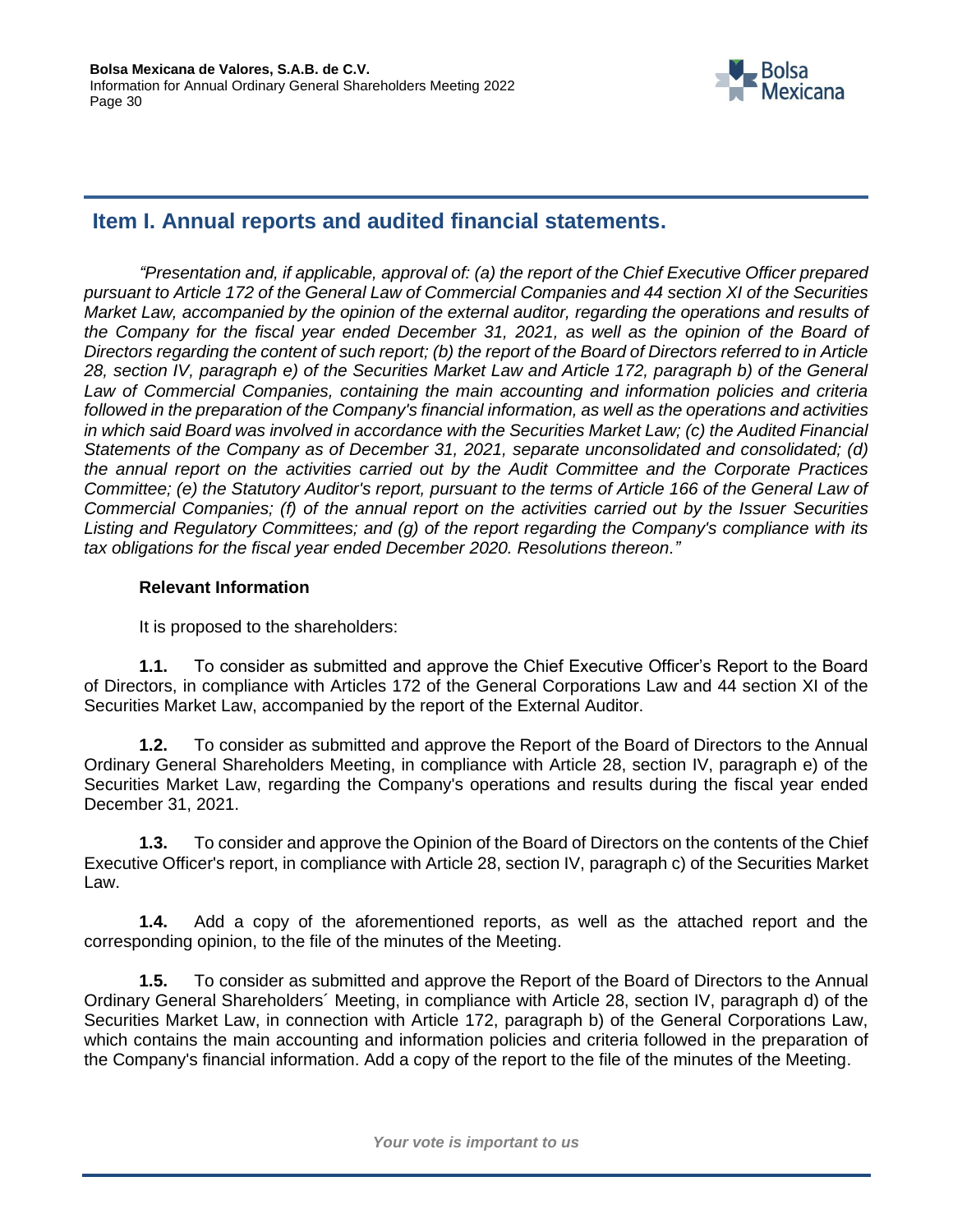

**1.6.** To consider as submitted and approve the Report of the Board of Directors to the Annual Ordinary General Shareholders Meeting, in compliance with Article 28, section IV, paragraph e) of the Securities Market Law, regarding the activities and operations in which the Board of Directors participated during the fiscal year ended December 31, 2021. Add a copy of said report to the file of the minutes of the Meeting.

**1.7.** To consider as presented and approve in all its parts the audited financial statements of the BMV, separate, non-consolidated and consolidated, with figures as of December 31, 2021. Add a copy of said financial statements to the file.

**1.8.** To consider as submitted and approve in its terms the report of the Chairman of the Audit Committee, Mr. Alfonso González Migoya, in compliance with Articles 28, section IV, paragraph a) and 43 of the Securities Market Law, regarding the activities and functions of said Committee during the fiscal year ended December 31, 2021, and the management of said Committee during the corresponding fiscal year. Add a copy of the report to the file of the minutes of the Meeting.

**1.9.** To consider as presented and approve in its terms the report of the Chairman of the Corporate Practices Committee, Mr. Alfonso González Migoya, in compliance with Articles 28, section IV, paragraph a) and 43 of the Securities Market Law, regarding the activities and functions of said Committee during the fiscal year ended December 31, 2021, and the management of said Committee during the corresponding fiscal year. Add a copy of the report to the file of the minutes of the Meeting.

**1.10.** To consider as submitted and approve in their terms the reports rendered by the other Committees of the Company for the year 2021. To add a copy of the reports to the file of the of the minutes of the Meeting.

**1.11.** To approve the management of the Board of Directors during the fiscal year ended December 31, 2021.

**1.12.** To approve the management of the Audit Committee during the fiscal year ended December 31, 2021.

**1.13.** To approve the management of the Corporate Practices Committee during the fiscal year ended December 31, 2021.

**1.14.** To consider as submitted and approve in its terms the report of the Company's Statutory Auditor for the year 2021. To add a copy of the report to the file of the minutes of the Meeting.

**1.15.** To consider the tax report of the BMV for the fiscal year ended December 31, 2020 as filed. To add a copy of said report to the file of the minutes of the Meeting.

For more information, see **Appendix 1** and **Appendix 2**.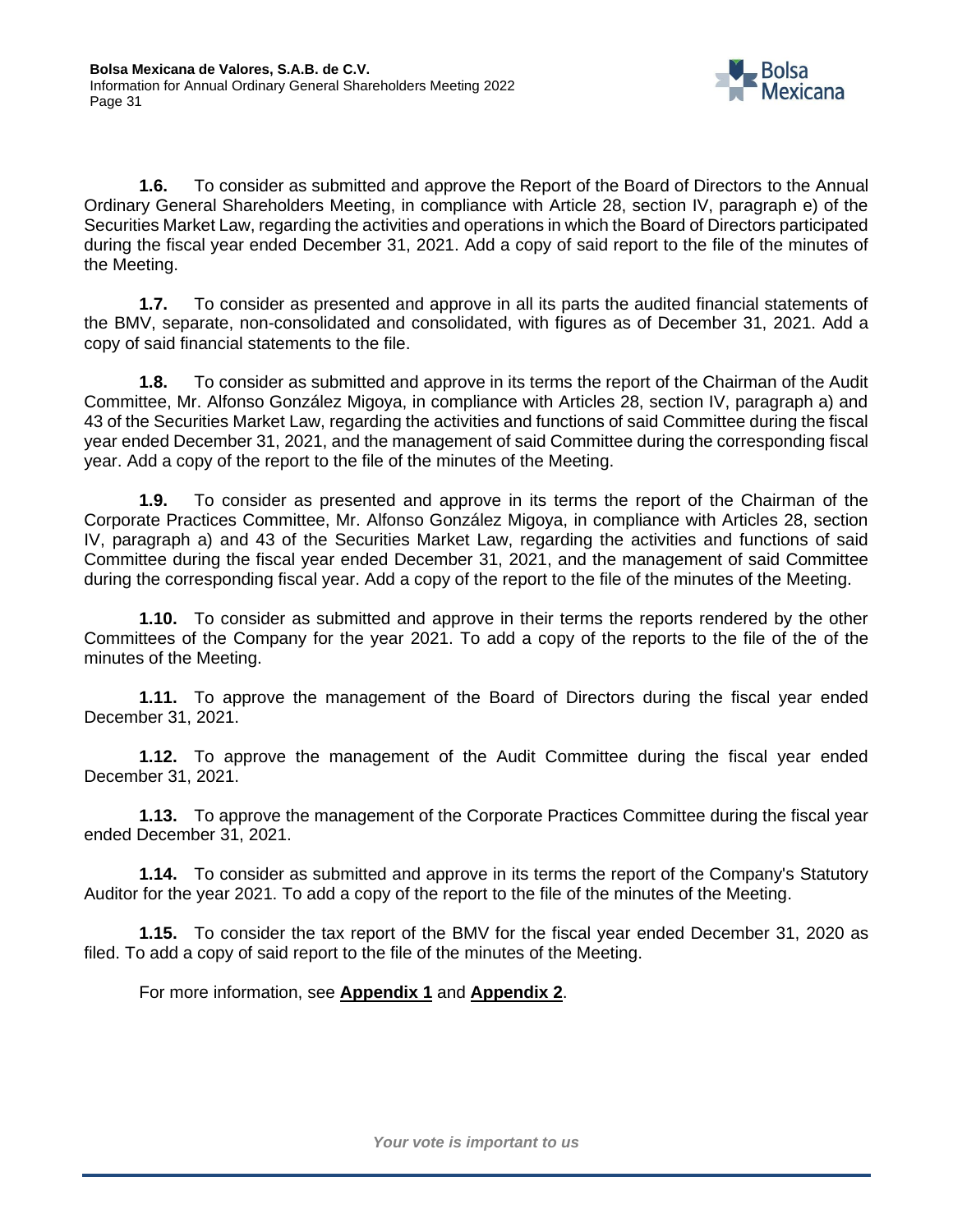

# <span id="page-31-0"></span>**Item II. Company's results.**

*"Resolutions in connection with the accumulated results of the Company, as of December 31, 2021."*

#### **Relevant Information**

Given that the unconsolidated separate income statement and other comprehensive income approved above shows a net profit for the year in the amount of \$1,597'187,743.32 MXN, it is proposed to approve to set aside the amount of \$79,859,387.17 MXN, in order to increase the legal reserve fund of the Company referred to in Section II of Article Sixty-Nine of the Company's Bylaws.

Considering the amount to be set aside to increase the maximum amount that may be used for the purchase of the Company's own shares referred to in item seven of the Agenda, it is proposed that the amount of \$1,517'328,356.15 MXN be allocated to the retained earnings account pending application.

For more information, see the financial statements contained in **Appendix 2**.

# <span id="page-31-1"></span>**Item III. Dividend payment.**

*"Presentation and, if applicable, approval of the proposal of the Board of Directors to pay a cash dividend at the rate of \$2.16 MXN, for each of the outstanding shares at the time of payment. Resolutions thereon."*

#### **Relevant Information**

It is proposed to declare a cash dividend, to be distributed at the rate of \$2.16 MXN per share.

Said dividend come from the Net Tax Profit Account (*Cuenta de Utilidad Fiscal Neta*) referred to in Article 77 of the Income Tax Law from the year 2020.

The dividend would be paid during the month May, 2022.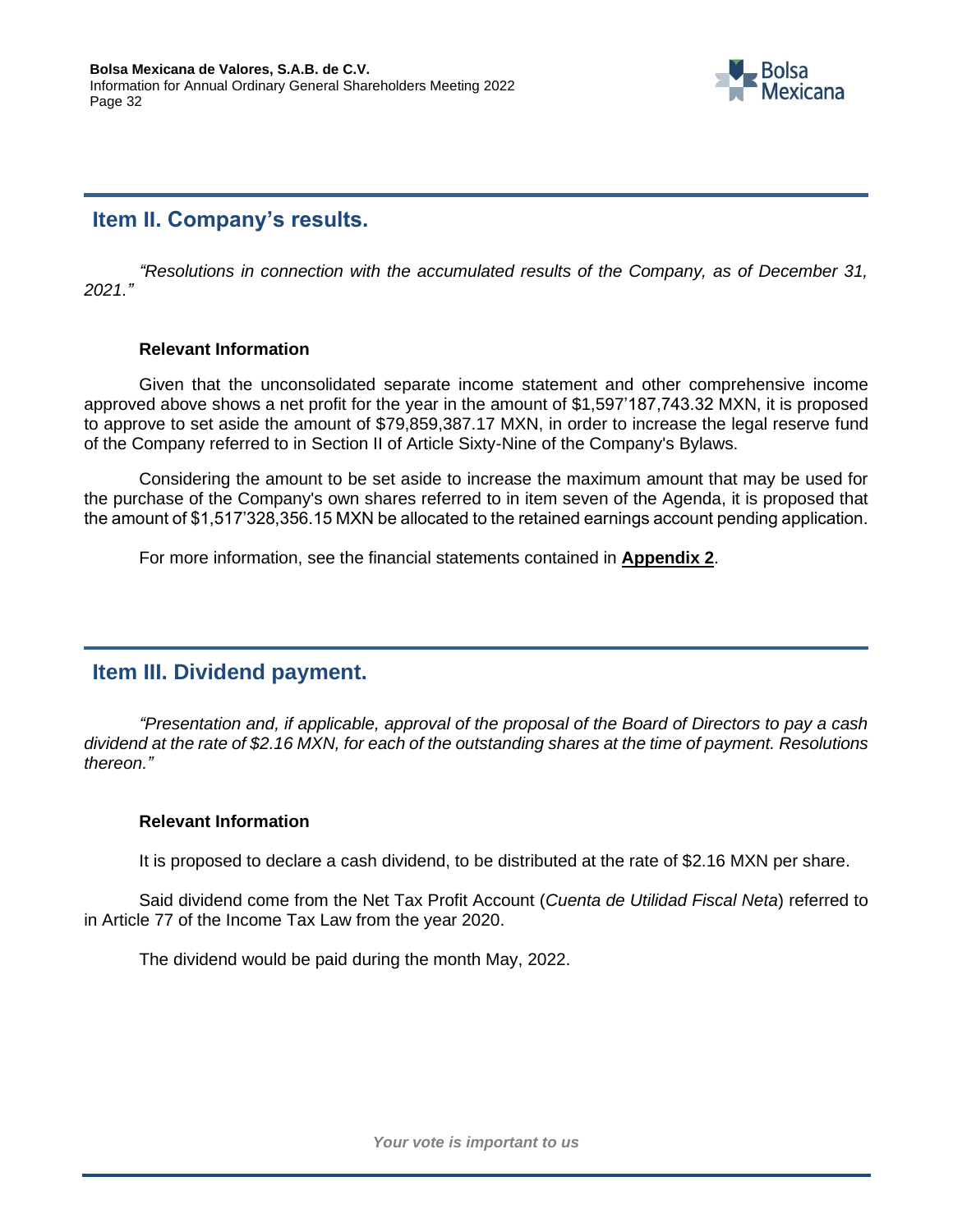

# <span id="page-32-0"></span>**Item IV. Appointment and/or ratification of the directors, statutory auditor and members of committees.**

*"Appointment and/or ratification of the members of the Board of Directors and Statutory Auditors, proprietary and alternate, as well as the Chairman of the Audit and Corporate Practices Committee; qualification on the independence of the members of the Board of Directors of the Company, pursuant to the provisions of Article 26 of the Securities Market Law. Resolutions in this regard."*

#### **Relevant Information**

Since 2017, following international best practices, our Board of Directors has had Corporate Governance Guidelines with various policies to support the directors of the Mexican Stock Exchange in the exercise of their duties. Our Corporate Governance Guidelines address, among others, topics such as the composition of our Board, its duties, eligibility and diversity criteria, relationship with the BMV Group and conflicts of interest, expectations towards Directors, ethics, securities transactions, processes related to Board and Committee meetings, as well as CEO succession plan.

Our Corporate Governance Guidelines can be consulted at: https://www.bmv.com.mx/work/models/Grupo\_BMV/Resource/480/2/images/Corporate%20Governance %20Guidelines.pdf.

Board members shall endeavor to attend the board meetings to which they are summoned and devote sufficient time to review the information provided to them in advance. The BMV will make the BMV Group's personnel available to answer the directors' questions, ensuring that they are sufficiently informed when deliberating and resolving.

It is considered good practice for directors to attend at least 75% of the meetings called during the period for which they were appointed.

#### **During 2021, the average attendance rate at our Board meetings was 100%.**

Currently, approximately **51% of the members of the BMV's Board** are independent. Our independent directors, from time to time, state that they comply with the independence requirements required by applicable regulations and corporate governance best practices, in accordance with the following statement:

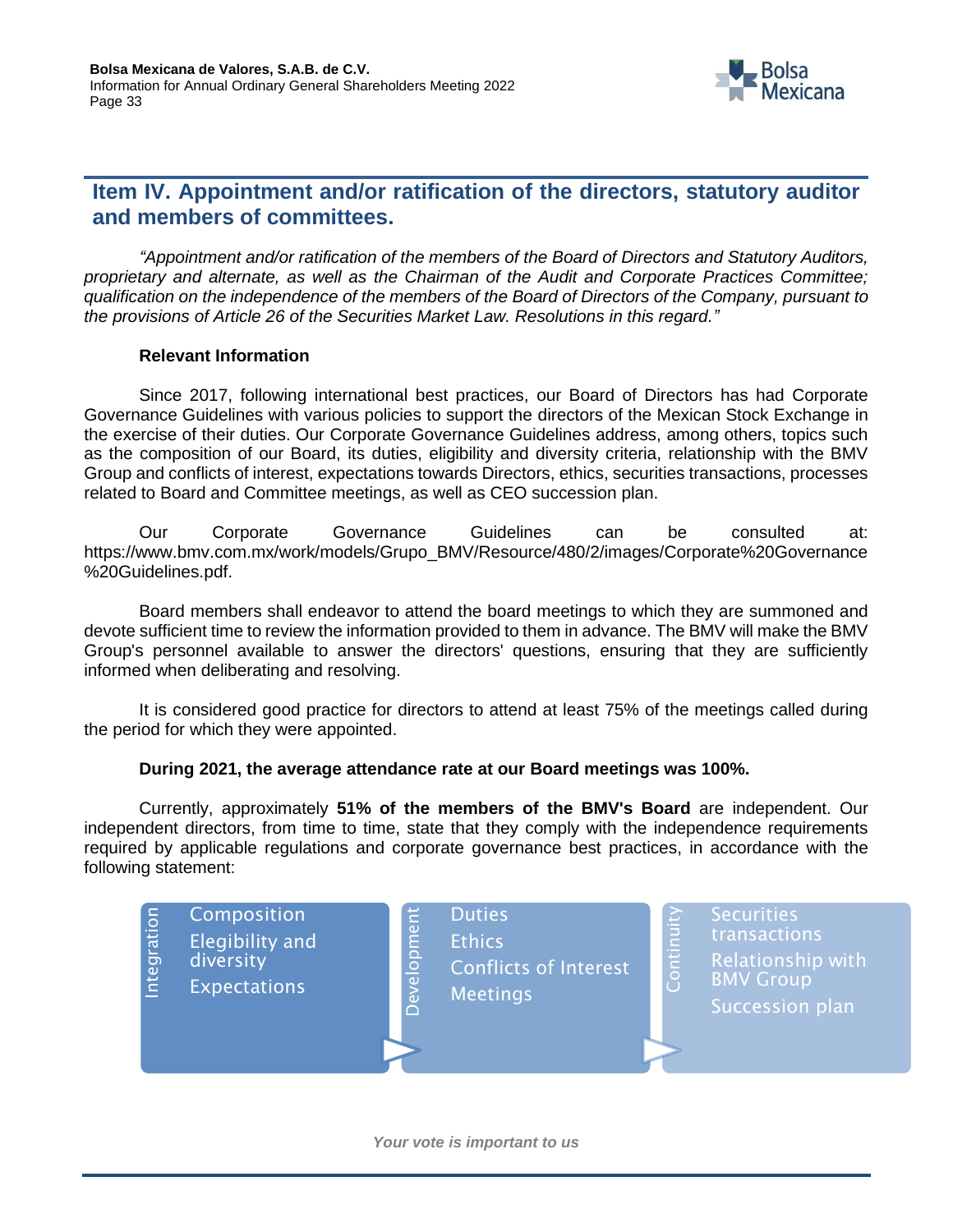

The proposal for the composition of our Board of Directors includes a diverse selection of individuals who would provide us with their personal and professional experience and perspective, with the ability to hold constructive discussions at board meetings. Our Board of Directors is comprised of a diverse group of highly qualified leaders in their respective areas of expertise. Our directors have diverse industry experience and expertise in management, strategic and financial planning, compliance, and leadership development. Many of our directors have gained expertise in corporate governance and industry practices and trends through their leadership roles as directors of other listed and unlisted entities. We believe that each director brings to the Company unique and highly valuable experience and represents the best interests of the Company as a whole and its shareholders. We believe that the candidates presented to the Meeting, meet the criteria of capability, experience and diversity.

By agreement of the Nomination Committee, Gina Díez Barroso has been nominated for appointment to join our Board of Directors during the cycle beginning on April 2022, as an independent Director. We are proud to be joined by such a talented and experienced businesswoman, which we hope will enrich our Board of Directors with her perspective, talent and experience.

The proposed integration of our Board of Directors has the recommendation of our Nomination and Compensation Committee. In addition, it is proposed to approve the management of the Board for the 2021 fiscal year. We emphasize the proposal for appointment each of the candidates to our Board of Directors individually, and not in in a slate or in an aggregate manner.

#### **Proposed candidates for appointment and/or ratification:**

#### **Directors**

Marcos Alejandro Martínez Gavica (**Chairman**) Carlos Bremer Gutiérrez Eduardo Cepeda Fernández Gina Díez Barroso Azcárraga Felipe García-Moreno Rodríguez Héctor Blas Grisi Checa Carlos Hank González Claudia Jañez Sánchez Ernesto Ortega Arellano Tania Ortiz Mena López Negrete Eduardo Osuna Osuna Clemente Ismael Reyes-Retana Valdés Alberto Torrado Martínez Blanca Avelina Treviño de Vega Eduardo Valdés Acra

**Members Alternate members**

Edgardo Mauricio Cantú Delgado Tomás Christian Ehrenberg Aldford Marcos Ramírez Miguel Álvaro Vaqueiro Ussel

#### **Secretary**

**Secretary Alternate secretary** Rafael Robles Miaja María Luisa Petricioli Castellón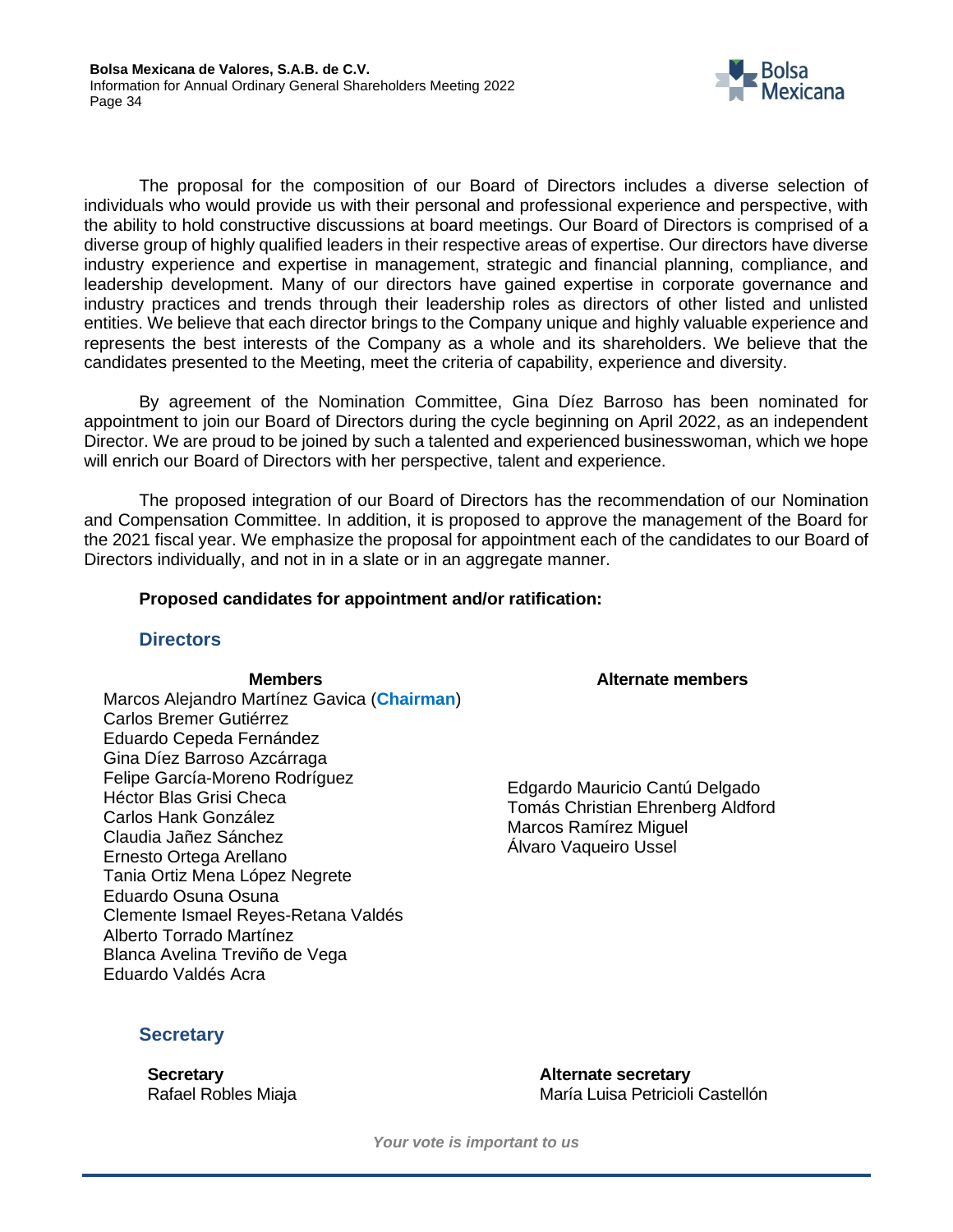

# **Statutory Auditor (***comisario***)**

Óscar Aguirre Hernández

# **Committees**

Clemente Reyes-Retana Valdés (Chairman) Claudia Jañez Sánchez Marcos Alejandro Martínez Gavica Eduardo Valdés Acra

#### **Audit Committee Corporate Practices Committee**

Tania Ortiz Mena López Negrete (Chairman) Gina Díez Barroso Azcárraga Alberto Torrado Martínez Marcos Alejandro Martínez Gavica

The Board of Directors shall determine the other members and chairmen of the other Committees of the Company.

#### **Independent Directors**

Our board complies with applicable Mexican corporate governance standards and best practices. It is comprised of a majority of independent directors and goes beyond the Mexican legal standards for board independence.

Each candidate is presented to the Meeting for qualification as independent, as well as their respective alternates, due to their experience, capacity and professional prestige, we believe that they can perform their duties free of conflicts of interest and without being subject to personal, patrimonial or economic interests.

Pursuant to Article 26 of the Mexican Securities Market Law, Marcos Martínez Gavica, Claudia Jañez Sánchez, Gina Díez Barroso Azcárraga, Tania Ortiz Mena López Negrete, Clemente Reyes-Retana Valdés, Alberto Torrado Martínez, Blanca Avelina Treviño de Vega and Eduardo Valdés Acra, are considered to be independent directors.

Due to their experience, capacity and professional prestige, we consider that these persons can perform their duties free of conflicts of interest and without being subject to personal, patrimonial or economic interests. Furthermore, they do not meet any of the restrictions of independence contained in Article 26 of the Securities Market Law. Consequently, the candidates meet the independence criteria established by the Securities Market Law for the members of the board of directors of publicly traded companies.

Pursuant to the Mexican Securities Market Law, independent directors who cease to be independent during their term of office must inform the board of directors no later than the next board meeting.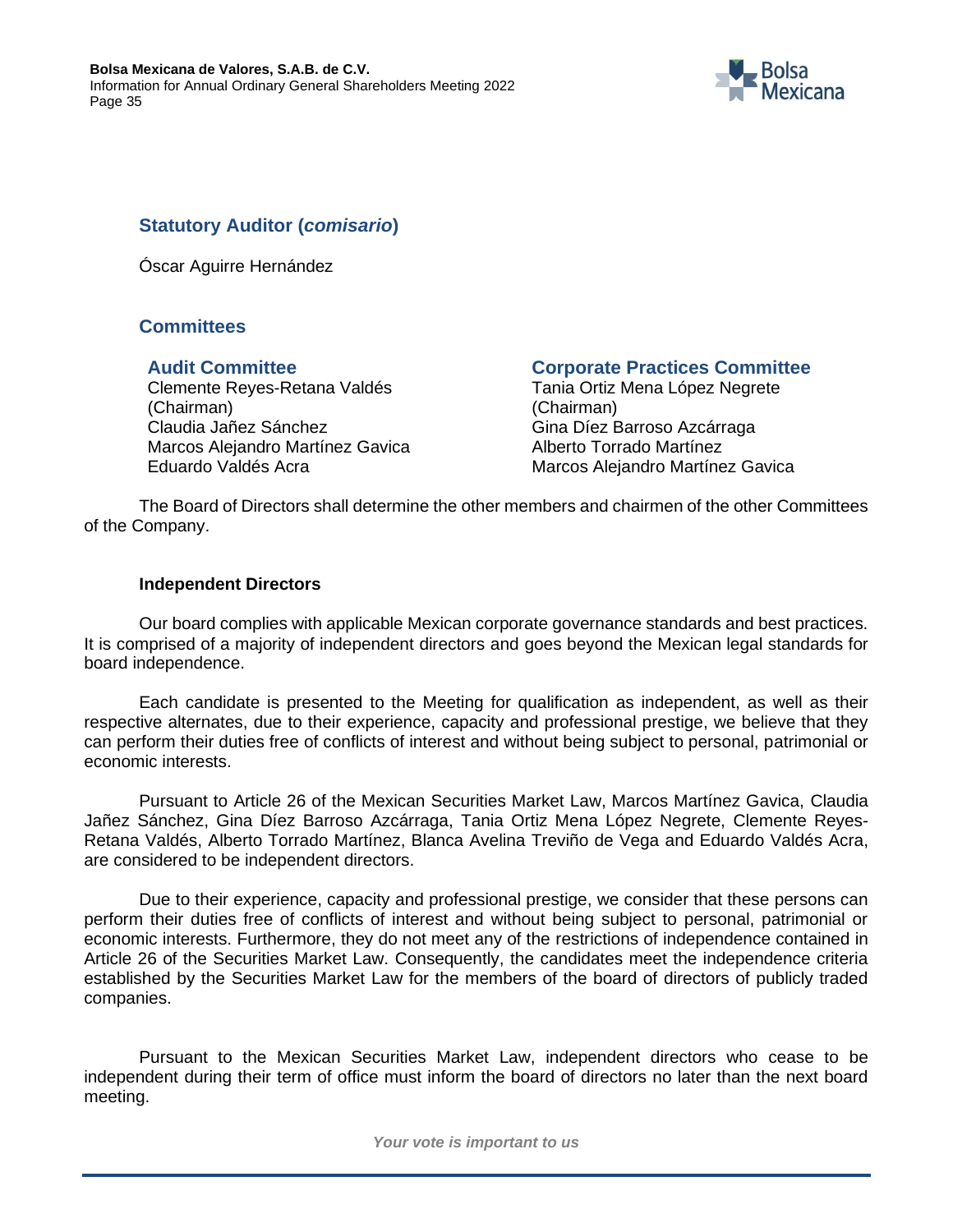

#### **Profiles and biographies of proposed directors.**

**Marcos Alejandro Martínez Gavica Chairman of the Board of Directors Independent Director**

Mr. Martínez Gavica was appointed and ratified as Chairman of the Board of Directors at our April 2021 Shareholders Meeting.

Marcos Martinez has dedicated his professional life to the Mexican Financial Sector for 42 years. He was Chairman of the Board of Grupo Financiero Santander. In addition, in 2005, he was President of the Mexican Banking Association (ABM) for two years and for the second time for the period 2017 / 2019. Before joining Santander, he spent 18 years at Grupo Financiero Banamex-Accival (now Citibank), where he started as a credit analyst, managing all commercial areas of the bank and was General Director of Acciones y Valores (Accival). He holds a degree in Chemical Engineering from the Universidad Iberoamericana and an MBA from IPADE.

Mr. Martínez Gavica is committed to integral development in Mexico, as evidenced by the Corporate Social Responsibility programs he has promoted. The Universities Program aims to generate new opportunities for the university community. With the agreement with UNICEF and the Fideicomiso por los Niños de México, the Program supports the future of the country's children and also promotes programs aimed at improving the working and personal conditions of the Group's employees. Marcos Martínez is currently a member of several Boards of Directors of companies, chambers of commerce and non-profit associations.

#### **Carlos Bremer Gutiérrez Member**

Mr. Bremer was appointed and ratified as a member of the Board of Directors at our April 2021 Shareholders Meeting.

Mr. Carlos Bremer is Chairman of the Board and Chief Executive Officer of Value Grupo Financiero. He is also a member of the Board of Directors of the Clinton Foundation, the World Education Fund in New York and América Móvil, S.A.B. de C.V., among others. Mr. Bremer holds a degree in Business Administration and Industrial and Systems Engineering from the Instituto Tecnológico y de Estudios Superiores de Monterrey.

Among others, Mr. Bremer brings to our board of directors experience and leadership derived from an extensive background in the corporate and financial sectors.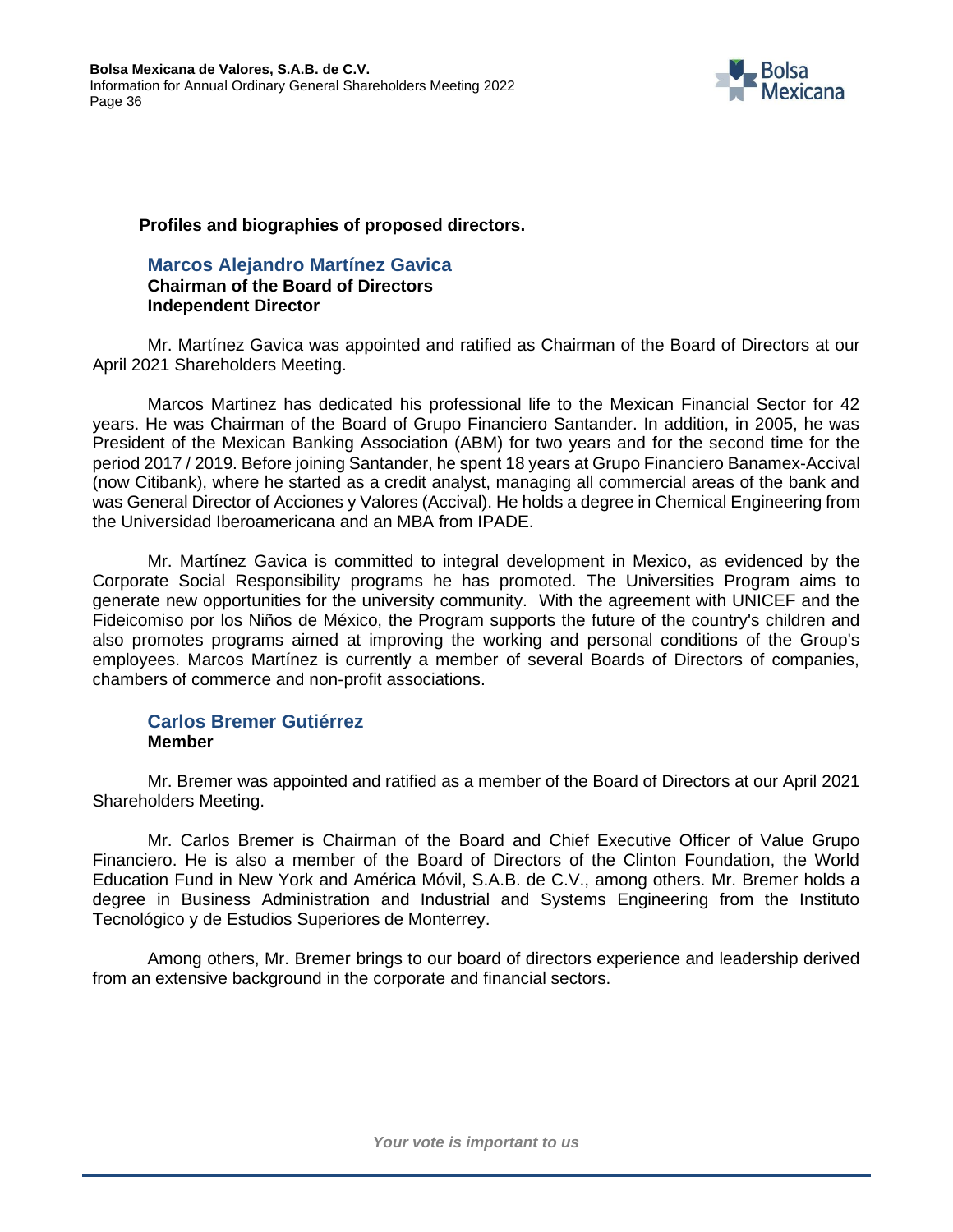

#### **Eduardo Cepeda Fernández Member**

Mr. Cepeda was appointed and ratified as a member of the Board of Directors at out April 2021 Shareholders Meeting.

Mr. Cepeda is a board member for Grupo Profuturo and Grupo Palacio de Hierro. Previously, Mr. Cepeda was president and chief executive officer of JP Morgan Mexico and chief executive officer of JP Morgan Wealth Management Latin America. JP Morgan Wealth Management Latin America. He led many important investment banking transactions in both the public and private sectors. Mr. Cepeda holds a B.A. degree in Economics and University of Deusto, Bilbao and an MBA from the University of Southern California. Mr. Cepeda served two terms as Vice President of the Mexican Banking Association and also served as Vice President of the Mexican Banking Association and also served on the board of the Woodrow Wilson International Center for Scholars. Mr. Cepeda has also served as an advisor to several organizations related to culture, education and health.

Among others, Mr. Cepeda brings experience and leadership to our board of directors, from his ample track record in the financial and business sectors.

#### **Gina Díez Barroso Azcárraga Member Independent**

Ms. Díez Barroso is an independent member of Banco Santander's Board. She has also been an independent member of Banco Santander Mexico's board and other companies within Banco Santander Mexico, as well as advisor to Americas Society and Council of the Americas, Laurel Strategies, and Qualitas of Life Foundation. She is also founder and president of Grupo Diarq and Centro de Diseño y Comunicación (Universidad Centro), advisor of Dalia Empower, member of the Committee of 200 (C200) and representative of Mexico in the W20 initiative, women in the G20. She is founder and board member of the Pro-Educación Centro and Fundación Diarq Foundations. Ms. Díez Barroso holds a degree in Design from the Centro de Diseño de la Ciudad de México.

Ms. Díez Barroso brings experience to our board of directors in the real estate and education sectors, and possesses ample knowledge regarding sustainability and responsible business matters, as a founder and patron of foundations centered in education, diversity and social aid.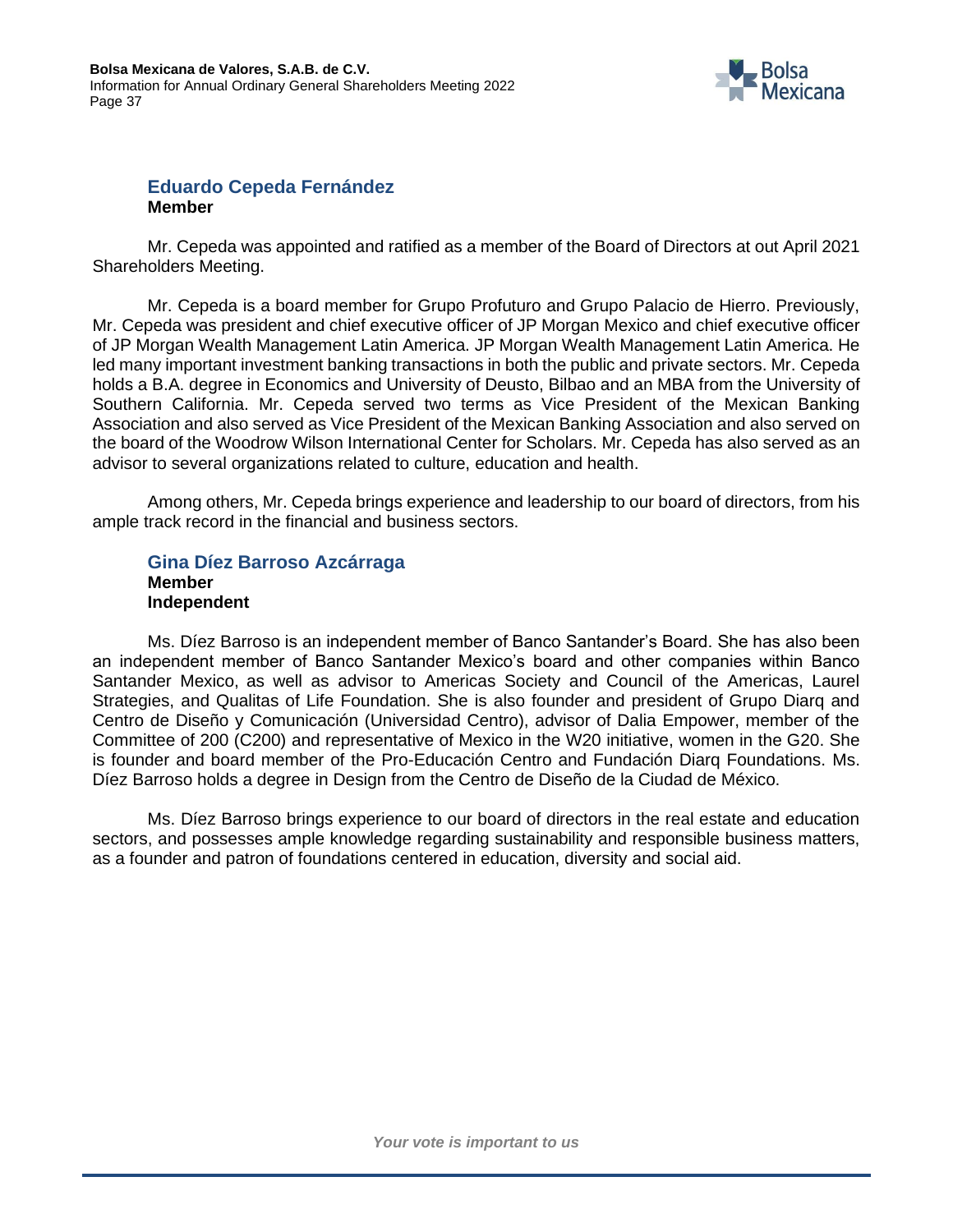

#### **Felipe García-Moreno Rodríguez Member**

Mr. Garcia-Moreno was appointed and ratified as a member of the Board of Directors at our April 2021 Shareholders Meeting.

He is currently President and Chief Executive Officer of J.P. Morgan in Mexico and has more than 27 years of experience as an investment banker. He holds a Bachelor's degree in Economics from the Instituto Tecnológico Autónomo de México (ITAM) with honors and a Master's degree in Business Administration and Public Policy from Stanford University.

Among others, Mr. García-Moreno brings to our board of directors experience and leadership derived from an extensive background in the financial sector and securities markets.

### **Héctor Blas Grisi Checa Member**

Mr. Grisi was appointed to the Board of Directors at our April 2021 Shareholders Meeting.

Héctor Grisi is a member of the Board of Directors of Grupo Financiero Santander México and its subsidiaries. Previously, he was Executive Chairman and Chief Executive Officer of Grupo Financiero Credit Suisse (Mexico), S.A. de C.V. He was a member of the Board of Credit Suisse Americas and of the Credit Suisse Global Committee. He also held various positions at Grupo Financiero Inverméxico and Casa de Bolsa Inverlat. He was Vice President of the Mexican Banking Association until 2015. Mr. Grisi Checa holds a degree in Finance from Universidad Iberoamericana in Mexico City, where he graduated with honors.

Among others, Mr. Grisi brings to our board of directors experience and leadership derived from an extensive background in the financial sector.

#### **Carlos Hank González Member**

Mr. Hank was appointed and ratified as a member of the Board of Directors at our April 2021 Shareholders Meeting.

Mr. Hank is currently chairman of the board of directors of Grupo Financiero Banorte (GFNorte), as well as a member of the board of directors of other companies. Mr. Hank González holds a degree in business administration with a major in finance from Universidad Iberoamericana.

Among others, Mr. Hank González brings to our board of directors experience and leadership stemming from his career and tenure in executive positions, including in the financial sector.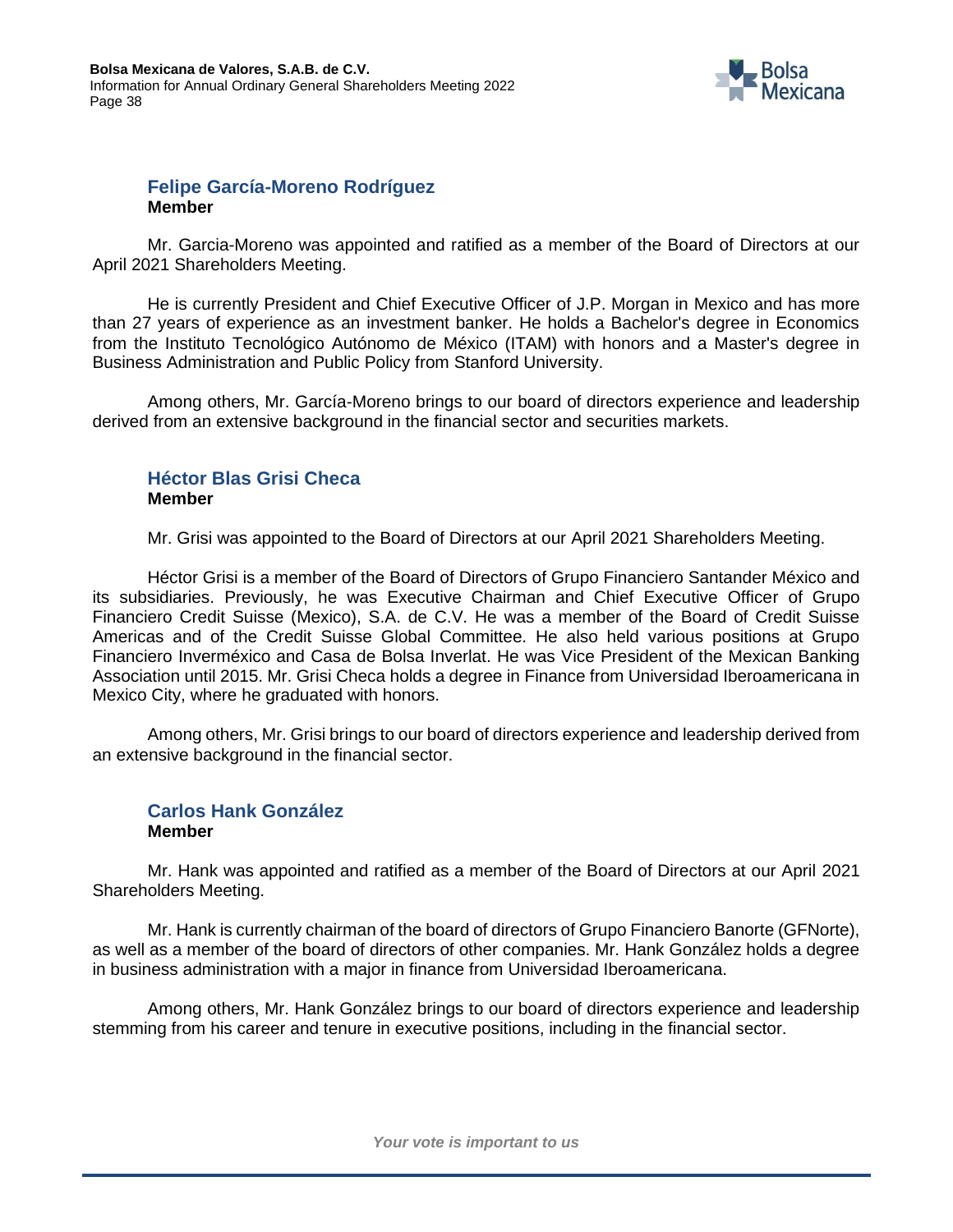

#### **Claudia Jañez Sánchez Member Independent**

Ms. Jañez was appointed and ratified as a member of the Board of Directors at our April 2021 Shareholders Meeting.

Ms. Jañez is the first female representative of the Executive Council of Global Companies (*Consejo Ejecutivo de Empresas Globales* (*CEEG*)) and participates in forums, associations and programs to promote women's efforts and capabilities. and capabilities. Previously, she was president of Dupont Mexico and Latin America. She holds a a law degree from Universidad La Salle, a Diploma in Negotiation from Harvard and an MBA from IPADE. an MBA from IPADE.

Among other things, Ms. Jañez brings to our board of directors experience and leadership from her leadership experience to our board of directors stemming from her career and tenure in executive positions, including in the corporate sector.

#### **Ernesto Ortega Arellano Member**

Mr. Ortega was appointed and ratified as a member of the Board of Directors at our April 2021 Shareholders Meeting.

Currently, Mr. Ernesto Ortega is Director of Capital Markets of Grupo Financiero Inbursa and is a member of the Board of Directors of the Investment Funds of such group, as well as Impulsora del Fondo Mexico. Mr. Ernesto Ortega holds a Bachelor's degree in Accounting from the Universidad Nacional Autónoma de México.

Among others, Mr. Ortega brings to our board of directors experience and leadership derived from an extensive background in the financial sector and securities markets.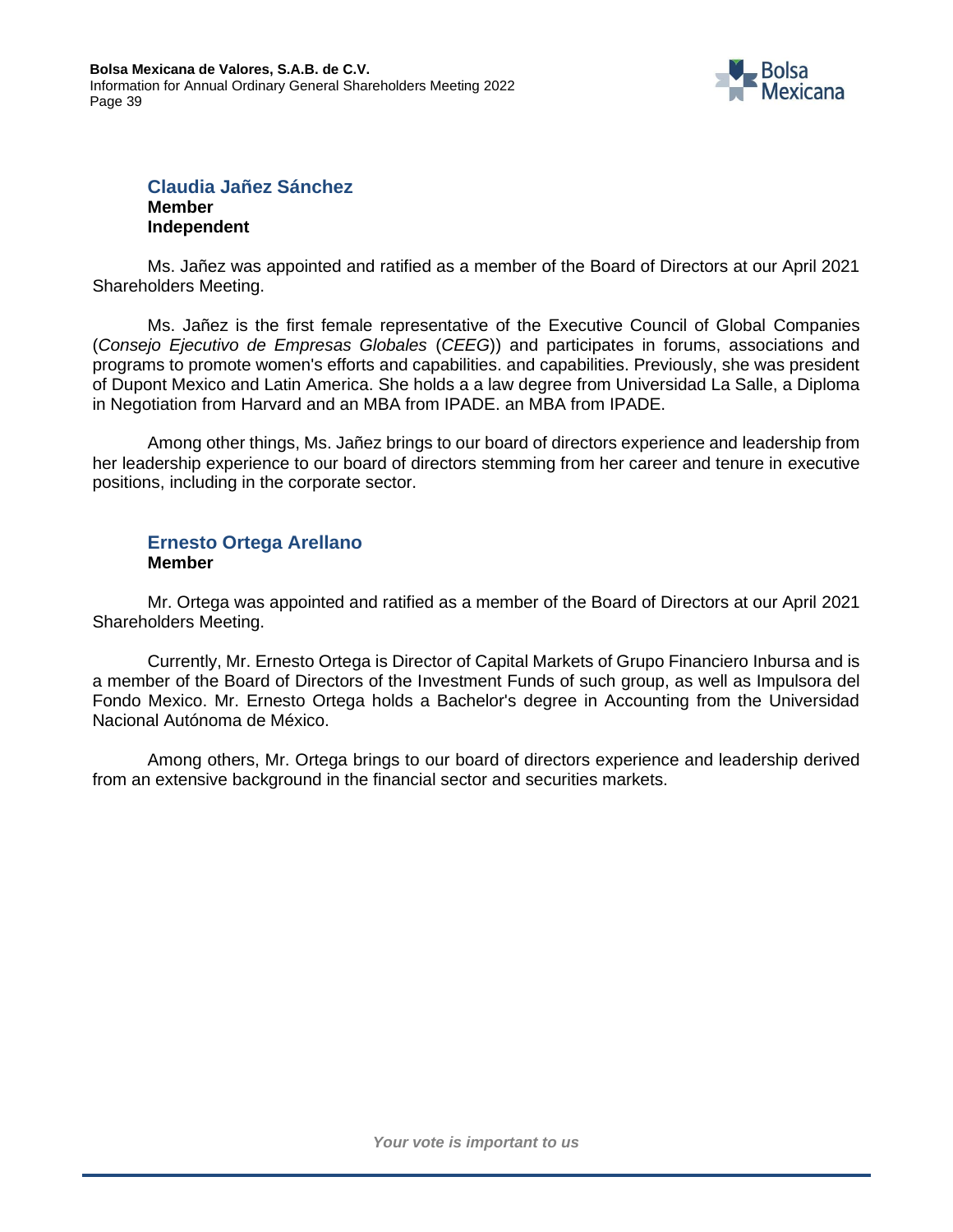

#### **Tania Ortiz Mena López Negrete Member Independent**

Ms. Ortiz Mena was appointed and ratified as a member of the Board of Directors at our April 2021 Shareholders Meeting.

She has more than 26 years of experience in the business sector. He currently serves, either in a management capacity or as a member of the board of directors, in different companies that are part of recognized institutions or business groups such as Infraestructura Energética Nova, S.A.B. de C.V. He is also a board member of the Mexican Natural Gas Association and other organizations and advisory boards. Tania Ortiz Mena holds a B.A. in International Relations from Universidad Iberoamericana and an M.A. in International Relations from Boston University.

Ms. Ortiz Mena brings to our board, among others, her experience as a director and executive of prestigious international companies, extensive development and leadership in strategic planning, complex sectors, such as energy, and a global and diverse perspective.

#### **Eduardo Osuna Osuna Member**

Mr. Osuna was appointed as a member of the Board of Directors at our April 2021 Shareholders Meeting.

Mr. Eduardo Osuna has been Country Manager of Mexico for BBVA Group since 2015. Throughout his professional career, he has held various positions of responsibility at BBVA, such as General Manager of Corporate and Government Banking between 2012 and 2015, General Manager of Commercial Banking between 2010 and 2012, as well as General Manager of Hipotecaria Nacional between 2006 and 2010 and Deputy General Manager of Risk and Legal of Hipotecaria Nacional between 2005 and 2006. He has also been a member of BBVA Management Committee since 2006. Mr. Osuna holds a degree in Mechanical-Electrical Engineering from Universidad La Salle, A.C. de México and an MBA from Instituto Panamericano de Alta Dirección de Empresa (IPADE).

Among others, Mr. Osuna brings to our board of directors experience and leadership derived from an extensive background in the financial sector.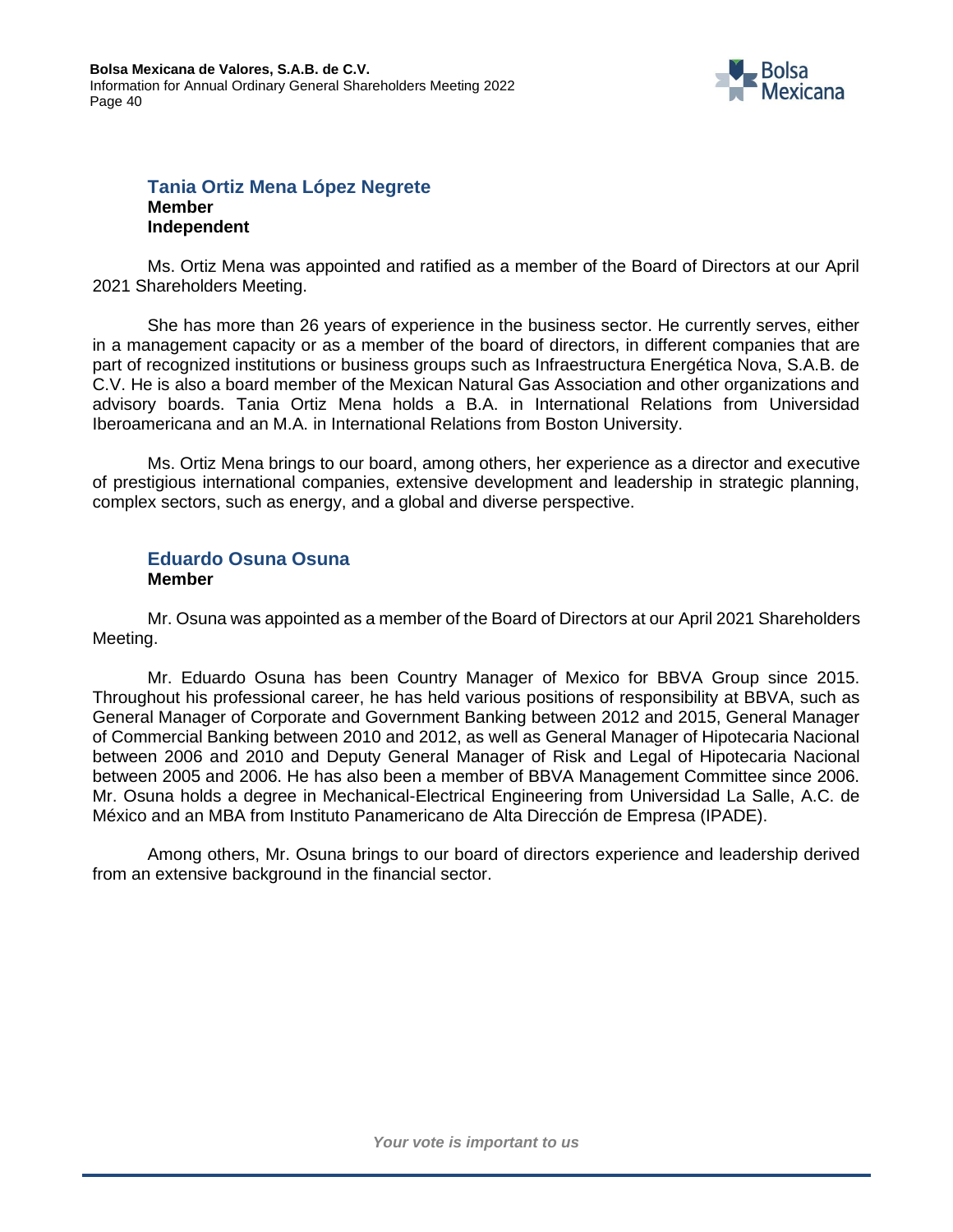

#### **Clemente Ismael Reyes-Retana Valdés Member Independent**

Mr. Reyes-Retana was appointed and ratified as a member of the Board of Directors at our April 2021 Shareholders Meeting.

Mr. Reyes-Retana is founder and Chief Executive Officer of Reyes Retana Consultores, S.C. He has more than 38 years of experience in the financial sector and participates as an independent director and member of audit and corporate practices committees at Chedraui, Banorte, Sicrea and Grupo Herso, among others. Mr. Reyes-Retana holds an actuarial degree by Universidad Nacional Autónoma de México.

Mr. Reyes-Retana brings to our board, among others, his experience as an advisor to several companies and leadership in planning and consulting in multiple fields of the business sector.

#### **Alberto Torrado Martínez Member Independent**

Mr. Torrado was appointed and ratified as a member of the Board of Directors at our April 2021 Shareholders Meeting.

He is Chairman of the Board and founder of Alsea, S.A.B. de C.V. He is also a member of the Board of Directors of Banco Santander and participates in several business and social responsibility organizations. Mr. Torrado holds a degree in accounting from the Instituto Tecnológico Autónomo de México (ITAM) and has other postgraduate studies from IPADE and Harvard Business School.

Among others, Mr. Torrado brings to our board of directors experience and leadership derived from an extensive background in business, especially in the services and consumer sectors.

### **Blanca Avelina Treviño de Vega Member Independent**

Mrs. Treviño was appointed and ratified as a member of the Board of Directors at our April 2021 Shareholders Meeting.

Ms. Treviño is President and CEO of Softtek, a leading IT services company in Latin America. She is a member of the Board of Directors of Walmart de Mexico and Grupo LALA, as well as a member of the Mexican Business Council. Ms. Treviño holds a Bachelor's degree in Computer Science by Instituto Tecnológico de Estudios Superiores de Monterrey (ITESM).

Among others, Ms. Treviño brings to our board of directors experience and leadership derived from an extensive background in business, particularly in the information technology sector.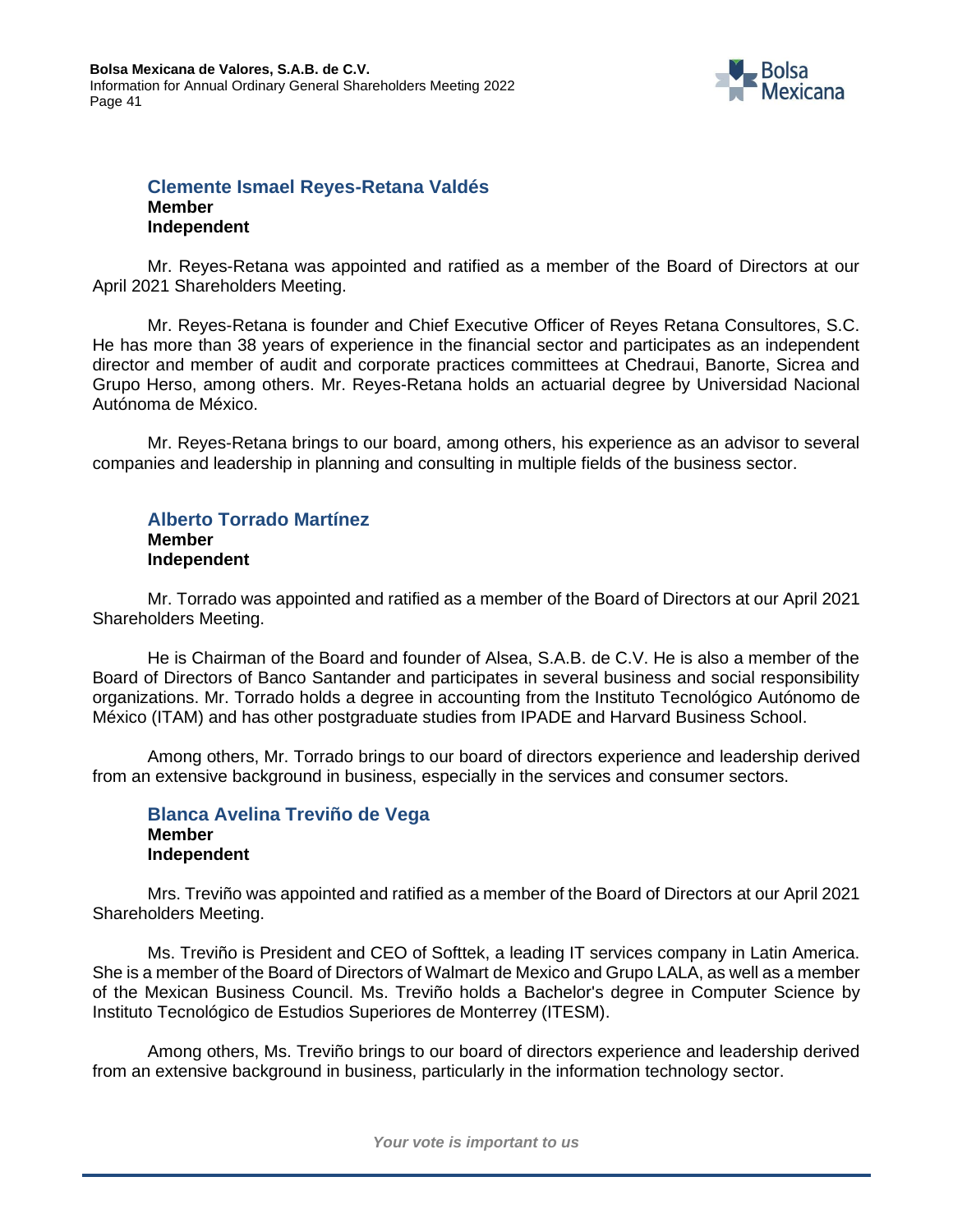

#### **Eduardo Valdés Acra Member Independent**

Mr. Valdes was appointed and ratified as a member of the Board of Directors at our April 2021 Shareholders Meeting.

Mr. Valdés Acra is currently a member of the Board of Directors of Corporación Actinver. He has been a member of the Board of Directors of several companies such as Grupo Carso. Mr. Valdés Acra holds a degree in Business Administration from Universidad Iberoamericana.

Among others, Mr. Valdés brings to our board of directors experience and leadership derived from an extensive background in the financial sector and other industries.

#### **Edgardo Mauricio Cantú Delgado Alternate Member**

Mr. Cantú was appointed and ratified as a member of the board of directors at our April 2021 Shareholders meeting.

Mr. Cantú Delgado serves as Chief Executive Officer of Vector Casa de Bolsa, S.A. de C.V. and is a member of the Board of Directors of several companies, including IFM Asesoría en Administración, Enerall, Synthetic Genomics, and several national and international organizations in the financial industry. Mr. Cantú holds a degree in Industrial and Systems Engineering from the Instituto Tecnológico y de Estudios Superiores de Monterrey (ITESM), and a Master's degree in Business Administration (MBA) with a specialization in finance from the same institute.

Mr. Edgardo Cantú brings to our board of directors experience and leadership as a result of his background in the financial industry, which has enabled him to design and execute multiple growth strategies.

#### **Tomás Christian Ehrenberg Aldford Alternate Member**

Mr. Ehrenberg was appointed and ratified as a member of the Board of Directors at our April 2021 Shareholders Meeting.

He currently serves as Chief Executive Officer of Grupo Financiero B×+. He holds a degree in Mechanical Engineering from the Universidad Anáhuac and a Diploma in Finance from the Instituto Tecnológico Autónomo de México (ITAM) and a Diploma in Marketing from the Universidad Iberoamericana.

Among others, Mr. Ehrenberg brings to our board of directors experience and leadership derived from an extensive background in the banking industry.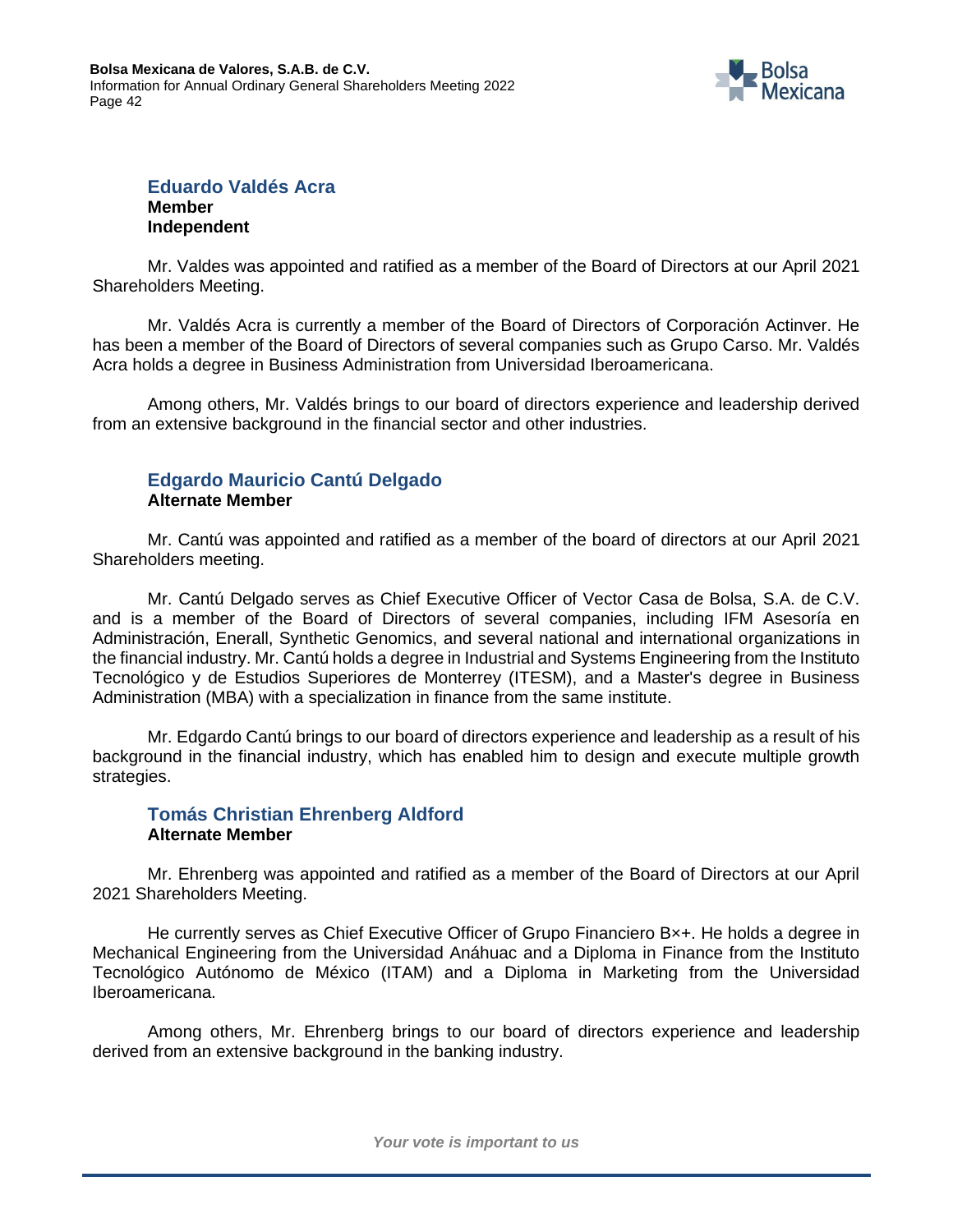

#### **Marcos Ramírez Miguel Alternate Member**

Mr. Ramírez was appointed and ratified as a member of the Board of Directors at our April 2021 Shareholders Meeting.

Mr. Ramírez Miguel is currently Chief Executive Officer of Grupo Financiero Banorte and has extensive experience in the financial sector. He is founder of Finventia and was president of the Asociación Mexicana de Instituciones Bursátiles, A.C. (AMIB). He holds a degree in Actuarial Science from Universidad Anáhuac, a postgraduate degree in Finance from the Instituto Tecnológico Autónomo de México (ITAM) and an MBA from E.S.A.D.E. Barcelona, Spain.

Among others, Mr. Ramírez brings to our board of directors experience and leadership derived from an extensive background in the financial sector.

### **Álvaro Vaqueiro Ussel Alternate Member**

Mr. Vaqueiro was appointed and ratified as a member of the Board of Directors at our April 2021 Shareholders Meeting.

He is currently General Director of Corporate & Investment Banking at BBVA and a member of the Board of Directors of Casa de Bolsa BBVA. He holds a degree in Industrial Engineering from Universidad Iberoamericana in Mexico and a Master's degree in Engineering Economics from Stanford University.

Among others, Mr. Vaqueiro brings to our board of directors experience and leadership derived from an extensive background in the financial sector and securities markets.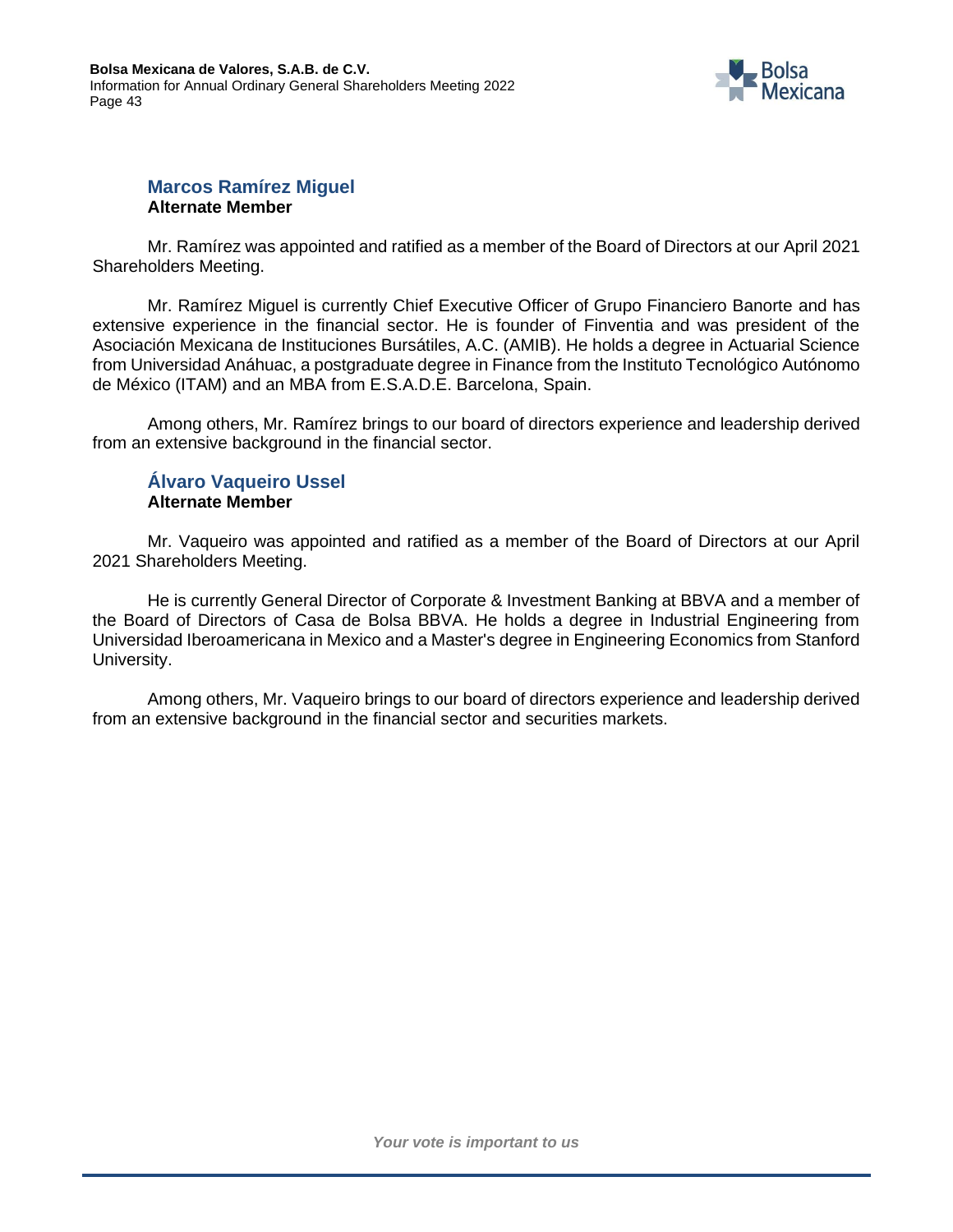

# <span id="page-43-0"></span>**Item V. Remuneration and emoluments.**

*"Remuneration to the members of the Board of Directors and Statutory Auditors, owners and alternates, as well as the members of the Audit and Corporate Practices Committees. Resolutions in this regard."*

#### **Relevant Information**

It is proposed to the Meeting to grant to each of the members of the Board of Directors and Secretary of the Company, as emolument for the performance of their duties, the amount in cash that, after deducting the corresponding tax, is equivalent, in local currency, to two gold coins (*centenarios oro*), for their attendance to each of the meetings of the Board of Directors.

It is also proposed to state the Statutory Auditor has previously declined to receive any emolument for the performance of his duties that may be determined by the Meeting.

Likewise, it is proposed to grant each of the members of the Audit Committee of this Company, the amount of \$60,000 MXN before taxes, and of the Corporate Practices Committee the amount of \$25,000 MXN before taxes, for their participation in the work for each of the sessions of those Committees.

# <span id="page-43-1"></span>**Item VI. Share buyback policy.**

*"Presentation and, if applicable, approval of the Board of Directors' report on the Company's policies regarding the acquisition of own shares and, if applicable, placement thereof. Resolutions thereon."*

#### **Relevant Information**

As of March 31, 2022, the Company holds 6'091,681 of its own Series "A", Class I shares.

The Company has policies for the acquisition of its own shares consistent with applicable legal provisions and best practices.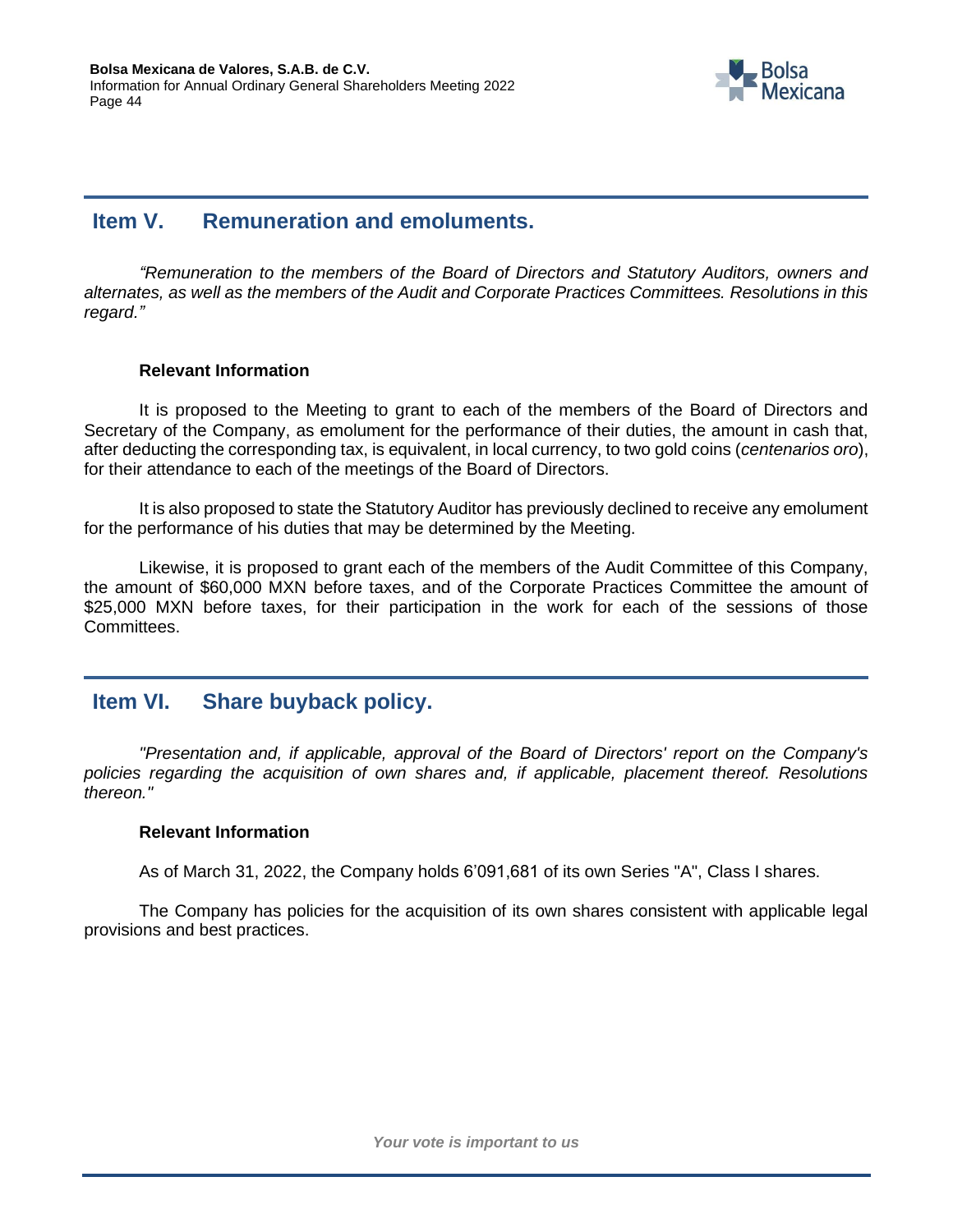

# <span id="page-44-0"></span>**Item VII. Maximum amount for share buybacks.**

*"Proposal and, if applicable, approval of the maximum amount of resources that may be allocated to the purchase of own shares for the 2022 fiscal year. Resolutions in this regard."*

#### **Relevant Information**

It is proposed to the shareholders to authorize an increase of \$300'000,000 MXN, to be used for the acquisition of shares of the Bolsa Mexicana de Valores, S.A.B. de C.V., with the understanding that this amount will remain in effect until such time as it is modified by a Shareholders Meeting and the limitation referred to in Article 56 of the Securities Market Law is complied with.

# <span id="page-44-1"></span>**Item VIII. Appointment of delegates.**

*"Appointment of delegates to formalize and give effect to the resolutions adopted by the Annual Ordinary General Shareholders Meeting."*

#### **Relevant Information**

It is proposed to the shareholders to authorize various persons so that in the name and on behalf of the Company, they may prepare and present the notices legally required in connection with the resolutions adopted at this Meeting, and so that in the name and on behalf of the Company they may appear before the Notary Public of their choice in order to request and grant the notarization of all or part of these minutes, as well as to issue simple or certified copies thereof as may be requested.

\* \* \* \* \*